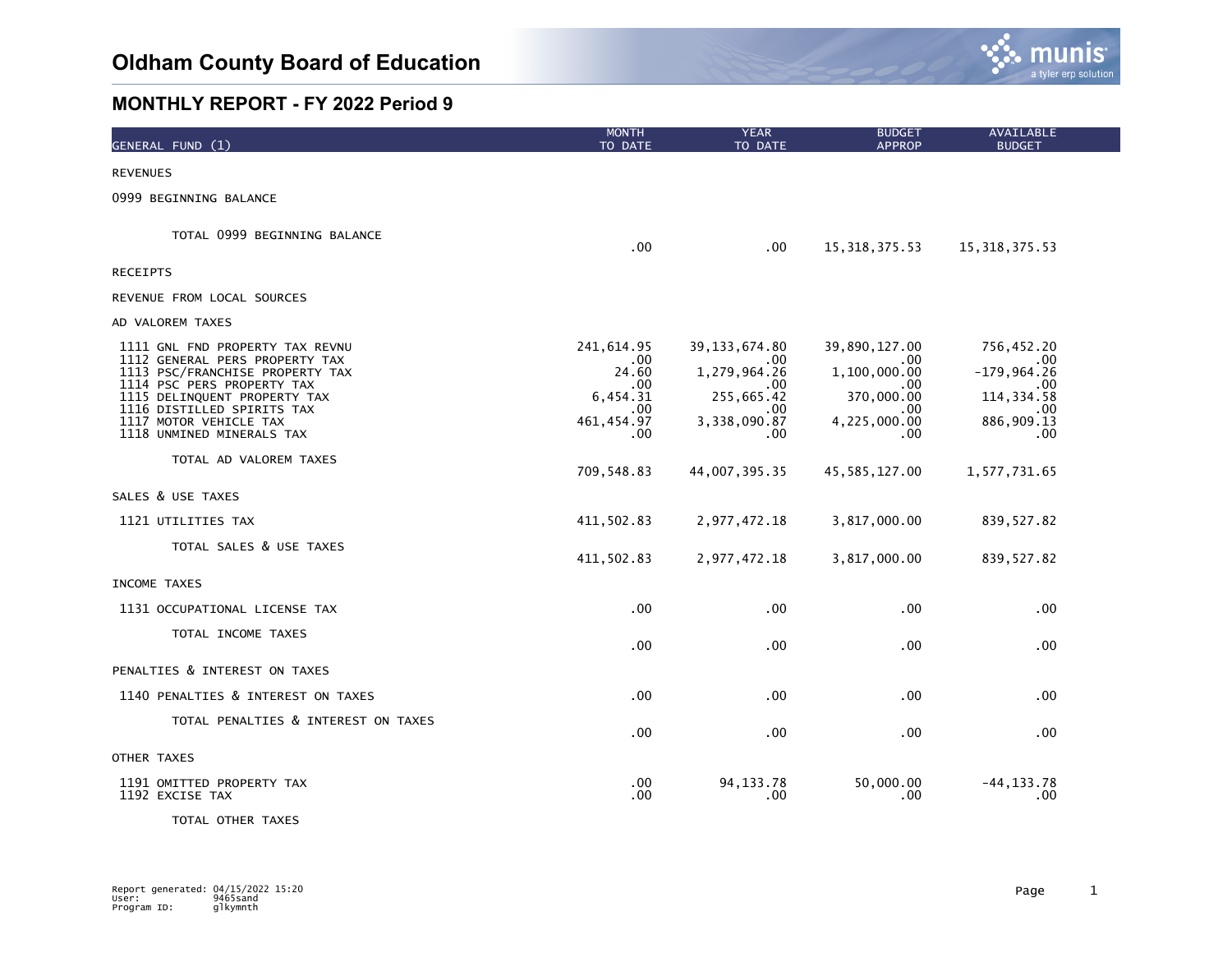| GENERAL FUND (1)                                                                                                                                                                         | <b>MONTH</b><br>TO DATE                | <b>YEAR</b><br>TO DATE          | <b>BUDGET</b><br><b>APPROP</b>       | <b>AVAILABLE</b><br><b>BUDGET</b> |  |
|------------------------------------------------------------------------------------------------------------------------------------------------------------------------------------------|----------------------------------------|---------------------------------|--------------------------------------|-----------------------------------|--|
|                                                                                                                                                                                          | $.00 \,$                               | 94, 133. 78                     | 50,000.00                            | $-44, 133.78$                     |  |
| REVENUE OTHER LOCAL GOVERNMENT UNITS                                                                                                                                                     |                                        |                                 |                                      |                                   |  |
| 1280 REVENUE IN LIEU OF TAXES                                                                                                                                                            | .00 <sub>1</sub>                       | 98,546.47                       | 106,000.00                           | 7,453.53                          |  |
| TOTAL REVENUE OTHER LOCAL GOVERNMENT UNITS                                                                                                                                               | .00                                    | 98,546.47                       | 106,000.00                           | 7,453.53                          |  |
| TUITION                                                                                                                                                                                  |                                        |                                 |                                      |                                   |  |
| 1310 PS DISTRICT TUITION FRM INDIVS<br>1320 TUIT FRM OTH GOVT SRCS W/IN ST<br>1330 TUIT FRM OTH GOVT SRCS OUT ST<br>1340 TUITION-RESTITUTION                                             | 19,530.32<br>.00.<br>.00<br>.00        | 150,453.16<br>.00<br>.00<br>.00 | 180,000.00<br>.00<br>$.00 \,$<br>.00 | 29,546.84<br>.00<br>.00<br>.00.   |  |
| TOTAL TUITION                                                                                                                                                                            | 19,530.32                              | 150,453.16                      | 180,000.00                           | 29,546.84                         |  |
| TRANSPORTATION                                                                                                                                                                           |                                        |                                 |                                      |                                   |  |
| 1410 TRANSP FEES FROM INDIVIDUALS<br>1420 TRN FEE FM OTH GVT SRC W/IN ST<br>1430 TRN FEE FRM OTH GVT SRC OUT ST<br>1441 TRANSPORT FRM NON-PUBLIC SCHS<br>1442 TRANSPORT FRM FISCAL COURT | .00<br>.00<br>$.00 \,$<br>.00.<br>.00. | .00<br>.00<br>.00<br>.00<br>.00 | .00<br>.00<br>.00.<br>.00.<br>.00    | .00<br>.00<br>.00<br>.00<br>.00   |  |
| TOTAL TRANSPORTATION                                                                                                                                                                     | .00                                    | .00                             | .00.                                 | .00                               |  |
| EARNINGS ON INVESTMENTS                                                                                                                                                                  |                                        |                                 |                                      |                                   |  |
| 1510 INTEREST ON INVESTMENTS<br>1540 INVESTMENT INC FROM REAL PRPTY                                                                                                                      | 1,740.90<br>.00                        | 49,065.82<br>.00                | 50,000.00<br>.00.                    | 934.18<br>.00                     |  |
| TOTAL EARNINGS ON INVESTMENTS                                                                                                                                                            | 1,740.90                               | 49,065.82                       | 50,000.00                            | 934.18                            |  |
| STUDENT ACTIVITIES                                                                                                                                                                       |                                        |                                 |                                      |                                   |  |
| 1740 STUDENT PARKING FEES - 75%                                                                                                                                                          | .00                                    | .00                             | .00                                  | .00.                              |  |
| TOTAL STUDENT ACTIVITIES                                                                                                                                                                 | .00                                    | .00                             | .00                                  | .00.                              |  |
| COMMUNITY SERVICE ACTIVITIES                                                                                                                                                             |                                        |                                 |                                      |                                   |  |
| 1800 REVENUE-SPECIAL PROJECTS<br>1819 REVENUE-RESOURCE CENTER                                                                                                                            | $.00 \,$<br>1,479.10                   | .00<br>6,929.30                 | .00.<br>12,000.00                    | .00<br>5,070.70                   |  |
| TOTAL COMMUNITY SERVICE ACTIVITIES                                                                                                                                                       | 1,479.10                               | 6,929.30                        | 12,000.00                            | 5,070.70                          |  |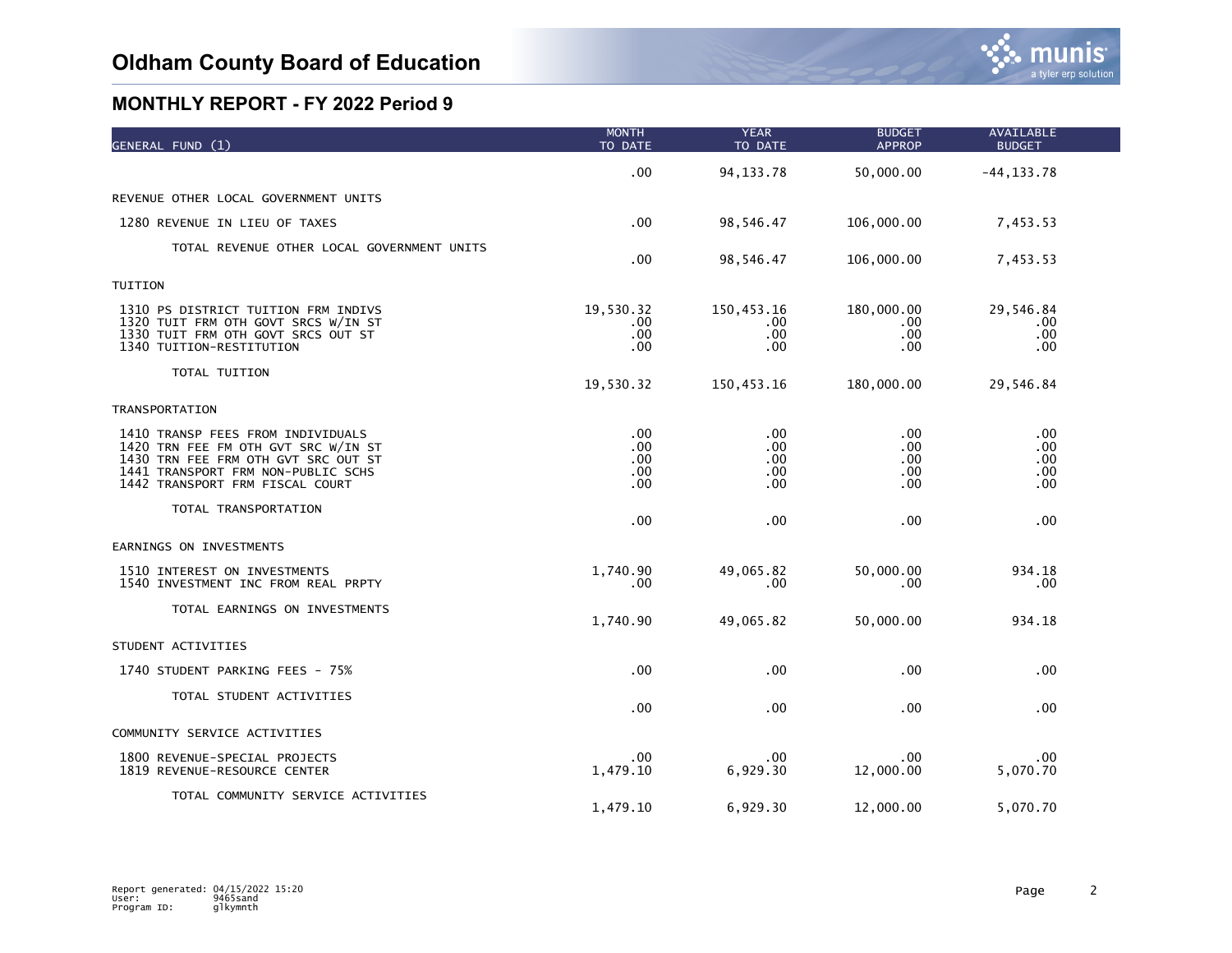| GENERAL FUND (1)                                                                                                                                                                                                                                                                                                                                                                                                                                                                                                                                                                                                                                                                                        | <b>MONTH</b><br>TO DATE                                                                                                                                                             | <b>YEAR</b><br>TO DATE                                                                                                                                                                          | <b>BUDGET</b><br><b>APPROP</b>                                                                                                                                                                           | AVAILABLE<br><b>BUDGET</b>                                                                                                                                                                  |
|---------------------------------------------------------------------------------------------------------------------------------------------------------------------------------------------------------------------------------------------------------------------------------------------------------------------------------------------------------------------------------------------------------------------------------------------------------------------------------------------------------------------------------------------------------------------------------------------------------------------------------------------------------------------------------------------------------|-------------------------------------------------------------------------------------------------------------------------------------------------------------------------------------|-------------------------------------------------------------------------------------------------------------------------------------------------------------------------------------------------|----------------------------------------------------------------------------------------------------------------------------------------------------------------------------------------------------------|---------------------------------------------------------------------------------------------------------------------------------------------------------------------------------------------|
| OTHER REVENUE FROM LOCAL SOURCES                                                                                                                                                                                                                                                                                                                                                                                                                                                                                                                                                                                                                                                                        |                                                                                                                                                                                     |                                                                                                                                                                                                 |                                                                                                                                                                                                          |                                                                                                                                                                                             |
| 1910 REAL PROPERTY RENT INCOME<br>1911 BUILDING RENTAL<br>1912 BUS RENTAL<br>1919 RENTAL-OTHER<br>1920 CONTRIBUTIONS / DONATIONS<br>1920 CONTRIBUTIONS- BOOSTERS/PTA<br>1925 REIMBURSEMENTS (NON-GVT)<br>1925 REV-ADAPTIVE SCHL REG FEE<br>1925 DAYCARE REVENUE<br>1925 REIMBURSEMENTS/FOOD SERVICE<br>1925 GATE RECEIPTS<br>1925 LOCKER/PARKING REVENUE<br>1925 SCHOOL FEES<br>1925 SCHOOL REVENUE<br>1925 SPORTS PASS<br>1941 TEXTBOOK SALES<br>1942 TEXTBOOK RENTALS<br>1951 MISC REV FRM OTH SCH DST IN ST<br>1952 MSC REV FRM OTH SCH DST OUT ST<br>1970 REV FROM OTHER DEPT IN DISTRIC<br>1980 REFUND OF PRIOR YR EXPENDITURE<br>1990 MISCELLANEOUS REVENUE<br>1999 Preschool Special Project C/O | .00<br>3.591.00<br>16,128.30<br>.00<br>$-4,750.00$<br>.00<br>.00<br>.00<br>.00<br>.00<br>.00<br>.00<br>.00<br>.00<br>.00<br>.00<br>.00<br>.00<br>.00<br>.00<br>.00<br>220.02<br>.00 | 626.25<br>17,199.21<br>134, 154.82<br>5,500.00<br>$-37.34$<br>.00<br>.00<br>.00<br>.00<br>.00<br>.00<br>.00<br>.00<br>.00<br>.00<br>.00<br>.00<br>.00<br>.00<br>.00<br>.00<br>77, 161.52<br>.00 | 2,200.00<br>25,000.00<br>150,000.00<br>5,500.00<br>13,000.00<br>.00<br>.00.<br>.00<br>.00<br>.00.<br>.00<br>.00.<br>.00<br>.00<br>.00.<br>.00.<br>.00<br>.00.<br>.00.<br>.00.<br>.00<br>80,000.00<br>.00 | 1,573.75<br>7,800.79<br>15,845.18<br>.00.<br>13,037.34<br>.00<br>.00.<br>.00<br>.00<br>.00<br>.00<br>.00<br>.00<br>.00<br>.00<br>.00<br>.00<br>.00<br>.00<br>.00<br>.00.<br>2,838.48<br>.00 |
| TOTAL OTHER REVENUE FROM LOCAL SOURCES                                                                                                                                                                                                                                                                                                                                                                                                                                                                                                                                                                                                                                                                  | 15,189.32                                                                                                                                                                           | 234,604.46                                                                                                                                                                                      | 275,700.00                                                                                                                                                                                               | 41,095.54                                                                                                                                                                                   |
| TOTAL REVENUE FROM LOCAL SOURCES                                                                                                                                                                                                                                                                                                                                                                                                                                                                                                                                                                                                                                                                        | 1,158,991.30                                                                                                                                                                        | 47,618,600.52                                                                                                                                                                                   | 50,075,827.00                                                                                                                                                                                            | 2,457,226.48                                                                                                                                                                                |
| REVENUE FROM STATE SOURCES                                                                                                                                                                                                                                                                                                                                                                                                                                                                                                                                                                                                                                                                              |                                                                                                                                                                                     |                                                                                                                                                                                                 |                                                                                                                                                                                                          |                                                                                                                                                                                             |
| STATE PROGRAM                                                                                                                                                                                                                                                                                                                                                                                                                                                                                                                                                                                                                                                                                           |                                                                                                                                                                                     |                                                                                                                                                                                                 |                                                                                                                                                                                                          |                                                                                                                                                                                             |
| 3111 SEEK PROGRAM                                                                                                                                                                                                                                                                                                                                                                                                                                                                                                                                                                                                                                                                                       | 3,275,903.00                                                                                                                                                                        | 29,514,657.00                                                                                                                                                                                   | 39, 310, 834.00                                                                                                                                                                                          | 9,796,177.00                                                                                                                                                                                |
| TOTAL STATE PROGRAM                                                                                                                                                                                                                                                                                                                                                                                                                                                                                                                                                                                                                                                                                     | 3,275,903.00                                                                                                                                                                        | 29,514,657.00                                                                                                                                                                                   | 39, 310, 834.00                                                                                                                                                                                          | 9,796,177.00                                                                                                                                                                                |
| OTHER STATE FUNDING                                                                                                                                                                                                                                                                                                                                                                                                                                                                                                                                                                                                                                                                                     |                                                                                                                                                                                     |                                                                                                                                                                                                 |                                                                                                                                                                                                          |                                                                                                                                                                                             |
| 3121 VOCATIONAL TRAVEL<br>3122 VOCATIONAL TRANSPORTATION<br>3123 STATE VOCATIONAL SCHOOL<br>3124 DIST VOCATIONAL SCHOOL<br>3125 BUS DRVR TRAINING REIMB<br>3126 SUB SALARY REIMB (STATE)<br>3127 FLEXIBLE SPENDING REFUND<br>3128 AUDIT REIMBURSEMENT<br>3129 KSB/KSD TRANSP REIMBURSEMENT                                                                                                                                                                                                                                                                                                                                                                                                              | .00<br>.00.<br>.00<br>.00<br>.00<br>.00<br>.00<br>.00<br>.00                                                                                                                        | .00<br>.00<br>.00<br>.00<br>.00<br>.00<br>.00<br>.00<br>.00                                                                                                                                     | .00<br>.00<br>.00.<br>.00.<br>.00.<br>.00<br>.00<br>.00<br>.00                                                                                                                                           | .00<br>.00<br>.00<br>.00<br>.00<br>.00<br>.00<br>.00<br>.00                                                                                                                                 |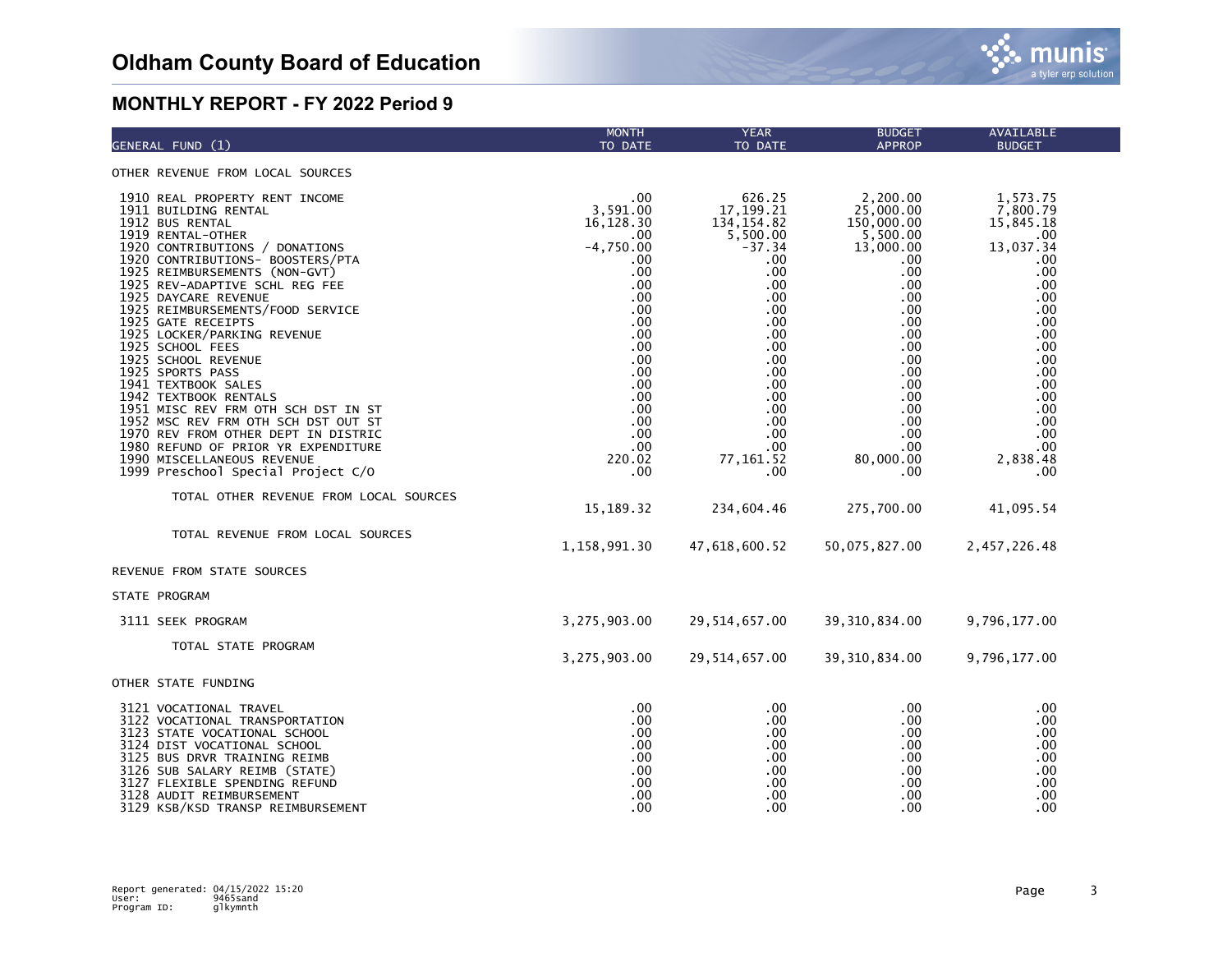| GENERAL FUND (1)                                                   | <b>MONTH</b><br>TO DATE | <b>YEAR</b><br>TO DATE | <b>BUDGET</b><br><b>APPROP</b> | AVAILABLE<br><b>BUDGET</b> |  |
|--------------------------------------------------------------------|-------------------------|------------------------|--------------------------------|----------------------------|--|
| TOTAL OTHER STATE FUNDING                                          | .00                     | .00                    | .00                            | .00                        |  |
| EXPENDITURE REIMBURSEMENTS                                         |                         |                        |                                |                            |  |
| 3130 NATL BD CERT TEACHER SUPPLEMNT<br>3131 TEXTBOOK REIMBURSEMENT | .00<br>.00              | .00<br>$.00 \,$        | 150,000.00<br>.00              | 150,000.00<br>.00.         |  |
| TOTAL EXPENDITURE REIMBURSEMENTS                                   | .00                     | .00 <sub>1</sub>       | 150,000.00                     | 150,000.00                 |  |
| REVENUE IN LIEU OF TAXES/STATE                                     |                         |                        |                                |                            |  |
| 3800 REV-IN LIEU OF TAX-STATE                                      | 7,870.41                | 70,702.94              | 93,636.00                      | 22,933.06                  |  |
| TOTAL REVENUE IN LIEU OF TAXES/STATE                               | 7,870.41                | 70,702.94              | 93,636.00                      | 22,933.06                  |  |
| REVENUE ON BEHALF PAYMENTS                                         |                         |                        |                                |                            |  |
| 3900 REVENUE-ON BEHALF PMTS-STATE                                  | .00                     | $.00 \,$               | 30,928,300.00                  | 30,928,300.00              |  |
| TOTAL REVENUE ON BEHALF PAYMENTS                                   | .00                     | .00                    | 30,928,300.00                  | 30,928,300.00              |  |
| TOTAL REVENUE FROM STATE SOURCES                                   | 3, 283, 773. 41         | 29,585,359.94          | 70,482,770.00                  | 40,897,410.06              |  |
| REVENUE FROM FEDERAL SOURCES                                       |                         |                        |                                |                            |  |
| UNRESTRICTED DIRECT                                                |                         |                        |                                |                            |  |
| 4100 UNRESTRICTED DIRECT FEDERAL                                   | .00                     | $.00 \,$               | .00                            | $.00 \,$                   |  |
| TOTAL UNRESTRICTED DIRECT                                          | .00                     | $.00 \,$               | .00                            | .00                        |  |
| RESTRICTED THROUGH THE STATE                                       |                         |                        |                                |                            |  |
| 4500 RESTRICTED FED THRU STATE                                     | .00                     | $-17,813.20$           | 5,000.00                       | 22,813.20                  |  |
| TOTAL RESTRICTED THROUGH THE STATE                                 | .00                     | $-17,813.20$           | 5,000.00                       | 22,813.20                  |  |
| FEDERAL REIMBURSEMENT                                              |                         |                        |                                |                            |  |
| 4810 MEDICAID REIMBURSEMENT                                        | 50,586.56               | 259, 349.62            | 300,000.00                     | 40,650.38                  |  |
| TOTAL FEDERAL REIMBURSEMENT                                        | 50,586.56               | 259, 349.62            | 300,000.00                     | 40,650.38                  |  |
| TOTAL REVENUE FROM FEDERAL SOURCES                                 | 50,586.56               | 241,536.42             | 305,000.00                     | 63,463.58                  |  |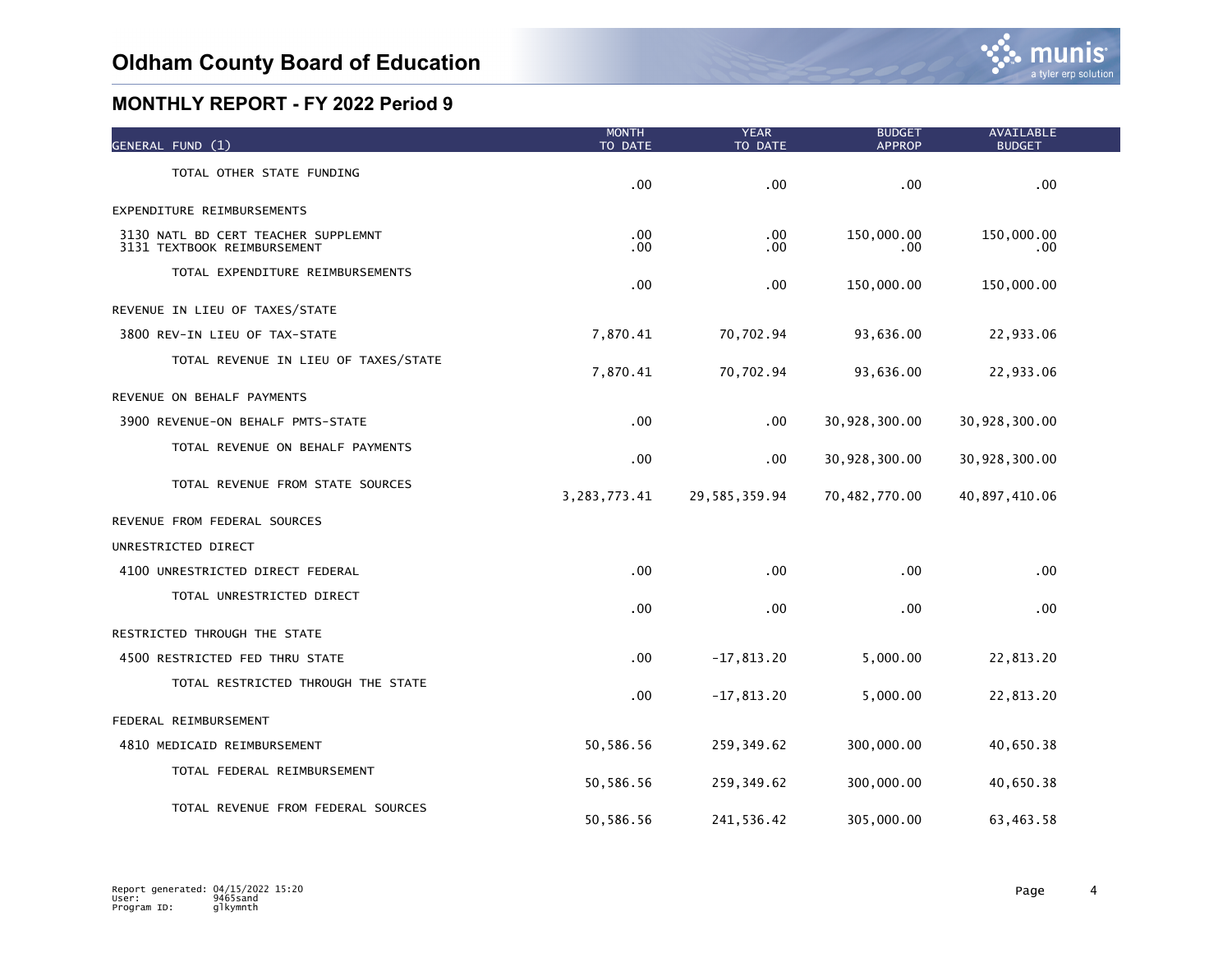

| GENERAL FUND (1)                                                                                                                                                                                                                                                             | <b>MONTH</b><br>TO DATE                                         | <b>YEAR</b><br>TO DATE                                                | <b>BUDGET</b><br><b>APPROP</b>                                | AVAILABLE<br><b>BUDGET</b>                                                         |  |
|------------------------------------------------------------------------------------------------------------------------------------------------------------------------------------------------------------------------------------------------------------------------------|-----------------------------------------------------------------|-----------------------------------------------------------------------|---------------------------------------------------------------|------------------------------------------------------------------------------------|--|
|                                                                                                                                                                                                                                                                              |                                                                 |                                                                       |                                                               |                                                                                    |  |
| OTHER RECEIPTS                                                                                                                                                                                                                                                               |                                                                 |                                                                       |                                                               |                                                                                    |  |
| <b>BOND ISSUANCE</b>                                                                                                                                                                                                                                                         |                                                                 |                                                                       |                                                               |                                                                                    |  |
| 5110 BOND PRINCIPAL PROCEEDS                                                                                                                                                                                                                                                 | .00 <sub>1</sub>                                                | .00                                                                   | .00                                                           | .00                                                                                |  |
| TOTAL BOND ISSUANCE                                                                                                                                                                                                                                                          | .00                                                             | .00                                                                   | .00                                                           | .00                                                                                |  |
| <b>INTERFUND TRANSFERS</b>                                                                                                                                                                                                                                                   |                                                                 |                                                                       |                                                               |                                                                                    |  |
| 5210 FUND TRANSFER<br>5210 TRANSFER IN - SALARIES<br>5220 INDIRECT COSTS TRANSFER                                                                                                                                                                                            | 172,686.05<br>955,207.80<br>17,734.00                           | 344,619.47<br>955,207.80<br>116,996.00                                | 36,100.00<br>.00.<br>190,036.37                               | $-308, 519.47$<br>$-955, 207.80$<br>73,040.37                                      |  |
| TOTAL INTERFUND TRANSFERS                                                                                                                                                                                                                                                    | 1, 145, 627.85                                                  | 1,416,823.27                                                          | 226, 136.37                                                   | $-1, 190, 686.90$                                                                  |  |
| SALE OR COMP FOR LOSS OF ASSETS                                                                                                                                                                                                                                              |                                                                 |                                                                       |                                                               |                                                                                    |  |
| 5311 SALE OF LAND & IMPROVEMENTS<br>5312 LOSS COMP - LAND & IMPROVEMNTS<br>5331 SALE OF BUILDINGS<br>5332 INSUR COMP - BUILDINGS<br>5341 SALE OF EQUIPMENT ETC<br>5341 SALE OF SURPLUS EQ-ONLINE AUCT<br>5341 DISPOSAL PROCEEDS - TECH EQ<br>5342 INSUR COMP - EQUIPMENT ETC | .00<br>.00<br>.00<br>.00<br>.00<br>15,000.00<br>2,920.18<br>.00 | .00<br>.00<br>.00<br>.00<br>60,000.00<br>81,899.30<br>6,666.81<br>.00 | .00.<br>.00<br>.00<br>.00<br>.00<br>500.00<br>1,500.00<br>.00 | .00.<br>.00<br>.00<br>.00.<br>$-60.000.00$<br>$-81, 399.30$<br>$-5, 166.81$<br>.00 |  |
| TOTAL SALE OR COMP FOR LOSS OF ASSETS                                                                                                                                                                                                                                        | 17,920.18                                                       | 148,566.11                                                            | 2,000.00                                                      | $-146, 566.11$                                                                     |  |
| CAPITAL LEASE PROCEEDS                                                                                                                                                                                                                                                       |                                                                 |                                                                       |                                                               |                                                                                    |  |
| 5500 CAPITAL LEASE PROCEEDS                                                                                                                                                                                                                                                  | .00                                                             | .00                                                                   | .00                                                           | .00                                                                                |  |
| TOTAL CAPITAL LEASE PROCEEDS                                                                                                                                                                                                                                                 | .00                                                             | .00                                                                   | .00                                                           | .00                                                                                |  |
| TOTAL OTHER RECEIPTS                                                                                                                                                                                                                                                         | 1, 163, 548.03                                                  | 1,565,389.38                                                          | 228, 136.37                                                   | $-1, 337, 253.01$                                                                  |  |
| TOTAL RECEIPTS                                                                                                                                                                                                                                                               | 5,656,899.30                                                    | 79,010,886.26                                                         | 121,091,733.37                                                | 42,080,847.11                                                                      |  |
| TOTAL REVENUE                                                                                                                                                                                                                                                                | 5,656,899.30                                                    | 79,010,886.26                                                         | 136,410,108.90                                                | 57, 399, 222.64                                                                    |  |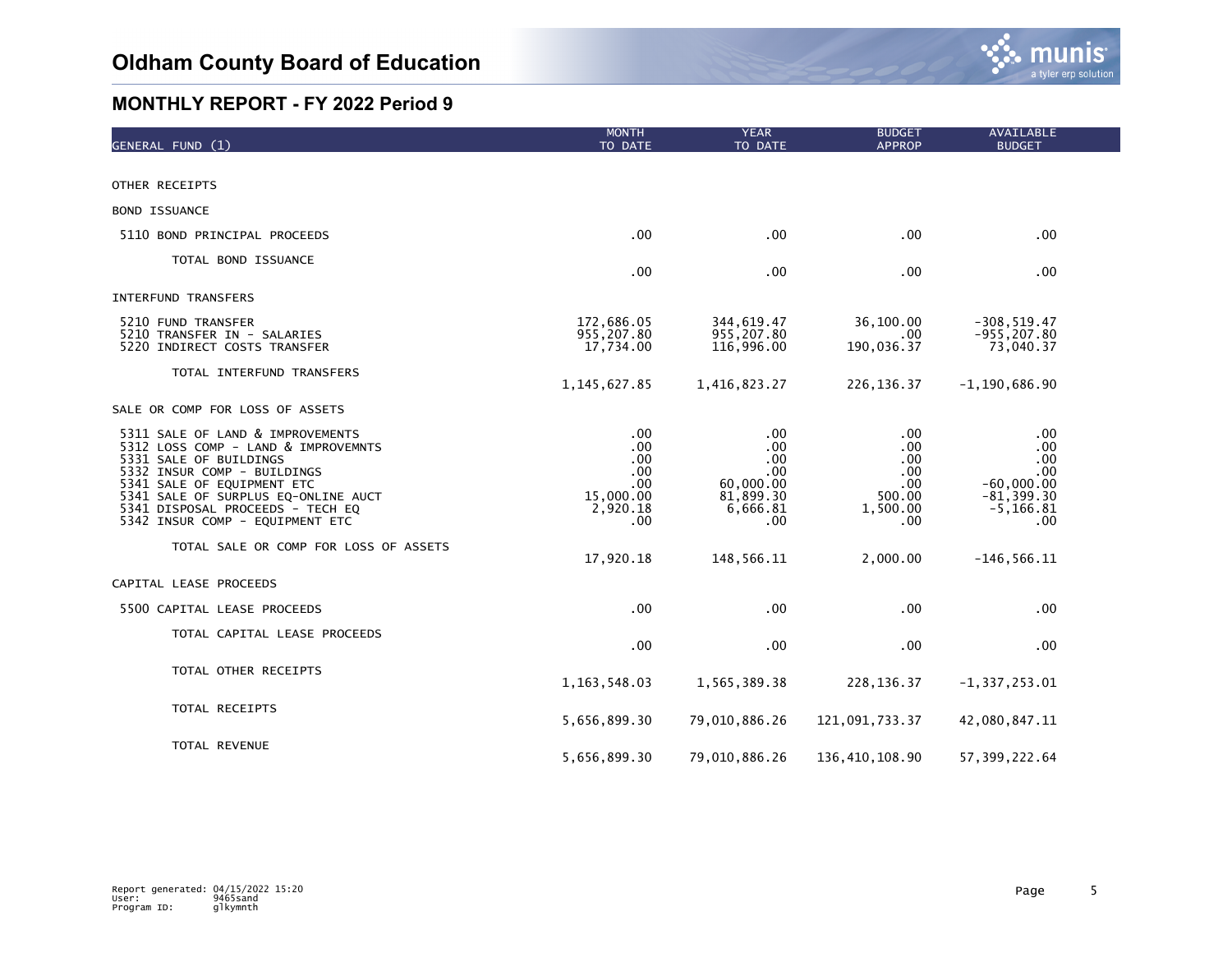

| GENERAL FUND (1)                                                                                                                                                                                                                                                                                                         | <b>MONTH</b><br>TO DATE                                                                                               | <b>YEAR</b><br>TO DATE                                                                                                                  | <b>BUDGET</b><br><b>APPROP</b>                                                                                                           | AVAILABLE<br><b>BUDGET</b>                                                                                                                          |
|--------------------------------------------------------------------------------------------------------------------------------------------------------------------------------------------------------------------------------------------------------------------------------------------------------------------------|-----------------------------------------------------------------------------------------------------------------------|-----------------------------------------------------------------------------------------------------------------------------------------|------------------------------------------------------------------------------------------------------------------------------------------|-----------------------------------------------------------------------------------------------------------------------------------------------------|
| <b>EXPENDITURES</b>                                                                                                                                                                                                                                                                                                      |                                                                                                                       |                                                                                                                                         |                                                                                                                                          |                                                                                                                                                     |
| 1000 INSTRUCTION                                                                                                                                                                                                                                                                                                         |                                                                                                                       |                                                                                                                                         |                                                                                                                                          |                                                                                                                                                     |
| 0100<br>SALARIES PERSONNEL SERVICES<br>0200<br>EMPLOYEE BENEFITS<br>0280<br>ON-BEHALF<br>0300<br>PURCHASED PROF AND TECH SERV<br>0400<br>PURCHASED PROPERTY SERVICES<br>0500<br>OTHER PURCHASED SERVICES<br>0600<br><b>SUPPLIES</b><br>0700<br>PROPERTY<br>0800<br>DEBT SERVICE AND MISCELLANEOUS<br>0900<br>OTHER ITEMS | 2,360,381.35<br>258,848.67<br>.00<br>17, 142.69<br>29,665.37<br>2,571.68<br>210,435.37<br>.00.<br>1,451,544.12<br>.00 | 26,612,433.19<br>4,892,272.24<br>$.00 \,$<br>183,772.81<br>221,831.27<br>35,864.45<br>1, 121, 013.20<br>8,013.30<br>1,466,723.55<br>.00 | 44,014,128.61<br>3,476,822.19<br>26,659,500.00<br>104,961.92<br>228,100.00<br>68,430.00<br>2,873,056.69<br>37,513.30<br>79,712.56<br>.00 | 17,401,695.42<br>$-1,415,450.05$<br>26,659,500.00<br>$-78,810.89$<br>6,268.73<br>32,565.55<br>1,752,043.49<br>29,500.00<br>$-1, 387, 010.99$<br>.00 |
| TOTAL 1000<br>INSTRUCTION                                                                                                                                                                                                                                                                                                | 4,330,589.25                                                                                                          | 34, 541, 924.01                                                                                                                         | 77,542,225.27                                                                                                                            | 43,000,301.26                                                                                                                                       |
| 2100<br>STUDENT SUPPORT SERVICES                                                                                                                                                                                                                                                                                         |                                                                                                                       |                                                                                                                                         |                                                                                                                                          |                                                                                                                                                     |
| 0100<br>SALARIES PERSONNEL SERVICES<br>0200<br><b>EMPLOYEE BENEFITS</b><br>0280<br>ON-BEHALF<br>0300<br>PURCHASED PROF AND TECH SERV<br>0400<br>PURCHASED PROPERTY SERVICES<br>0500<br>OTHER PURCHASED SERVICES<br>0600<br>SUPPLIES<br>0700<br>PROPERTY<br>0800<br>DEBT SERVICE AND MISCELLANEOUS                        | 525,219.67<br>44,584.91<br>.00.<br>$-72,633.81$<br>.00<br>478.46<br>730.00<br>1,200.00<br>.00.                        | 4,065,800.15<br>355, 319.25<br>$.00 \,$<br>92,772.43<br>$.00 \,$<br>3,356.58<br>24,470.29<br>1,200.00<br>.00.                           | 6,267,035.40<br>595,983.44<br>881,600.00<br>367,610.00<br>300.00<br>6,030.00<br>24,497.00<br>.00.<br>.00                                 | 2,201,235.25<br>240,664.19<br>881,600.00<br>274,837.57<br>300.00<br>2,673.42<br>26.71<br>$-1,200.00$<br>.00                                         |
| TOTAL 2100 STUDENT SUPPORT SERVICES                                                                                                                                                                                                                                                                                      | 499,579.23                                                                                                            | 4,542,918.70                                                                                                                            | 8, 143, 055.84                                                                                                                           | 3,600,137.14                                                                                                                                        |
| 2200<br>INSTRUCTIONAL STAFF SUPP SERV                                                                                                                                                                                                                                                                                    |                                                                                                                       |                                                                                                                                         |                                                                                                                                          |                                                                                                                                                     |
| 0100<br>SALARIES PERSONNEL SERVICES<br>0200<br><b>EMPLOYEE BENEFITS</b><br>0280<br>ON-BEHALF<br>0300<br>PURCHASED PROF AND TECH SERV<br>0400<br>PURCHASED PROPERTY SERVICES<br>0500<br>OTHER PURCHASED SERVICES<br>0600<br>SUPPLIES<br>0700<br>PROPERTY<br>0800<br>DEBT SERVICE AND MISCELLANEOUS                        | 287,075.59<br>20,695.52<br>$.00 \,$<br>.00.<br>$.00 \,$<br>1,648.48<br>6,098.06<br>.00.<br>$.00 \,$                   | 2,372,500.02<br>187, 171.06<br>.00<br>2,687.00<br>.00<br>8,926.04<br>451,788.84<br>$.00 \,$<br>2,872.56                                 | 3,611,860.45<br>274,286.56<br>629,400.00<br>23,500.00<br>$.00 \,$<br>30,900.00<br>529,877.00<br>$.00 \,$<br>5,043.76                     | 1,239,360.43<br>87, 115.50<br>629,400.00<br>20,813.00<br>.00<br>21,973.96<br>78,088.16<br>.00<br>2,171.20                                           |
| TOTAL 2200 INSTRUCTIONAL STAFF SUPP SERV                                                                                                                                                                                                                                                                                 | 315,517.65                                                                                                            | 3,025,945.52                                                                                                                            | 5,104,867.77                                                                                                                             | 2,078,922.25                                                                                                                                        |
| 2300<br>DISTRICT ADMIN SUPPORT                                                                                                                                                                                                                                                                                           |                                                                                                                       |                                                                                                                                         |                                                                                                                                          |                                                                                                                                                     |
| 0100<br>SALARIES PERSONNEL SERVICES<br>0200<br><b>EMPLOYEE BENEFITS</b><br>0280<br>ON-BEHALF                                                                                                                                                                                                                             | 40, 142. 76<br>8,749.02<br>$.00 \,$                                                                                   | 376, 301.98<br>49,047.44<br>.00                                                                                                         | 515,646.00<br>242,447.85<br>90,000.00                                                                                                    | 139, 344.02<br>193,400.41<br>90,000.00                                                                                                              |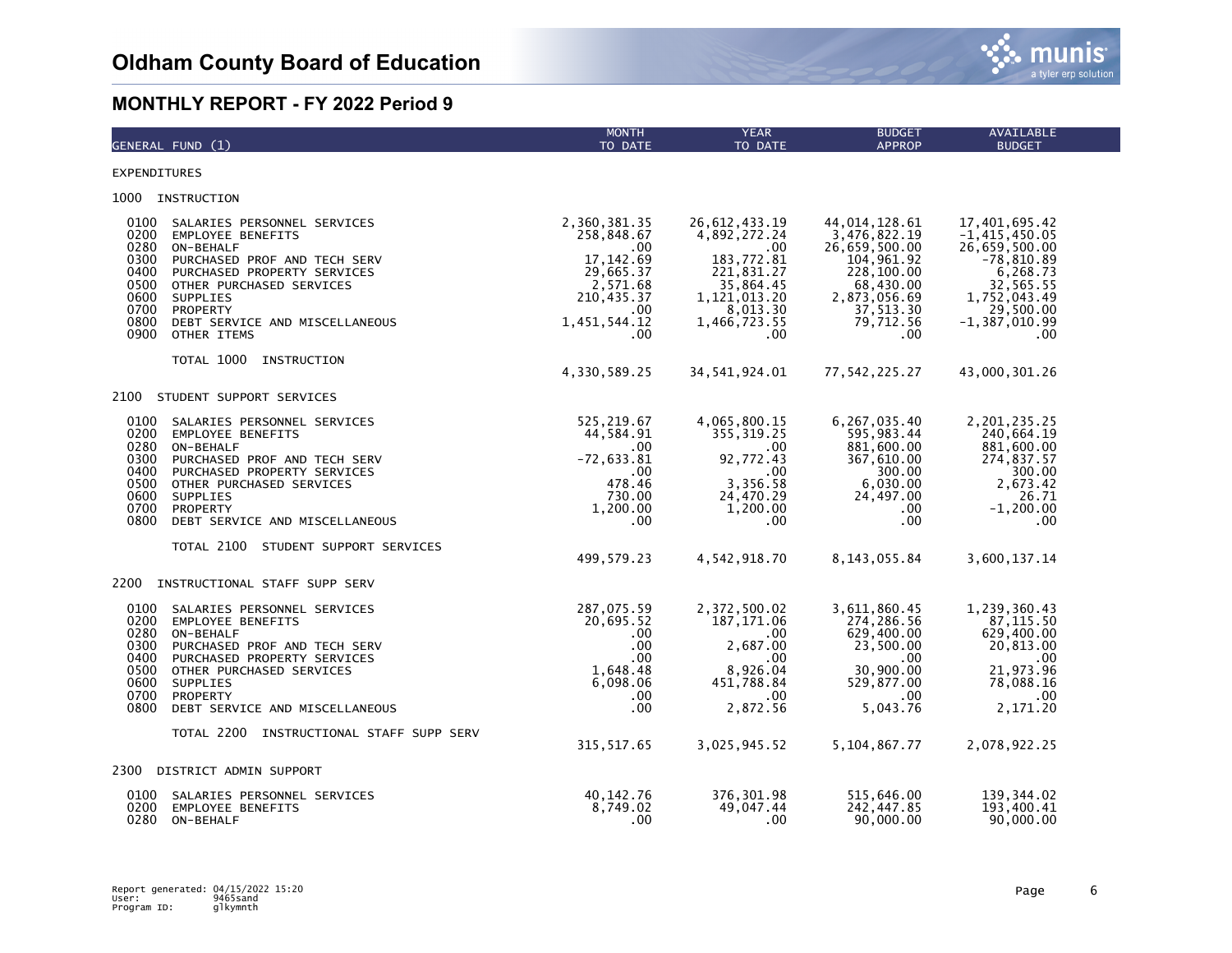

|                                                                                                                                                                                                                                                                                                                             | GENERAL FUND (1)                                                                                                                                                                                                                                                | <b>MONTH</b><br>TO DATE                                                                                              | <b>YEAR</b><br>TO DATE                                                                                                           | <b>BUDGET</b><br><b>APPROP</b>                                                                                                          | AVAILABLE<br><b>BUDGET</b>                                                                                                      |  |
|-----------------------------------------------------------------------------------------------------------------------------------------------------------------------------------------------------------------------------------------------------------------------------------------------------------------------------|-----------------------------------------------------------------------------------------------------------------------------------------------------------------------------------------------------------------------------------------------------------------|----------------------------------------------------------------------------------------------------------------------|----------------------------------------------------------------------------------------------------------------------------------|-----------------------------------------------------------------------------------------------------------------------------------------|---------------------------------------------------------------------------------------------------------------------------------|--|
| 0400<br>0700<br>0800<br>0900                                                                                                                                                                                                                                                                                                | 0300 PURCHASED PROF AND TECH SERV<br>PURCHASED PROPERTY SERVICES<br>0500 OTHER PURCHASED SERVICES<br>0600 SUPPLIES<br>PROPERTY<br>DEBT SERVICE AND MISCELLANEOUS<br>0840 CONTINGENCY<br>OTHER ITEMS                                                             | $-9,289.93$<br>4,530.55<br>82,015.24<br>1,842.54<br>$.00 \,$<br>475.00<br>$.00 \,$<br>$.00 \,$                       | 698,887.19<br>34,525.40<br>361,992.71<br>64,792.56<br>40,382.87<br>56,717.29<br>$.00 \,$<br>$.00 \,$                             | 773,059.00<br>46,000.00<br>382,888.80<br>40,673.18<br>2,700.00<br>74,785.00<br>$.00 \,$<br>$.00 \,$                                     | 74, 171.81<br>11,474.60<br>20,896.09<br>$-24, 119.38$<br>$-37,682.87$<br>18,067.71<br>.00<br>.00                                |  |
|                                                                                                                                                                                                                                                                                                                             | TOTAL 2300<br>DISTRICT ADMIN SUPPORT                                                                                                                                                                                                                            | 128,465.18                                                                                                           | 1,682,647.44                                                                                                                     | 2,168,199.83                                                                                                                            | 485,552.39                                                                                                                      |  |
|                                                                                                                                                                                                                                                                                                                             | 2400 SCHOOL ADMIN SUPPORT                                                                                                                                                                                                                                       |                                                                                                                      |                                                                                                                                  |                                                                                                                                         |                                                                                                                                 |  |
| 0100 SALARIES PERSONNEL SERVICES<br>0200<br><b>EMPLOYEE BENEFITS</b><br>0280<br>ON-BEHALF<br>0300<br>PURCHASED PROF AND TECH SERV<br>0400 PURCHASED PROPERTY SERVICES<br>0500<br>OTHER PURCHASED SERVICES<br>0600<br>SUPPLIES<br>0700 PROPERTY<br>0800<br>DEBT SERVICE AND MISCELLANEOUS<br>TOTAL 2400 SCHOOL ADMIN SUPPORT | 490,023.09<br>67,161.75<br>$.00 \,$<br>$.00 \,$<br>.00<br>$.00 \,$<br>$.00 \,$<br>.00<br>$.00 \,$                                                                                                                                                               | 4,160,637.10<br>544,879.76<br>$.00 \,$<br>$.00 \,$<br>.00<br>.00<br>$0.00$<br>$0.00$<br>$0.00$                       | 6,010,919.56<br>809,061.00<br>1,040,300.00<br>$.00\,$<br>$.00 \,$<br>$.00 \,$<br>$.00\,$<br>$.00 \,$<br>$.00 \,$                 | 1,850,282.46<br>264,181.24<br>1,040,300.00<br>.00.<br>.00<br>.00<br>.00.<br>.00<br>.00                                                  |                                                                                                                                 |  |
|                                                                                                                                                                                                                                                                                                                             |                                                                                                                                                                                                                                                                 | 557,184.84                                                                                                           | 4,705,516.86                                                                                                                     | 7,860,280.56                                                                                                                            | 3, 154, 763. 70                                                                                                                 |  |
| 2500                                                                                                                                                                                                                                                                                                                        | BUSINESS SUPPORT SERVICES                                                                                                                                                                                                                                       |                                                                                                                      |                                                                                                                                  |                                                                                                                                         |                                                                                                                                 |  |
| 0280<br>0300<br>0500<br>0800                                                                                                                                                                                                                                                                                                | 0100 SALARIES PERSONNEL SERVICES<br>0200 EMPLOYEE BENEFITS<br>ON-BEHALF<br>PURCHASED PROF AND TECH SERV<br>0400 PURCHASED PROPERTY SERVICES<br>OTHER PURCHASED SERVICES<br>0600 SUPPLIES<br>0700 PROPERTY<br>DEBT SERVICE AND MISCELLANEOUS<br>0900 OTHER ITEMS | 112,289.21<br>33,251.95<br>.00<br>10,804.40<br>7,755.00<br>18, 347.51<br>234, 292.05<br>21,229.05<br>.00<br>$.00 \,$ | 1,013,785.59<br>287, 233. 18<br>.00<br>70,884.15<br>16,579.00<br>161,035.96<br>1,675,254.96<br>63,669.53<br>3,749.85<br>$.00 \,$ | 1,958,546.00<br>484,308.52<br>233,000.00<br>167,786.00<br>7,731.00<br>379, 123.62<br>2,426,125.70<br>124,908.44<br>8,800.07<br>$.00 \,$ | 944,760.41<br>197,075.34<br>233,000.00<br>96,901.85<br>$-8,848.00$<br>218,087.66<br>750,870.74<br>61,238.91<br>5,050.22<br>.00. |  |
|                                                                                                                                                                                                                                                                                                                             | TOTAL 2500<br>BUSINESS SUPPORT SERVICES                                                                                                                                                                                                                         | 437,969.17                                                                                                           | 3,292,192.22                                                                                                                     | 5,790,329.35                                                                                                                            | 2,498,137.13                                                                                                                    |  |
|                                                                                                                                                                                                                                                                                                                             | 2600 PLANT OPERATIONS AND MAINTENANCE                                                                                                                                                                                                                           |                                                                                                                      |                                                                                                                                  |                                                                                                                                         |                                                                                                                                 |  |
| 0200<br>0300<br>0400<br>0500                                                                                                                                                                                                                                                                                                | 0100 SALARIES PERSONNEL SERVICES<br><b>EMPLOYEE BENEFITS</b><br>0280 ON-BEHALF<br>PURCHASED PROF AND TECH SERV<br>PURCHASED PROPERTY SERVICES<br>OTHER PURCHASED SERVICES<br>0600 SUPPLIES<br>0700 PROPERTY                                                     | 312,238.37<br>108,581.16<br>.00<br>$50.00$<br>87, 554. 54<br>67,056.32<br>171, 195.54<br>25,823.57                   | 2,699,907.37<br>934,651.42<br>.00<br>2,347.00<br>865,043.12<br>299, 910.58<br>2,002,413.17<br>286, 163.07                        | 3,512,718.84<br>1,213,802.00<br>631,000.00<br>17,300.00<br>953,055.50<br>337,771.00<br>2,344,762.94<br>85,500.00                        | 812, 811.47<br>279,150.58<br>631,000.00<br>14,953.00<br>88,012.38<br>37,860.42<br>342, 349.77<br>$-200, 663.07$                 |  |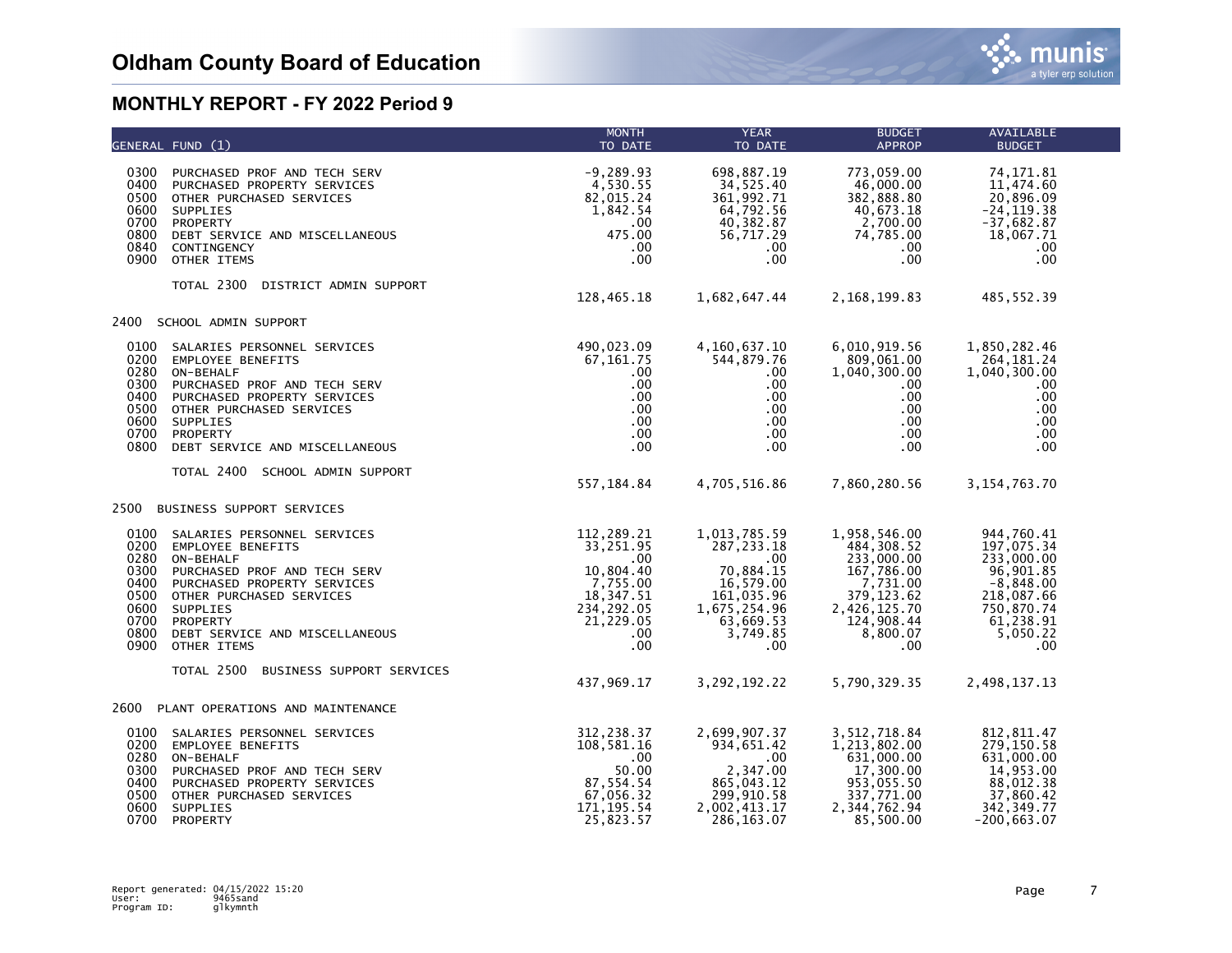|                                                                              | GENERAL FUND (1)                                                                                                                                                                                                                                                             | <b>MONTH</b><br>TO DATE                                                                                  | <b>YEAR</b><br>TO DATE                                                                                              | <b>BUDGET</b><br><b>APPROP</b>                                                                                                  | AVAILABLE<br><b>BUDGET</b>                                                                                                |  |
|------------------------------------------------------------------------------|------------------------------------------------------------------------------------------------------------------------------------------------------------------------------------------------------------------------------------------------------------------------------|----------------------------------------------------------------------------------------------------------|---------------------------------------------------------------------------------------------------------------------|---------------------------------------------------------------------------------------------------------------------------------|---------------------------------------------------------------------------------------------------------------------------|--|
| 0800                                                                         | DEBT SERVICE AND MISCELLANEOUS                                                                                                                                                                                                                                               | 860.95                                                                                                   | 12,614.63                                                                                                           | 28,685.58                                                                                                                       | 16,070.95                                                                                                                 |  |
|                                                                              | TOTAL 2600 PLANT OPERATIONS AND MAINTENANCE                                                                                                                                                                                                                                  | 773,360.45                                                                                               | 7,103,050.36                                                                                                        | 9,124,595.86                                                                                                                    | 2,021,545.50                                                                                                              |  |
| 2700                                                                         | STUDENT TRANSPORTATION                                                                                                                                                                                                                                                       |                                                                                                          |                                                                                                                     |                                                                                                                                 |                                                                                                                           |  |
| 0100<br>0200<br>0280<br>0300<br>0400<br>0500<br>0600<br>0700<br>0800         | SALARIES PERSONNEL SERVICES<br><b>EMPLOYEE BENEFITS</b><br>ON-BEHALF<br>PURCHASED PROF AND TECH SERV<br>PURCHASED PROPERTY SERVICES<br>OTHER PURCHASED SERVICES<br>SUPPLIES<br>PROPERTY<br>DEBT SERVICE AND MISCELLANEOUS                                                    | 310, 305.09<br>115, 122. 10<br>$.00 \,$<br>.00<br>8,974.15<br>41,422.48<br>161,076.42<br>.00<br>1,221.49 | 2,294,487.39<br>838,564.27<br>$.00 \,$<br>141.00<br>69,853.30<br>170,047.90<br>766,614.21<br>173,784.00<br>8,220.98 | 3, 361, 819.41<br>1,003,853.00<br>573,500.00<br>2,250.00<br>81, 328.54<br>168,495.20<br>1,351,723.10<br>690,000.00<br>15,800.00 | 1,067,332.02<br>165,288.73<br>573,500.00<br>2,109.00<br>11,475.24<br>$-1, 552.70$<br>585,108.89<br>516,216.00<br>7,579.02 |  |
|                                                                              | TOTAL 2700 STUDENT TRANSPORTATION                                                                                                                                                                                                                                            | 638, 121.73                                                                                              | 4, 321, 713.05                                                                                                      | 7,248,769.25                                                                                                                    | 2,927,056.20                                                                                                              |  |
| 3100                                                                         | FOOD SERVICE OPERATION                                                                                                                                                                                                                                                       |                                                                                                          |                                                                                                                     |                                                                                                                                 |                                                                                                                           |  |
|                                                                              | 0280 ON-BEHALF                                                                                                                                                                                                                                                               | .00                                                                                                      | .00                                                                                                                 | .00                                                                                                                             | .00                                                                                                                       |  |
|                                                                              | TOTAL 3100<br>FOOD SERVICE OPERATION                                                                                                                                                                                                                                         | .00                                                                                                      | .00                                                                                                                 | .00                                                                                                                             | .00                                                                                                                       |  |
| 3200                                                                         | DAY CARE OPERATIONS                                                                                                                                                                                                                                                          |                                                                                                          |                                                                                                                     |                                                                                                                                 |                                                                                                                           |  |
|                                                                              | 0280 ON-BEHALF                                                                                                                                                                                                                                                               | .00 <sub>1</sub>                                                                                         | .00                                                                                                                 | .00                                                                                                                             | .00                                                                                                                       |  |
|                                                                              | TOTAL 3200<br>DAY CARE OPERATIONS                                                                                                                                                                                                                                            | .00.                                                                                                     | .00                                                                                                                 | .00                                                                                                                             | .00                                                                                                                       |  |
| 3300                                                                         | COMMUNITY SERVICES                                                                                                                                                                                                                                                           |                                                                                                          |                                                                                                                     |                                                                                                                                 |                                                                                                                           |  |
| 0100<br>0200<br>0280<br>0300<br>0400<br>0500<br>0600<br>0700<br>0800<br>0900 | SALARIES PERSONNEL SERVICES<br><b>EMPLOYEE BENEFITS</b><br>ON-BEHALF<br>PURCHASED PROF AND TECH SERV<br>PURCHASED PROPERTY SERVICES<br>OTHER PURCHASED SERVICES<br>SUPPLIES<br>PROPERTY<br>DEBT SERVICE AND MISCELLANEOUS<br>OTHER ITEMS<br>TOTAL 3300<br>COMMUNITY SERVICES | .00.<br>.00<br>$.00 \,$<br>.00<br>.00<br>.00<br>53.90<br>.00.<br>.00.<br>.00<br>53.90                    | $.00 \,$<br>.00<br>.00<br>735.00<br>.00<br>.00<br>576.98<br>$.00 \,$<br>50.00<br>.00<br>1,361.98                    | .00<br>.00<br>.00<br>4,780.00<br>.00<br>2,600.00<br>1,700.00<br>.00<br>50.00<br>.00<br>9,130.00                                 | .00<br>.00<br>.00.<br>4,045.00<br>$.00 \,$<br>2,600.00<br>1,123.02<br>.00<br>.00<br>.00<br>7,768.02                       |  |
| 4100                                                                         | LAND/SITE ACQUISITIONS                                                                                                                                                                                                                                                       |                                                                                                          |                                                                                                                     |                                                                                                                                 |                                                                                                                           |  |
| 0300                                                                         | PURCHASED PROF AND TECH SERV                                                                                                                                                                                                                                                 | .00.                                                                                                     | .00                                                                                                                 | .00                                                                                                                             | .00                                                                                                                       |  |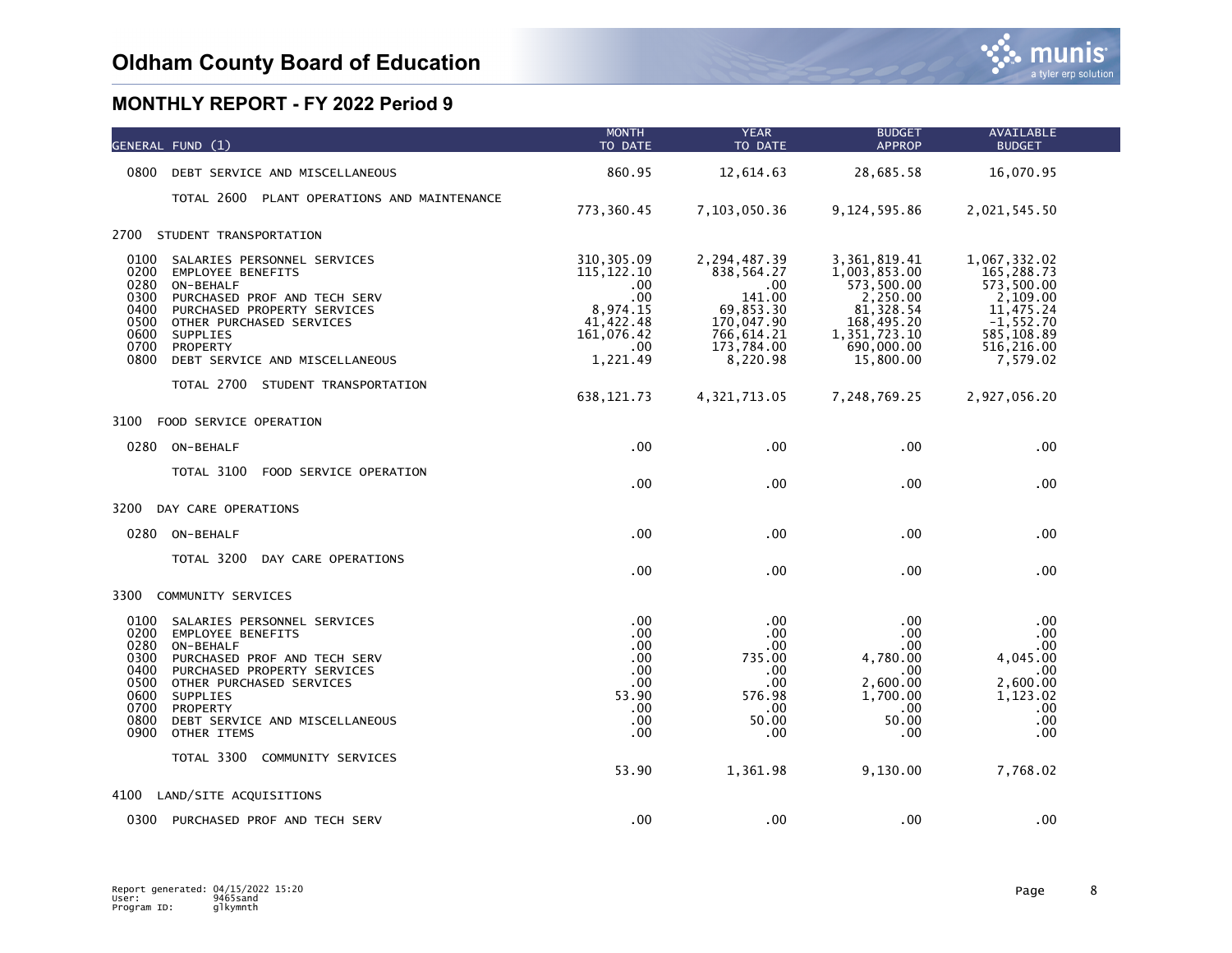|                                                              | GENERAL FUND (1)                                                                                                                                                                                             | <b>MONTH</b><br>TO DATE                                                                 | <b>YEAR</b><br>TO DATE                                                                              | <b>BUDGET</b><br><b>APPROP</b>                                                                        | AVAILABLE<br><b>BUDGET</b>                                                                        |
|--------------------------------------------------------------|--------------------------------------------------------------------------------------------------------------------------------------------------------------------------------------------------------------|-----------------------------------------------------------------------------------------|-----------------------------------------------------------------------------------------------------|-------------------------------------------------------------------------------------------------------|---------------------------------------------------------------------------------------------------|
| 0700                                                         | PROPERTY                                                                                                                                                                                                     | .00                                                                                     | .00                                                                                                 | .00                                                                                                   | .00                                                                                               |
|                                                              | TOTAL 4100<br>LAND/SITE ACQUISITIONS                                                                                                                                                                         | $.00 \,$                                                                                | .00                                                                                                 | .00                                                                                                   | .00                                                                                               |
| 4200                                                         | LAND IMPROVEMENTS                                                                                                                                                                                            |                                                                                         |                                                                                                     |                                                                                                       |                                                                                                   |
| 0300<br>0400<br>0700                                         | PURCHASED PROF AND TECH SERV<br>PURCHASED PROPERTY SERVICES<br>PROPERTY                                                                                                                                      | $.00 \,$<br>.00<br>$.00 \,$                                                             | .00<br>.00<br>.00                                                                                   | 6,000.00<br>20,000.00<br>.00                                                                          | 6,000.00<br>20,000.00<br>.00                                                                      |
|                                                              | TOTAL 4200<br>LAND IMPROVEMENTS                                                                                                                                                                              | .00                                                                                     | .00                                                                                                 | 26,000.00                                                                                             | 26,000.00                                                                                         |
| 4300                                                         | ARCHITECTURAL/ENGIN                                                                                                                                                                                          |                                                                                         |                                                                                                     |                                                                                                       |                                                                                                   |
| 0100<br>0200<br>0300<br>0400<br>0500<br>0600<br>0700<br>0800 | SALARIES PERSONNEL SERVICES<br><b>EMPLOYEE BENEFITS</b><br>PURCHASED PROF AND TECH SERV<br>PURCHASED PROPERTY SERVICES<br>OTHER PURCHASED SERVICES<br>SUPPLIES<br>PROPERTY<br>DEBT SERVICE AND MISCELLANEOUS | 24,889.86<br>4,221.17<br>.00<br>$-29,877.49$<br>368.66<br>9,106.56<br>46, 443.97<br>.00 | 173, 244. 26<br>35,461.38<br>1,941.93<br>110,263.61<br>2,667.71<br>27,433.28<br>63,034.93<br>747.00 | 258,853.00<br>49,555.00<br>19,400.00<br>433,000.00<br>3,400.00<br>48,709.00<br>317,000.00<br>1,085.00 | 85,608.74<br>14,093.62<br>17,458.07<br>322,736.39<br>732.29<br>21, 275.72<br>253,965.07<br>338.00 |
|                                                              | TOTAL 4300 ARCHITECTURAL/ENGIN                                                                                                                                                                               | 55, 152. 73                                                                             | 414,794.10                                                                                          | 1,131,002.00                                                                                          | 716,207.90                                                                                        |
| 4400                                                         | EDUCATIONAL SPECIFIC                                                                                                                                                                                         |                                                                                         |                                                                                                     |                                                                                                       |                                                                                                   |
| 0700                                                         | PROPERTY                                                                                                                                                                                                     | .00                                                                                     | .00                                                                                                 | .00                                                                                                   | .00                                                                                               |
|                                                              | TOTAL 4400<br>EDUCATIONAL SPECIFIC                                                                                                                                                                           | .00                                                                                     | .00                                                                                                 | .00                                                                                                   | .00                                                                                               |
| 4500                                                         | BUILDING ACQUISTIONS & CONSTRUCTION                                                                                                                                                                          |                                                                                         |                                                                                                     |                                                                                                       |                                                                                                   |
| 0300<br>0400<br>0700                                         | PURCHASED PROF AND TECH SERV<br>PURCHASED PROPERTY SERVICES<br>PROPERTY                                                                                                                                      | $.00 \,$<br>.00<br>.00                                                                  | .00<br>.00<br>.00                                                                                   | .00<br>.00<br>.00                                                                                     | .00<br>.00<br>.00                                                                                 |
|                                                              | TOTAL 4500 BUILDING ACQUISTIONS & CONSTRUCTION                                                                                                                                                               | .00 <sub>1</sub>                                                                        | .00                                                                                                 | .00                                                                                                   | .00                                                                                               |
| 4600                                                         | SITE IMPROVEMENT                                                                                                                                                                                             |                                                                                         |                                                                                                     |                                                                                                       |                                                                                                   |
| 0400                                                         | PURCHASED PROPERTY SERVICES                                                                                                                                                                                  | .00                                                                                     | .00                                                                                                 | .00                                                                                                   | .00                                                                                               |
|                                                              | TOTAL 4600 SITE IMPROVEMENT                                                                                                                                                                                  | $.00 \,$                                                                                | .00                                                                                                 | .00                                                                                                   | .00                                                                                               |

#### 4700 BUILDING IMPROVEMENTS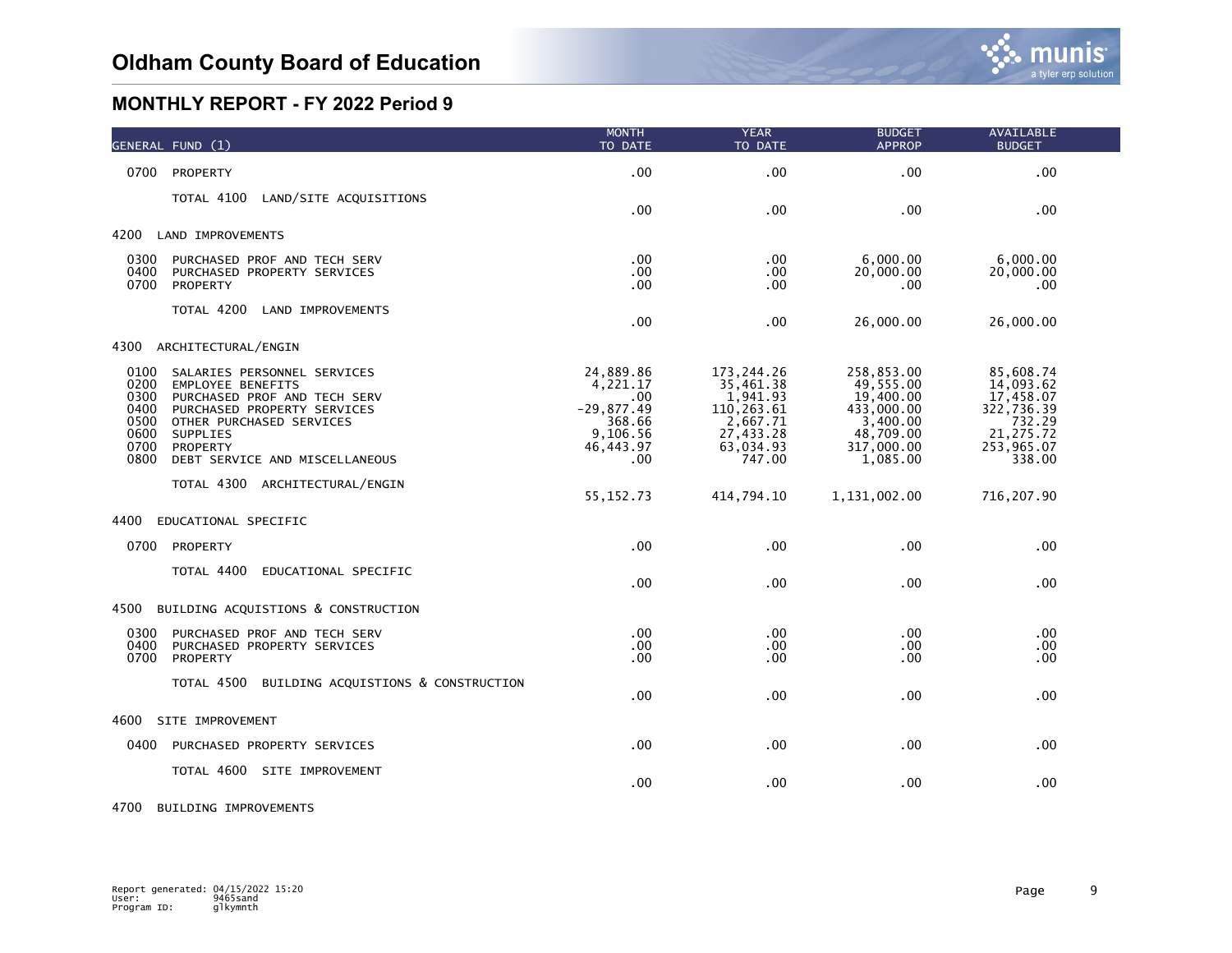|                              | GENERAL FUND (1)                                                                              | <b>MONTH</b><br>TO DATE  | <b>YEAR</b><br>TO DATE        | <b>BUDGET</b><br><b>APPROP</b> | <b>AVAILABLE</b><br><b>BUDGET</b> |  |
|------------------------------|-----------------------------------------------------------------------------------------------|--------------------------|-------------------------------|--------------------------------|-----------------------------------|--|
| 0300<br>0400<br>0700<br>0900 | PURCHASED PROF AND TECH SERV<br>PURCHASED PROPERTY SERVICES<br><b>PROPERTY</b><br>OTHER ITEMS | .00<br>.00<br>.00<br>.00 | $.00 \,$<br>.00<br>.00<br>.00 | .00<br>.00<br>.00<br>.00       | $.00 \,$<br>.00<br>.00<br>.00     |  |
|                              | TOTAL 4700 BUILDING IMPROVEMENTS                                                              | .00                      | .00                           | .00                            | .00                               |  |
| 5100                         | <b>DEBT SERVICE</b>                                                                           |                          |                               |                                |                                   |  |
| 0800                         | DEBT SERVICE AND MISCELLANEOUS                                                                | .00                      | 189, 172.87                   | 189, 173.00                    | .13                               |  |
| TOTAL 5100 DEBT SERVICE      |                                                                                               | .00                      | 189, 172.87                   | 189, 173.00                    | .13                               |  |
| 5200                         | <b>FUND TRANSFERS</b>                                                                         |                          |                               |                                |                                   |  |
| 0900                         | OTHER ITEMS                                                                                   | .00                      | 108, 317.00                   | 25,000.00                      | $-83, 317.00$                     |  |
|                              | TOTAL 5200 FUND TRANSFERS                                                                     | .00                      | 108,317.00                    | 25,000.00                      | $-83, 317.00$                     |  |
|                              | 5300 CONTINGENCY                                                                              |                          |                               |                                |                                   |  |
| 0840                         | CONTINGENCY                                                                                   | .00                      | $.00 \,$                      | 12,047,480.17                  | 12,047,480.17                     |  |
|                              | TOTAL 5300 CONTINGENCY                                                                        | .00                      | $.00 \,$                      | 12,047,480.17                  | 12,047,480.17                     |  |
|                              | TOTAL EXPENDITURES                                                                            | 7,735,994.13             | 63,929,554.11                 | 136,410,108.90                 | 72,480,554.79                     |  |
|                              | TOTAL FOR GENERAL FUND (1)                                                                    | $-2,079,094.83$          | 15,081,332.15                 | .00.                           | $-15,081,332.15$                  |  |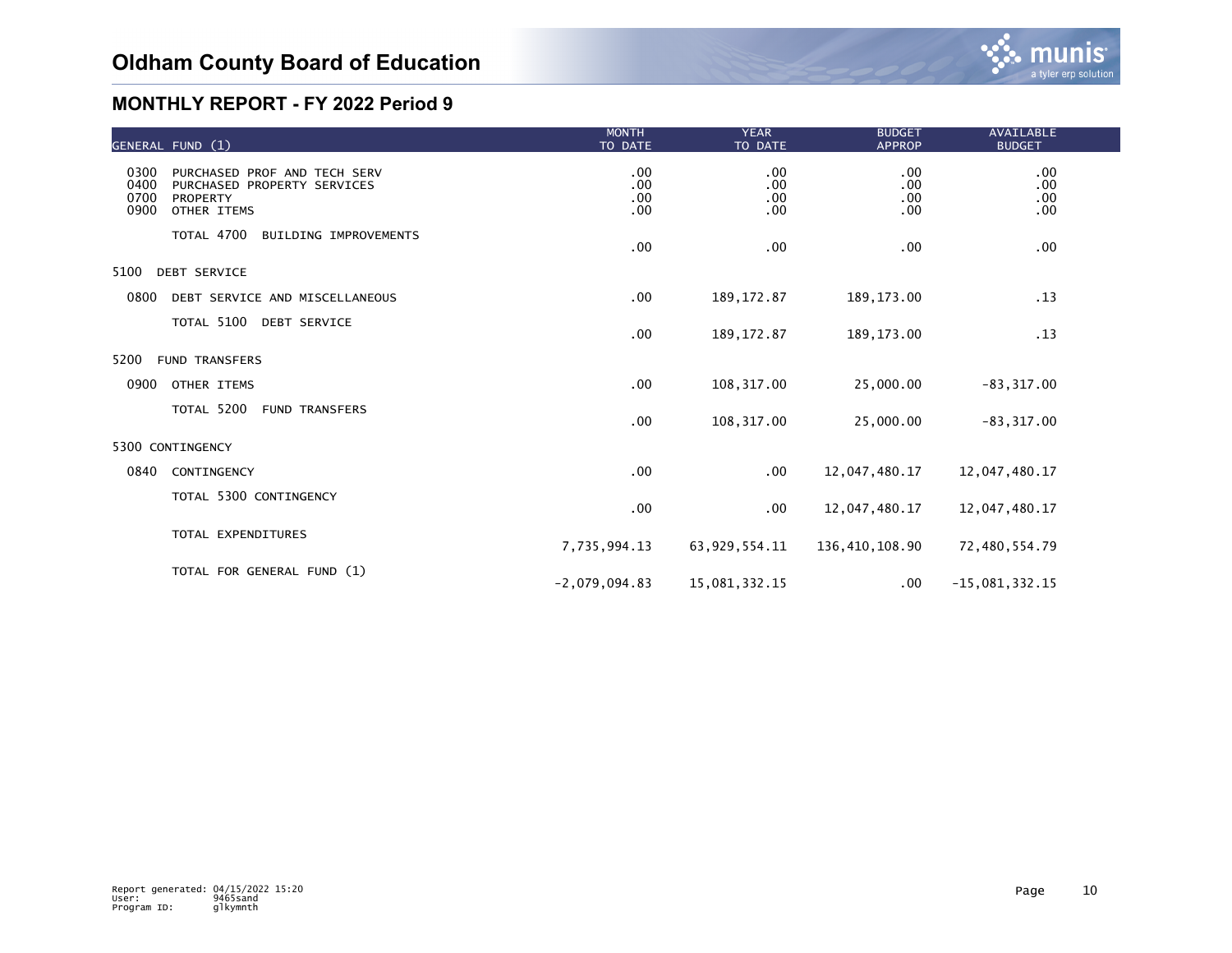

| SPECIAL REVENUE (2)                                                 | <b>MONTH</b><br>TO DATE | <b>YEAR</b><br>TO DATE  | <b>BUDGET</b><br><b>APPROP</b> | <b>AVAILABLE</b><br><b>BUDGET</b> |
|---------------------------------------------------------------------|-------------------------|-------------------------|--------------------------------|-----------------------------------|
| <b>REVENUES</b>                                                     |                         |                         |                                |                                   |
| 0999 BEGINNING BALANCE                                              |                         |                         |                                |                                   |
| TOTAL 0999 BEGINNING BALANCE                                        | .00                     | .00                     | .00                            | .00                               |
| <b>RECEIPTS</b>                                                     |                         |                         |                                |                                   |
| REVENUE FROM LOCAL SOURCES                                          |                         |                         |                                |                                   |
| EARNINGS ON INVESTMENTS                                             |                         |                         |                                |                                   |
| 1510 INTEREST ON INVESTMENTS                                        | .00                     | .00                     | .00.                           | .00                               |
| TOTAL EARNINGS ON INVESTMENTS                                       | .00                     | .00                     | .00.                           | .00                               |
| STUDENT ACTIVITIES                                                  |                         |                         |                                |                                   |
| 1740 REV-BAND DIRECTOR FY 09<br>1790 OTHER DIST/STUDENT ACTIVIT INC | $.00 \,$<br>$.00 \,$    | .00<br>.00 <sub>1</sub> | .00.<br>.00.                   | .00<br>.00                        |
| TOTAL STUDENT ACTIVITIES                                            | .00                     | .00                     | .00.                           | .00                               |
| OTHER REVENUE FROM LOCAL SOURCES                                    |                         |                         |                                |                                   |
| 1920 KETS LOCAL CONTRIBUTIONS                                       | 15,184.96               | 247,693.32              | 374, 554.63                    | 126,861.31                        |
| TOTAL OTHER REVENUE FROM LOCAL SOURCES                              | 15, 184. 96             | 247,693.32              | 374, 554.63                    | 126,861.31                        |
| TOTAL REVENUE FROM LOCAL SOURCES                                    | 15,184.96               | 247,693.32              | 374, 554.63                    | 126,861.31                        |
| REVENUE FROM STATE SOURCES                                          |                         |                         |                                |                                   |
| STATE PROGRAM                                                       |                         |                         |                                |                                   |
| 3111 SEEK PROGRAM                                                   | .00                     | .00 <sub>1</sub>        | .00                            | .00                               |
| TOTAL STATE PROGRAM                                                 | .00                     | .00                     | .00.                           | .00                               |
| RESTRICTED                                                          |                         |                         |                                |                                   |
| 3200 RESTRICTED STATE REVENUE                                       | 53, 522.17              | 1,987,427.68            | 2,200,039.00                   | 212,611.32                        |
| TOTAL RESTRICTED                                                    | 53, 522.17              | 1,987,427.68            | 2,200,039.00                   | 212,611.32                        |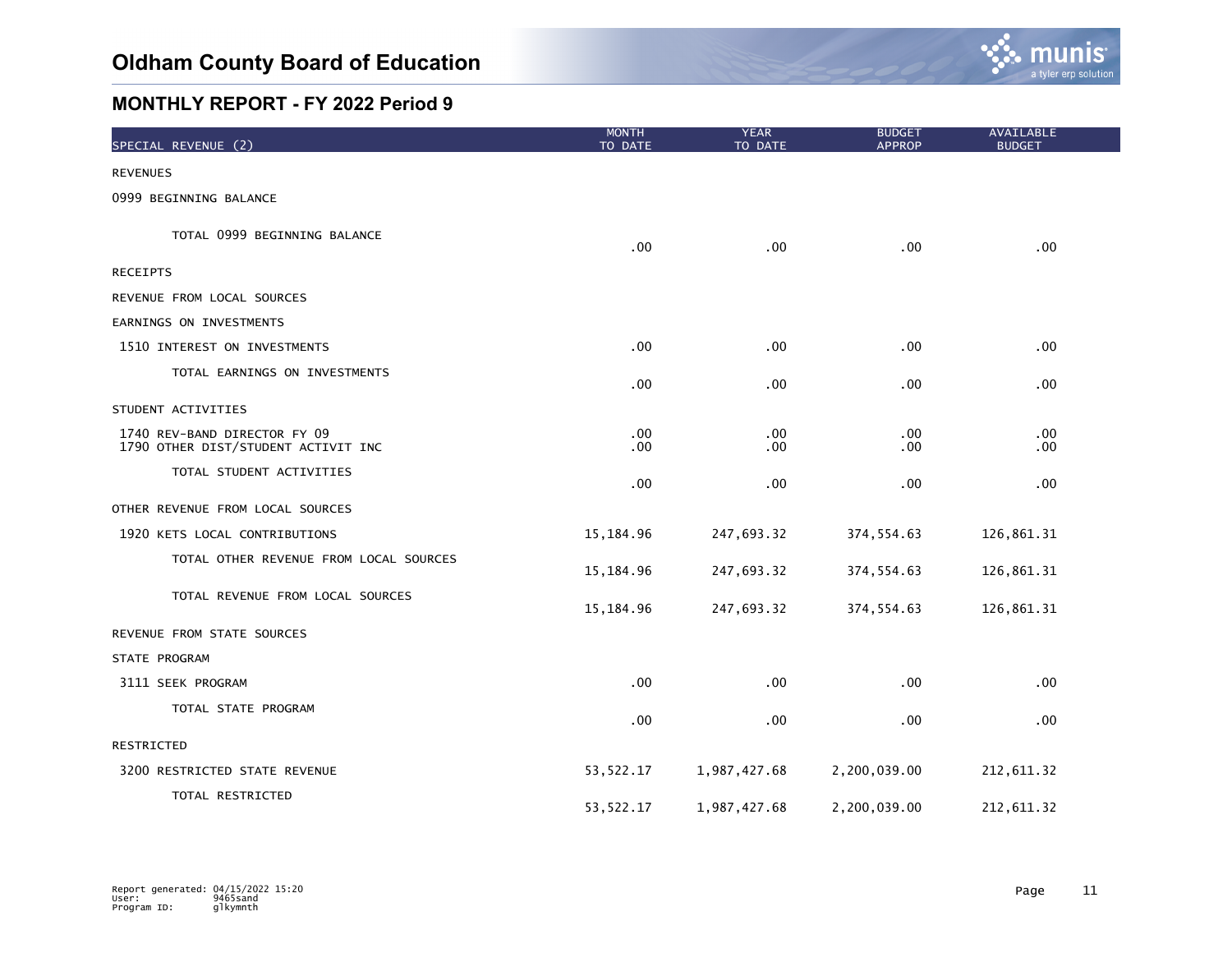| SPECIAL REVENUE (2)                                                                                                                                                                                                                                                                                                    | <b>MONTH</b><br>TO DATE                                            | <b>YEAR</b><br>TO DATE                                                     | <b>BUDGET</b><br><b>APPROP</b>                                                                          | <b>AVAILABLE</b><br><b>BUDGET</b>                                                                |  |
|------------------------------------------------------------------------------------------------------------------------------------------------------------------------------------------------------------------------------------------------------------------------------------------------------------------------|--------------------------------------------------------------------|----------------------------------------------------------------------------|---------------------------------------------------------------------------------------------------------|--------------------------------------------------------------------------------------------------|--|
| REVENUE ON BEHALF PAYMENTS                                                                                                                                                                                                                                                                                             |                                                                    |                                                                            |                                                                                                         |                                                                                                  |  |
| 3900 REVENUE-ON BEHALF IDU FY 08                                                                                                                                                                                                                                                                                       | .00                                                                | .00                                                                        | .00                                                                                                     | .00                                                                                              |  |
| TOTAL REVENUE ON BEHALF PAYMENTS                                                                                                                                                                                                                                                                                       | .00                                                                | .00                                                                        | .00                                                                                                     | .00                                                                                              |  |
| TOTAL REVENUE FROM STATE SOURCES                                                                                                                                                                                                                                                                                       | 53, 522.17                                                         | 1,987,427.68                                                               | 2,200,039.00                                                                                            | 212,611.32                                                                                       |  |
| REVENUE FROM FEDERAL SOURCES                                                                                                                                                                                                                                                                                           |                                                                    |                                                                            |                                                                                                         |                                                                                                  |  |
| RESTRICTED DIRECT                                                                                                                                                                                                                                                                                                      |                                                                    |                                                                            |                                                                                                         |                                                                                                  |  |
| 4300 REV-HEAD START FY16                                                                                                                                                                                                                                                                                               | .00                                                                | .00                                                                        | .00                                                                                                     | .00                                                                                              |  |
| TOTAL RESTRICTED DIRECT                                                                                                                                                                                                                                                                                                | .00                                                                | .00                                                                        | .00                                                                                                     | .00                                                                                              |  |
| RESTRICTED THROUGH THE STATE                                                                                                                                                                                                                                                                                           |                                                                    |                                                                            |                                                                                                         |                                                                                                  |  |
| 4500 RESTRICTED FED THRU STATE                                                                                                                                                                                                                                                                                         | .00                                                                | 6,489,565.53                                                               | 9,639,467.00                                                                                            | 3, 149, 901.47                                                                                   |  |
| TOTAL RESTRICTED THROUGH THE STATE                                                                                                                                                                                                                                                                                     | .00                                                                | 6,489,565.53                                                               | 9,639,467.00                                                                                            | 3, 149, 901.47                                                                                   |  |
| TOTAL REVENUE FROM FEDERAL SOURCES                                                                                                                                                                                                                                                                                     | .00                                                                | 6,489,565.53                                                               | 9,639,467.00                                                                                            | 3,149,901.47                                                                                     |  |
| OTHER RECEIPTS                                                                                                                                                                                                                                                                                                         |                                                                    |                                                                            |                                                                                                         |                                                                                                  |  |
| INTERFUND TRANSFERS                                                                                                                                                                                                                                                                                                    |                                                                    |                                                                            |                                                                                                         |                                                                                                  |  |
| 5210 FUND TRANSFER IN<br>5231 GRANT XFRS FROM TITLE II<br>5232 NCLB XFR FROM TITLE IV<br>5241 GRANT XFRS TO TITLE I<br>5242 NCLB XFR TO TITLE II<br>5251 FLEX FOCUS TRNSFR FROM ESS<br>5252 FLEX FOCUS TRNSFR FROM PD<br>5253 FLEX FOCUS TRNSFR FROM IR<br>5254 FLEX TRANSFER IN<br>5261 FLEX TRNSF TO FLEX OPERATIONL | .00<br>.00<br>.00<br>.00<br>.00<br>.00<br>.00<br>.00<br>.00<br>.00 | 248, 571.38<br>.00<br>.00<br>.00<br>.00<br>.00<br>.00<br>.00<br>.00<br>.00 | 335,747.61<br>119,569.00<br>33,609.00<br>$-153, 178.00$<br>.00.<br>.00<br>.00<br>$.00 \,$<br>.00<br>.00 | 87,176.23<br>119,569.00<br>33,609.00<br>$-153, 178.00$<br>.00<br>.00<br>.00<br>.00<br>.00<br>.00 |  |
| TOTAL INTERFUND TRANSFERS                                                                                                                                                                                                                                                                                              | .00                                                                | 248, 571.38                                                                | 335,747.61                                                                                              | 87, 176.23                                                                                       |  |
| TOTAL OTHER RECEIPTS                                                                                                                                                                                                                                                                                                   | .00                                                                | 248, 571.38                                                                | 335,747.61                                                                                              | 87, 176.23                                                                                       |  |
| TOTAL RECEIPTS                                                                                                                                                                                                                                                                                                         | 68,707.13                                                          | 8,973,257.91                                                               | 12,549,808.24                                                                                           | 3,576,550.33                                                                                     |  |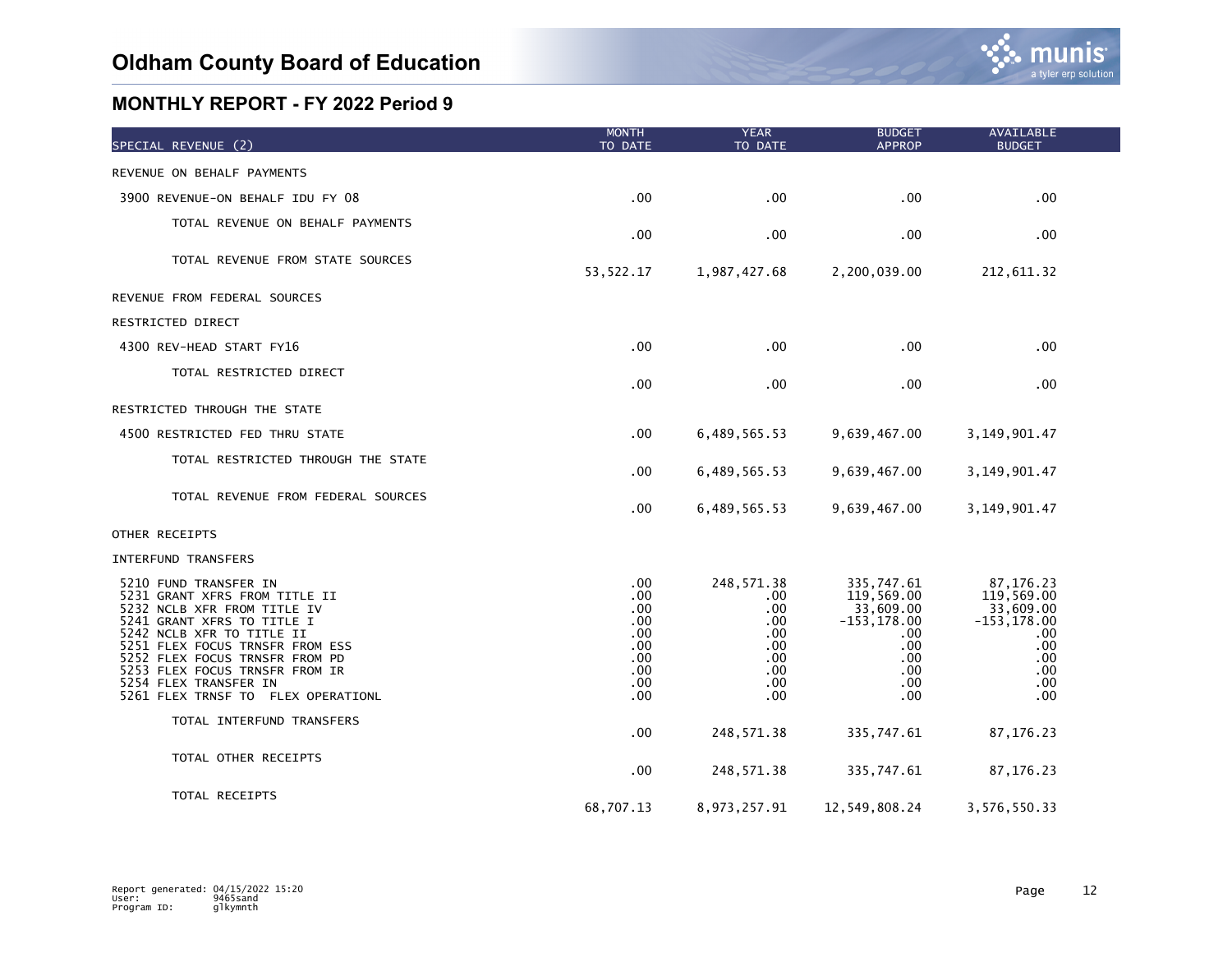

| SPECIAL REVENUE (2) | <b>MONTH</b> | YEAR         | <b>BUDGET</b> | AVAILABLE     |
|---------------------|--------------|--------------|---------------|---------------|
|                     | TO DATE      | TO DATE      | <b>APPROP</b> | <b>BUDGET</b> |
| TOTAL REVENUE       | 68,707.13    | 8.973.257.91 | 12,549,808.24 | 3,576,550.33  |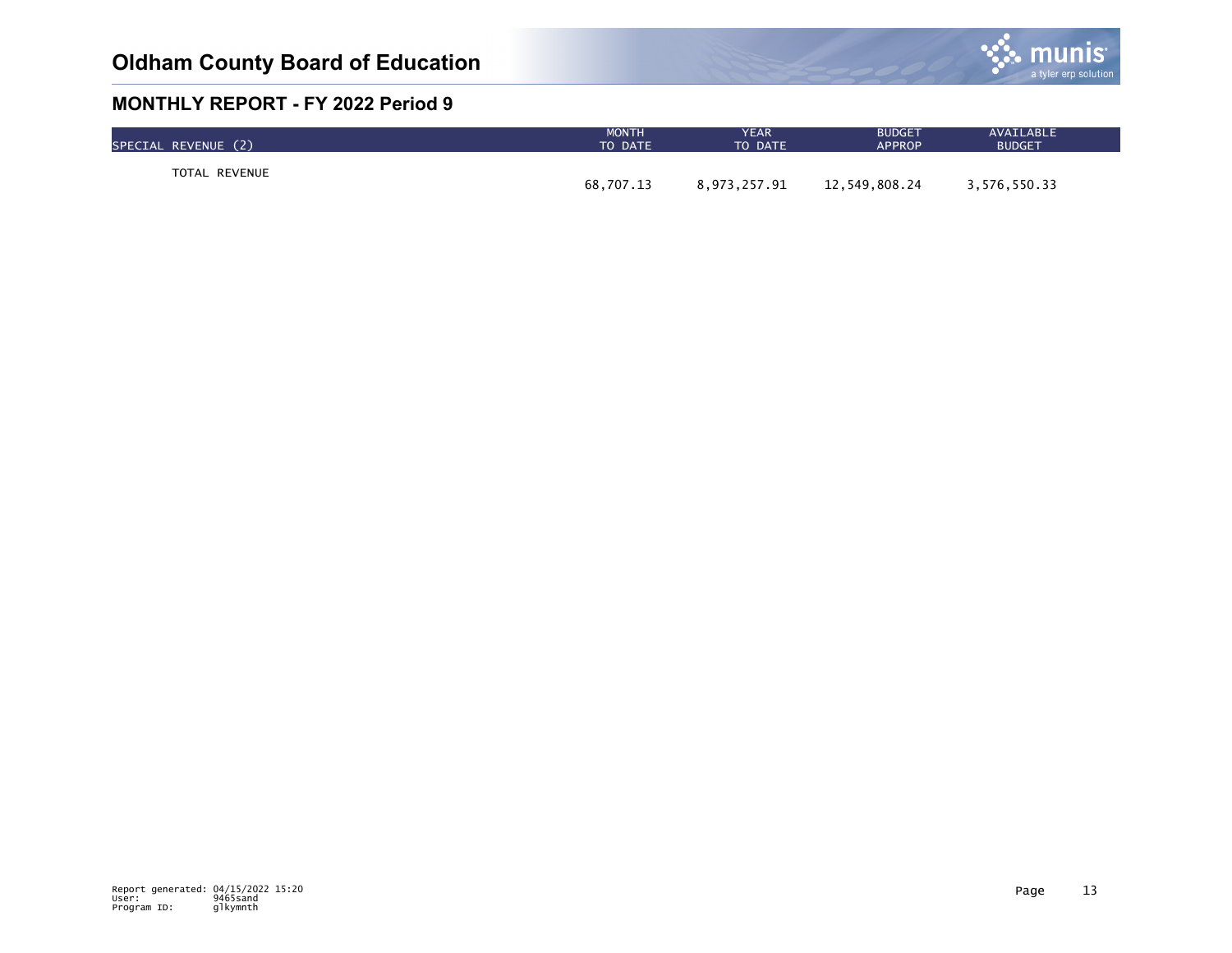

| SPECIAL REVENUE (2)                                                                                                                                                                                                                                                                                 | <b>MONTH</b><br>TO DATE                                                                                | <b>YEAR</b><br>TO DATE                                                                                        | <b>BUDGET</b><br><b>APPROP</b>                                                                                 | AVAILABLE<br><b>BUDGET</b>                                                                                                        |
|-----------------------------------------------------------------------------------------------------------------------------------------------------------------------------------------------------------------------------------------------------------------------------------------------------|--------------------------------------------------------------------------------------------------------|---------------------------------------------------------------------------------------------------------------|----------------------------------------------------------------------------------------------------------------|-----------------------------------------------------------------------------------------------------------------------------------|
| <b>EXPENDITURES</b>                                                                                                                                                                                                                                                                                 |                                                                                                        |                                                                                                               |                                                                                                                |                                                                                                                                   |
| 0000 RESTRICT TO REV & BAL SHT ONLY                                                                                                                                                                                                                                                                 |                                                                                                        |                                                                                                               |                                                                                                                |                                                                                                                                   |
| 0100<br>SALARIES PERSONNEL SERVICES<br>0900<br>OTHER ITEMS                                                                                                                                                                                                                                          | $.00 \,$<br>$.00 \,$                                                                                   | $.00 \,$<br>.00                                                                                               | .00.<br>.00                                                                                                    | .00.<br>.00.                                                                                                                      |
| TOTAL 0000<br>RESTRICT TO REV & BAL SHT ONLY                                                                                                                                                                                                                                                        | .00                                                                                                    | .00                                                                                                           | .00                                                                                                            | .00.                                                                                                                              |
| 1000<br>INSTRUCTION                                                                                                                                                                                                                                                                                 |                                                                                                        |                                                                                                               |                                                                                                                |                                                                                                                                   |
| 0100<br>SALARIES PERSONNEL SERVICES<br>0200<br><b>EMPLOYEE BENEFITS</b><br>0300<br>PURCHASED PROF AND TECH SERV<br>0400<br>PURCHASED PROPERTY SERVICES<br>0500<br>OTHER PURCHASED SERVICES<br>0600<br>SUPPLIES<br>0700<br>PROPERTY<br>0800<br>DEBT SERVICE AND MISCELLANEOUS<br>0900<br>OTHER ITEMS | 215, 219.17<br>53,726.95<br>78,386.90<br>$.00 \,$<br>987.50<br>141,280.38<br>$.00 \,$<br>662.70<br>.00 | 2,225,958.98<br>472,290.61<br>324, 229.37<br>.00<br>5,610.26<br>1,273,462.51<br>10,072.98<br>15,293.73<br>.00 | 1,688,752.62<br>357,848.83<br>210,942.00<br>.00<br>17,677.00<br>687, 444.15<br>424,766.91<br>10,000.00<br>.00. | $-537, 206.36$<br>$-114, 441.78$<br>$-113, 287.37$<br>$.00 \,$<br>12,066.74<br>$-586,018.36$<br>414,693.93<br>$-5, 293.73$<br>.00 |
| TOTAL 1000<br>INSTRUCTION                                                                                                                                                                                                                                                                           | 490,263.60                                                                                             | 4,326,918.44                                                                                                  | 3, 397, 431.51                                                                                                 | $-929, 486.93$                                                                                                                    |
| STUDENT SUPPORT SERVICES<br>2100                                                                                                                                                                                                                                                                    |                                                                                                        |                                                                                                               |                                                                                                                |                                                                                                                                   |
| 0100<br>SALARIES PERSONNEL SERVICES<br>0200<br><b>EMPLOYEE BENEFITS</b><br>0300<br>PURCHASED PROF AND TECH SERV<br>0400<br>PURCHASED PROPERTY SERVICES<br>0500<br>OTHER PURCHASED SERVICES<br>0600<br>SUPPLIES<br>0700<br>PROPERTY<br>0800<br>DEBT SERVICE AND MISCELLANEOUS                        | 56,730.33<br>12,729.66<br>10,077.49<br>.00<br>5,866.61<br>3,152.08<br>$.00 \,$<br>.00                  | 544, 374.93<br>102,776.28<br>129,617.39<br>.00<br>12,058.21<br>134,795.99<br>$.00 \,$<br>$-750.00$            | 542, 272.88<br>85,565.12<br>53,300.00<br>.00.<br>17,200.00<br>55,806.18<br>.00.<br>.00                         | $-2, 102.05$<br>$-17, 211.16$<br>$-76, 317.39$<br>$.00 \,$<br>5,141.79<br>$-78,989.81$<br>$.00 \,$<br>750.00                      |
| TOTAL 2100 STUDENT SUPPORT SERVICES                                                                                                                                                                                                                                                                 | 88,556.17                                                                                              | 922,872.80                                                                                                    | 754, 144. 18                                                                                                   | $-168, 728.62$                                                                                                                    |
| 2200<br>INSTRUCTIONAL STAFF SUPP SERV                                                                                                                                                                                                                                                               |                                                                                                        |                                                                                                               |                                                                                                                |                                                                                                                                   |
| 0100<br>SALARIES PERSONNEL SERVICES<br>0200<br><b>EMPLOYEE BENEFITS</b><br>0300<br>PURCHASED PROF AND TECH SERV<br>0400<br>PURCHASED PROPERTY SERVICES<br>0500<br>OTHER PURCHASED SERVICES<br>0600<br>SUPPLIES<br>0700<br>PROPERTY<br>0800<br>DEBT SERVICE AND MISCELLANEOUS<br>0900<br>OTHER ITEMS | 129,887.91<br>38,715.83<br>46,551.30<br>.00<br>1,819.46<br>31,502.79<br>$.00 \,$<br>.00<br>.00         | 852,806.96<br>273, 932.43<br>92, 245.55<br>292.93<br>26,997.09<br>309,969.40<br>$.00 \,$<br>$.00 \,$<br>.00   | 1,372,520.96<br>451,999.46<br>131,256.65<br>300.00<br>46,992.00<br>525, 324.74<br>$.00 \,$<br>.00<br>.00       | 519,714.00<br>178,067.03<br>39,011.10<br>7.07<br>19,994.91<br>215, 355. 34<br>.00.<br>.00<br>.00                                  |
| TOTAL 2200 INSTRUCTIONAL STAFF SUPP SERV                                                                                                                                                                                                                                                            | 248, 477.29                                                                                            | 1,556,244.36                                                                                                  | 2,528,393.81                                                                                                   | 972, 149.45                                                                                                                       |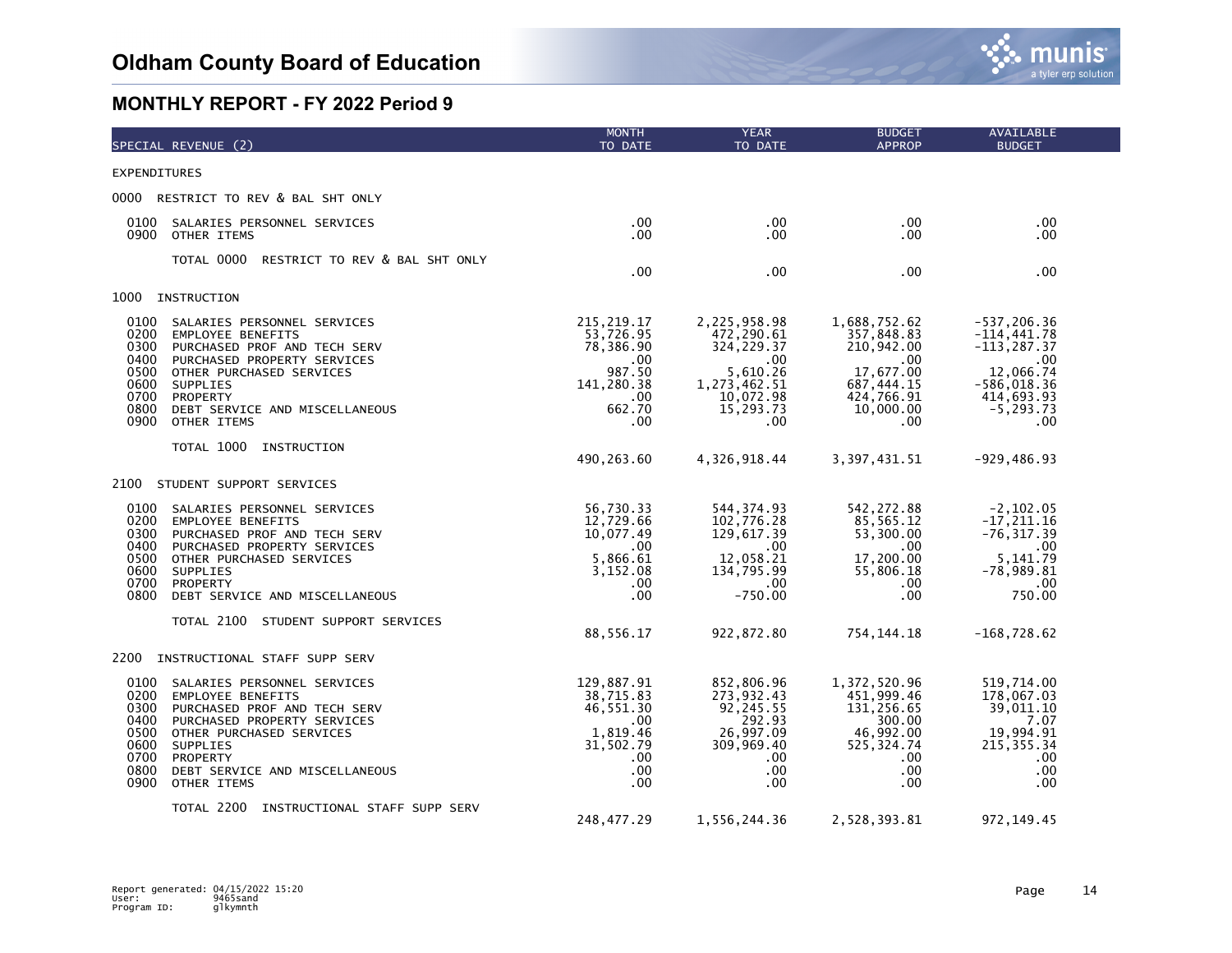| SPECIAL REVENUE (2)                                                                                                                                                                                  | <b>MONTH</b><br>TO DATE                      | <b>YEAR</b><br>TO DATE                                   | <b>BUDGET</b><br><b>APPROP</b>          | AVAILABLE<br><b>BUDGET</b>                                         |
|------------------------------------------------------------------------------------------------------------------------------------------------------------------------------------------------------|----------------------------------------------|----------------------------------------------------------|-----------------------------------------|--------------------------------------------------------------------|
|                                                                                                                                                                                                      |                                              |                                                          |                                         |                                                                    |
| 2300<br>DISTRICT ADMIN SUPPORT                                                                                                                                                                       |                                              |                                                          |                                         |                                                                    |
| 0300<br>PURCHASED PROF AND TECH SERV<br>0500<br>OTHER PURCHASED SERVICES                                                                                                                             | 86,072.00<br>.00                             | 86,072.00<br>.00                                         | .00<br>.00                              | $-86,072.00$<br>.00                                                |
| TOTAL 2300<br>DISTRICT ADMIN SUPPORT                                                                                                                                                                 | 86,072.00                                    | 86,072.00                                                | .00                                     | $-86,072.00$                                                       |
| 2400<br>SCHOOL ADMIN SUPPORT                                                                                                                                                                         |                                              |                                                          |                                         |                                                                    |
| 0100<br>SALARIES PERSONNEL SERVICES<br>0200<br><b>EMPLOYEE BENEFITS</b>                                                                                                                              | .00<br>.00                                   | .00<br>.00                                               | .00<br>.00                              | .00<br>.00                                                         |
| TOTAL 2400 SCHOOL ADMIN SUPPORT                                                                                                                                                                      | .00                                          | .00                                                      | .00                                     | .00                                                                |
| 2500<br>BUSINESS SUPPORT SERVICES                                                                                                                                                                    |                                              |                                                          |                                         |                                                                    |
| 0100<br>SALARIES PERSONNEL SERVICES<br>0200<br><b>EMPLOYEE BENEFITS</b><br>0500<br>OTHER PURCHASED SERVICES<br>0600<br>SUPPLIES                                                                      | .00<br>.00<br>.00<br>.00                     | .00<br>.00<br>.00<br>10,329.00                           | .00<br>.00<br>.00.<br>.00               | .00<br>.00<br>.00<br>$-10, 329.00$                                 |
| TOTAL 2500<br>BUSINESS SUPPORT SERVICES                                                                                                                                                              | .00                                          | 10,329.00                                                | .00                                     | $-10, 329.00$                                                      |
| 2600<br>PLANT OPERATIONS AND MAINTENANCE                                                                                                                                                             |                                              |                                                          |                                         |                                                                    |
| 0100<br>SALARIES PERSONNEL SERVICES<br>0200<br><b>EMPLOYEE BENEFITS</b><br>0300<br>PURCHASED PROF AND TECH SERV<br>0500<br>OTHER PURCHASED SERVICES<br>0600<br>SUPPLIES<br>0700<br>PROPERTY          | .00<br>.00<br>.00<br>.00<br>19,360.61<br>.00 | .00<br>.00<br>.00<br>.00.<br>19,360.61<br>.00            | .00<br>.00<br>.00.<br>.00<br>.00<br>.00 | .00<br>.00<br>.00<br>.00<br>$-19, 360.61$<br>.00                   |
| TOTAL 2600<br>PLANT OPERATIONS AND MAINTENANCE                                                                                                                                                       | 19,360.61                                    | 19,360.61                                                | .00                                     | $-19, 360.61$                                                      |
| 2700<br>STUDENT TRANSPORTATION                                                                                                                                                                       |                                              |                                                          |                                         |                                                                    |
| 0100<br>SALARIES PERSONNEL SERVICES<br>0200<br><b>EMPLOYEE BENEFITS</b><br>0500<br>OTHER PURCHASED SERVICES<br>0600<br>SUPPLIES<br>0700<br><b>PROPERTY</b><br>0800<br>DEBT SERVICE AND MISCELLANEOUS | .00<br>.00<br>.00<br>.00<br>.00<br>.00       | 50,820.49<br>19,063.18<br>.00<br>12,297.71<br>.00<br>.00 | .00<br>.00<br>.00<br>.00<br>.00<br>.00  | $-50,820.49$<br>$-19,063.18$<br>.00<br>$-12, 297.71$<br>.00<br>.00 |
| TOTAL 2700<br>STUDENT TRANSPORTATION                                                                                                                                                                 | .00                                          | 82, 181.38                                               | .00                                     | $-82, 181.38$                                                      |

#### 3100 FOOD SERVICE OPERATION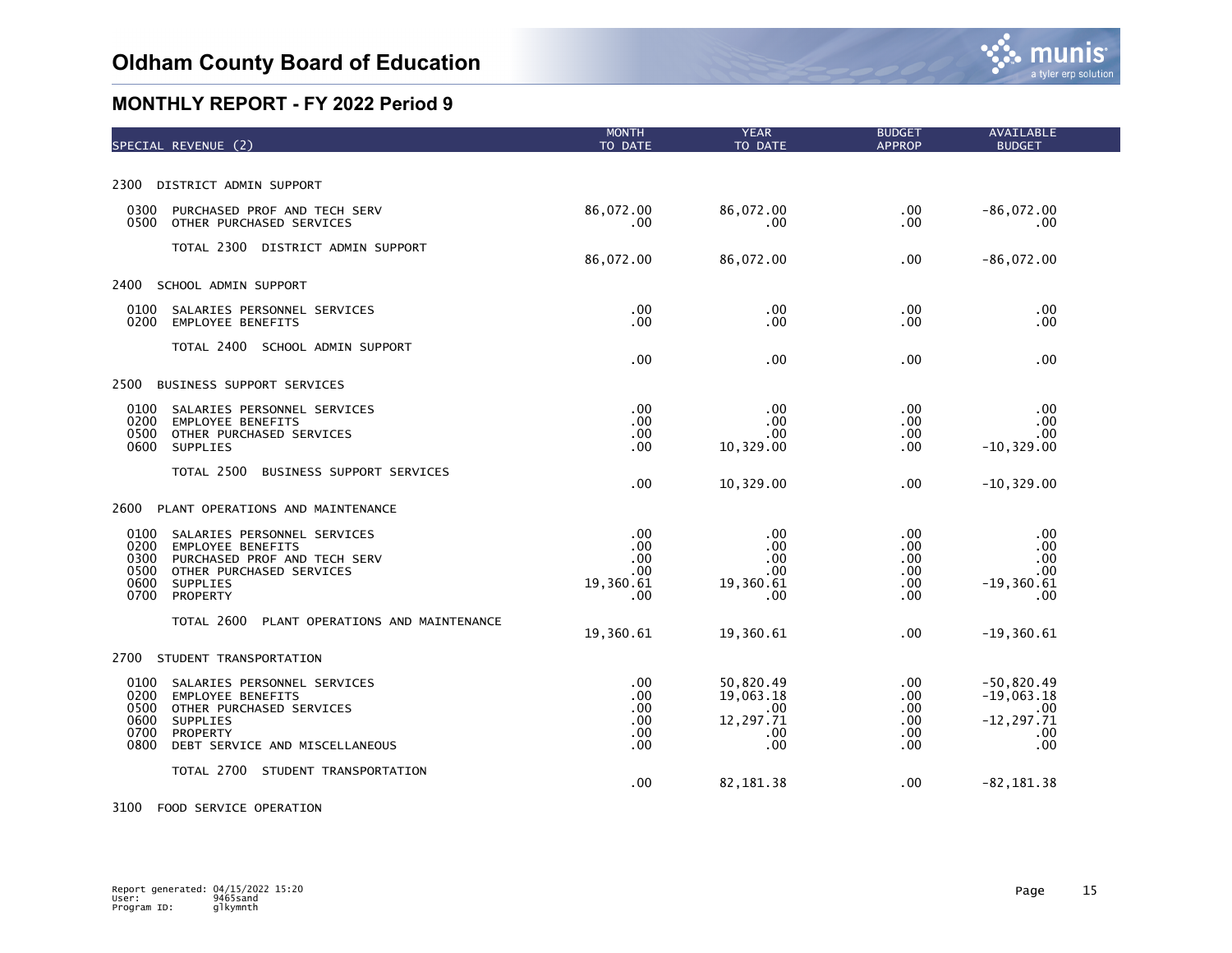|                                                      | SPECIAL REVENUE (2)                                                                                                                                                           | <b>MONTH</b><br>TO DATE                                    | <b>YEAR</b><br>TO DATE                                              | <b>BUDGET</b><br><b>APPROP</b>                                                   | <b>AVAILABLE</b><br><b>BUDGET</b>                                           |  |
|------------------------------------------------------|-------------------------------------------------------------------------------------------------------------------------------------------------------------------------------|------------------------------------------------------------|---------------------------------------------------------------------|----------------------------------------------------------------------------------|-----------------------------------------------------------------------------|--|
| 0600<br>0700                                         | SUPPLIES<br>PROPERTY                                                                                                                                                          | .00<br>.00                                                 | .00<br>.00                                                          | .00<br>.00                                                                       | .00<br>.00                                                                  |  |
|                                                      | TOTAL 3100<br>FOOD SERVICE OPERATION                                                                                                                                          | .00                                                        | .00                                                                 | .00                                                                              | .00                                                                         |  |
| 3200                                                 | DAY CARE OPERATIONS                                                                                                                                                           |                                                            |                                                                     |                                                                                  |                                                                             |  |
| 0100<br>0200<br>0600<br>0800                         | SALARIES PERSONNEL SERVICES<br><b>EMPLOYEE BENEFITS</b><br>SUPPLIES<br>DEBT SERVICE AND MISCELLANEOUS                                                                         | 106,267.55<br>64,946.03<br>$-780.39$<br>7,798.07           | 960,094.94<br>538,685.53<br>101, 375.41<br>57,217.59                | 5,703,675.00<br>.00<br>.00<br>.00                                                | 4,743,580.06<br>$-538,685.53$<br>$-101, 375.41$<br>$-57, 217.59$            |  |
|                                                      | TOTAL 3200 DAY CARE OPERATIONS                                                                                                                                                | 178,231.26                                                 | 1,657,373.47                                                        | 5,703,675.00                                                                     | 4,046,301.53                                                                |  |
| 3300                                                 | COMMUNITY SERVICES                                                                                                                                                            |                                                            |                                                                     |                                                                                  |                                                                             |  |
| 0100<br>0200<br>0300<br>0500<br>0600<br>0700<br>0800 | SALARIES PERSONNEL SERVICES<br><b>EMPLOYEE BENEFITS</b><br>PURCHASED PROF AND TECH SERV<br>OTHER PURCHASED SERVICES<br>SUPPLIES<br>PROPERTY<br>DEBT SERVICE AND MISCELLANEOUS | 9,600.12<br>829.08<br>.00<br>.00<br>4,874.90<br>.00<br>.00 | 70,241.82<br>6,786.49<br>163.00<br>38.89<br>10,219.09<br>.00<br>.00 | 109,695.12<br>12,937.00<br>1,160.00<br>2,162.00<br>35,830.62<br>.00.<br>4,379.00 | 39,453.30<br>6,150.51<br>997.00<br>2,123.11<br>25,611.53<br>.00<br>4,379.00 |  |
|                                                      | TOTAL 3300<br>COMMUNITY SERVICES                                                                                                                                              | 15,304.10                                                  | 87,449.29                                                           | 166, 163. 74                                                                     | 78,714.45                                                                   |  |
| 4300                                                 | ARCHITECTURAL/ENGIN                                                                                                                                                           |                                                            |                                                                     |                                                                                  |                                                                             |  |
| 0400<br>0700                                         | PURCHASED PROPERTY SERVICES<br>PROPERTY                                                                                                                                       | .00<br>.00                                                 | $.00 \,$<br>.00                                                     | .00<br>.00                                                                       | .00<br>.00                                                                  |  |
|                                                      | TOTAL 4300<br>ARCHITECTURAL/ENGIN                                                                                                                                             | .00                                                        | .00                                                                 | .00                                                                              | .00                                                                         |  |
| 4900                                                 | OTHER - FACILITIES                                                                                                                                                            |                                                            |                                                                     |                                                                                  |                                                                             |  |
| 0400                                                 | PURCHASED PROPERTY SERVICES                                                                                                                                                   | .00                                                        | .00                                                                 | .00                                                                              | .00                                                                         |  |
|                                                      | TOTAL 4900 OTHER - FACILITIES                                                                                                                                                 | .00                                                        | $.00 \,$                                                            | .00                                                                              | .00                                                                         |  |
| 5200                                                 | <b>FUND TRANSFERS</b>                                                                                                                                                         |                                                            |                                                                     |                                                                                  |                                                                             |  |
| 0100<br>0200<br>0900                                 | SALARIES PERSONNEL SERVICES<br><b>EMPLOYEE BENEFITS</b><br>OTHER ITEMS                                                                                                        | .00<br>.00<br>.00                                          | .00<br>$.00 \,$<br>.00                                              | .00<br>.00<br>.00                                                                | .00<br>.00<br>.00                                                           |  |
|                                                      | TOTAL 5200<br><b>FUND TRANSFERS</b>                                                                                                                                           | .00                                                        | .00                                                                 | .00                                                                              | .00                                                                         |  |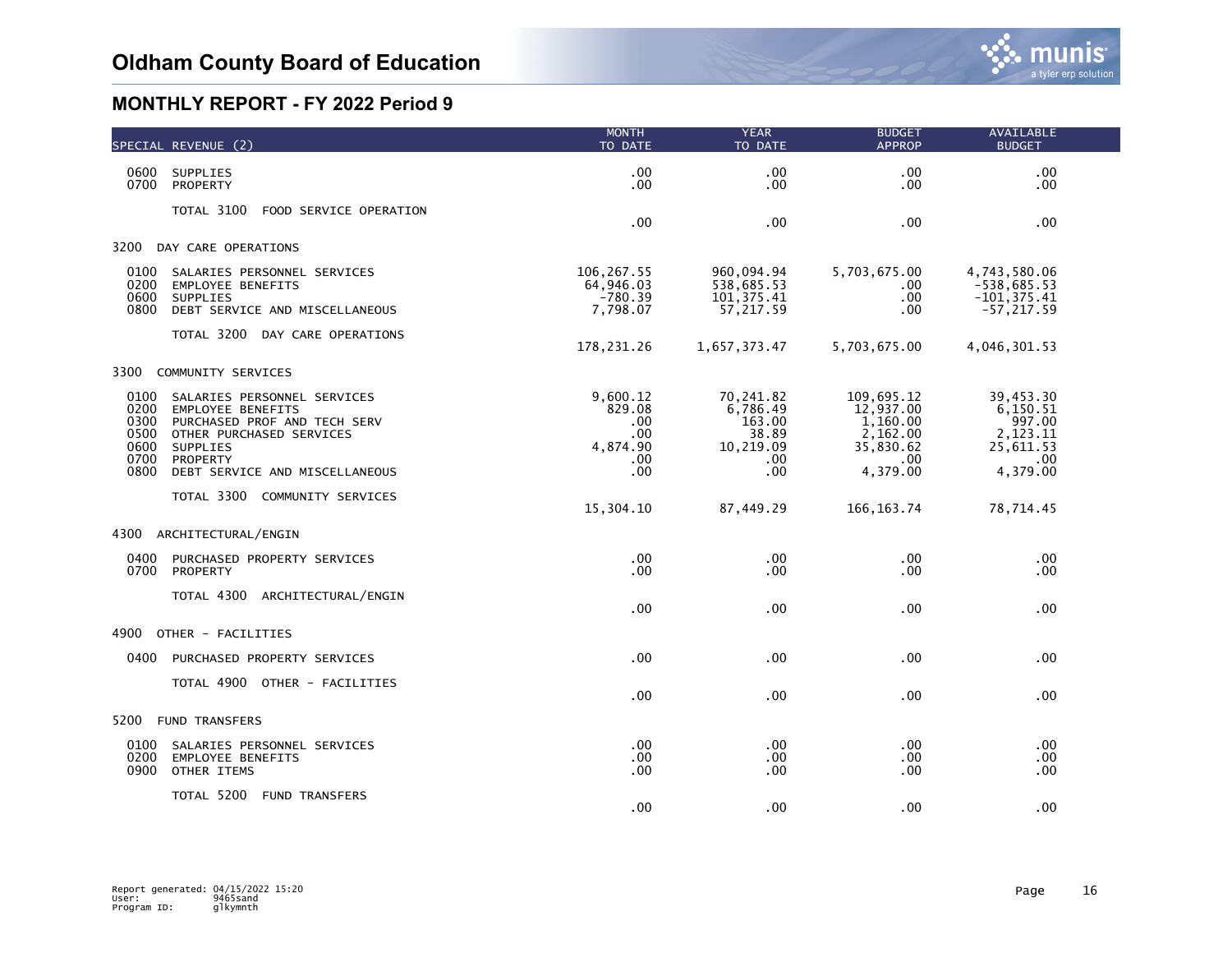

| SPECIAL REVENUE (2)           | <b>MONTH</b><br>TO DATE | YEAR<br>TO DATE | <b>BUDGET</b><br><b>APPROP</b> | AVAILABLE<br><b>BUDGET</b> |  |
|-------------------------------|-------------------------|-----------------|--------------------------------|----------------------------|--|
| TOTAL EXPENDITURES            | 1,126,265.03            | 8.748.801.35    | 12,549,808.24                  | 3,801,006.89               |  |
| TOTAL FOR SPECIAL REVENUE (2) |                         |                 |                                |                            |  |
|                               | $-1,057,557.90$         | 224,456.56      | .00                            | $-224, 456.56$             |  |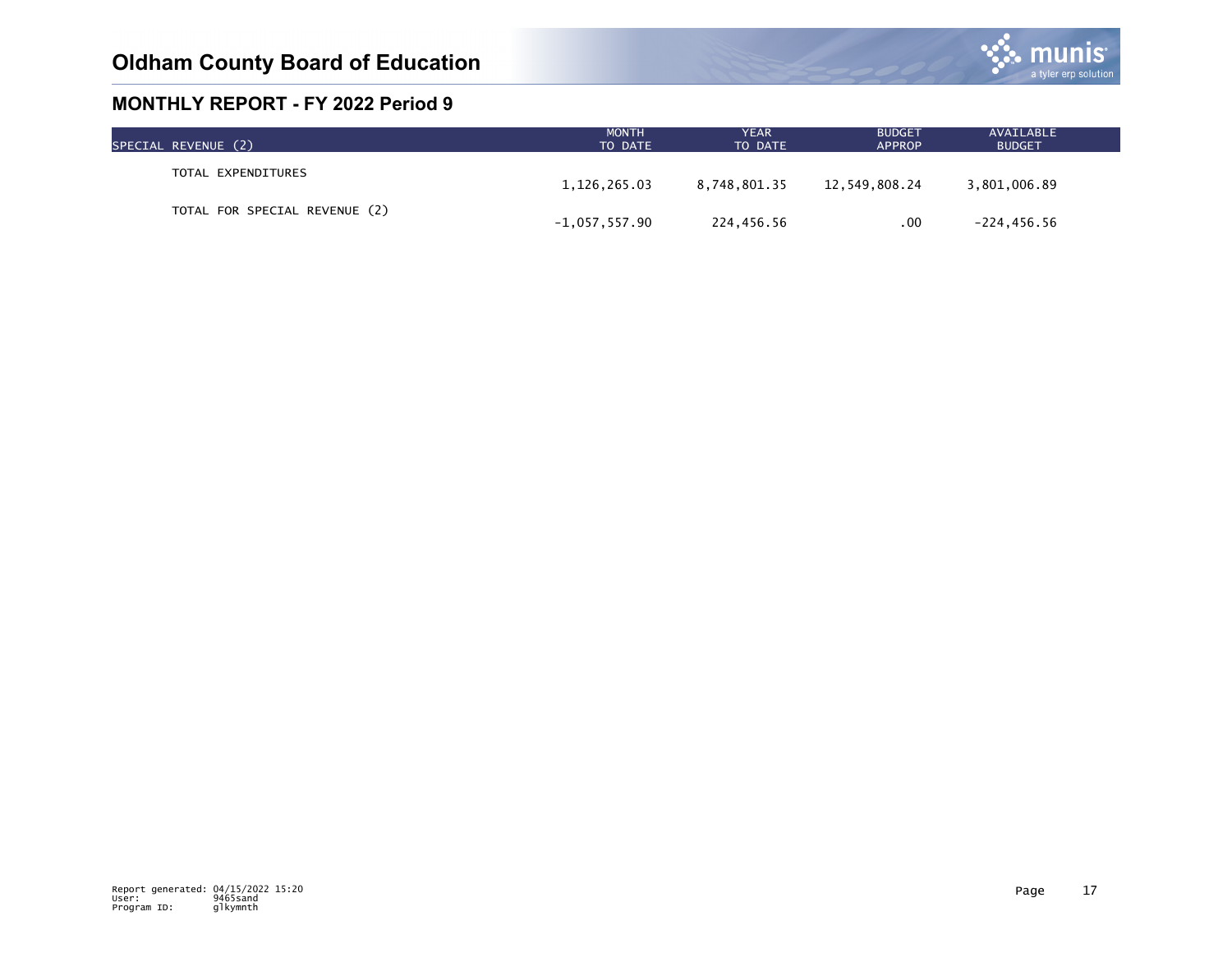

| DISTRICT ACTIVITY FUND 21 AY (                                                                                                                           | <b>MONTH</b><br>TO DATE                        | <b>YEAR</b><br>TO DATE                                | <b>BUDGET</b><br><b>APPROP</b>  | <b>AVAILABLE</b><br><b>BUDGET</b>                                 |  |
|----------------------------------------------------------------------------------------------------------------------------------------------------------|------------------------------------------------|-------------------------------------------------------|---------------------------------|-------------------------------------------------------------------|--|
| <b>REVENUES</b>                                                                                                                                          |                                                |                                                       |                                 |                                                                   |  |
| 0999 BEGINNING BALANCE                                                                                                                                   |                                                |                                                       |                                 |                                                                   |  |
| TOTAL 0999 BEGINNING BALANCE                                                                                                                             | .00                                            | 1,656,502.27                                          | 1,656,502.27                    | .00                                                               |  |
| <b>RECEIPTS</b>                                                                                                                                          |                                                |                                                       |                                 |                                                                   |  |
| REVENUE FROM LOCAL SOURCES                                                                                                                               |                                                |                                                       |                                 |                                                                   |  |
| EARNINGS ON INVESTMENTS                                                                                                                                  |                                                |                                                       |                                 |                                                                   |  |
| 1510 INTEREST ON INVESTMENTS                                                                                                                             | 202.84                                         | 2,072.20                                              | .00 <sub>1</sub>                | $-2,072.20$                                                       |  |
| TOTAL EARNINGS ON INVESTMENTS                                                                                                                            | 202.84                                         | 2,072.20                                              | .00                             | $-2,072.20$                                                       |  |
| STUDENT ACTIVITIES                                                                                                                                       |                                                |                                                       |                                 |                                                                   |  |
| 1710 ADMISSIONS - DISTRICT ACTIVITY<br>1720 BOOKSTORE SALES-DISTRICT ACTIV<br>1740 STUDENT FEES-DISTRICT ACTIVITY<br>1790 OTHER DIST/STUDENT ACTIVIT INC | 3,916.63<br>3,444.09<br>85, 519.32<br>5,695.38 | 108,471.04<br>16,478.86<br>1,693,583.91<br>130,912.58 | $.00 \,$<br>.00.<br>.00.<br>.00 | $-108,471.04$<br>$-16,478.86$<br>$-1,693,583.91$<br>$-130,912.58$ |  |
| TOTAL STUDENT ACTIVITIES                                                                                                                                 | 98, 575.42                                     | 1,949,446.39                                          | .00                             | $-1,949,446.39$                                                   |  |
| OTHER REVENUE FROM LOCAL SOURCES                                                                                                                         |                                                |                                                       |                                 |                                                                   |  |
| 1920 CONTRIBUTIONS / DONATIONS                                                                                                                           | 46,864.62                                      | 335, 552.52                                           | .00                             | $-335, 552.52$                                                    |  |
| TOTAL OTHER REVENUE FROM LOCAL SOURCES                                                                                                                   | 46,864.62                                      | 335, 552.52                                           | .00                             | $-335, 552.52$                                                    |  |
| TOTAL REVENUE FROM LOCAL SOURCES                                                                                                                         | 145,642.88                                     | 2,287,071.11                                          | .00                             | $-2, 287, 071.11$                                                 |  |
| TOTAL RECEIPTS                                                                                                                                           | 145,642.88                                     | 2,287,071.11                                          | $.00 \,$                        | $-2, 287, 071.11$                                                 |  |
| TOTAL REVENUE                                                                                                                                            | 145,642.88                                     | 3,943,573.38                                          | 1,656,502.27                    | $-2, 287, 071.11$                                                 |  |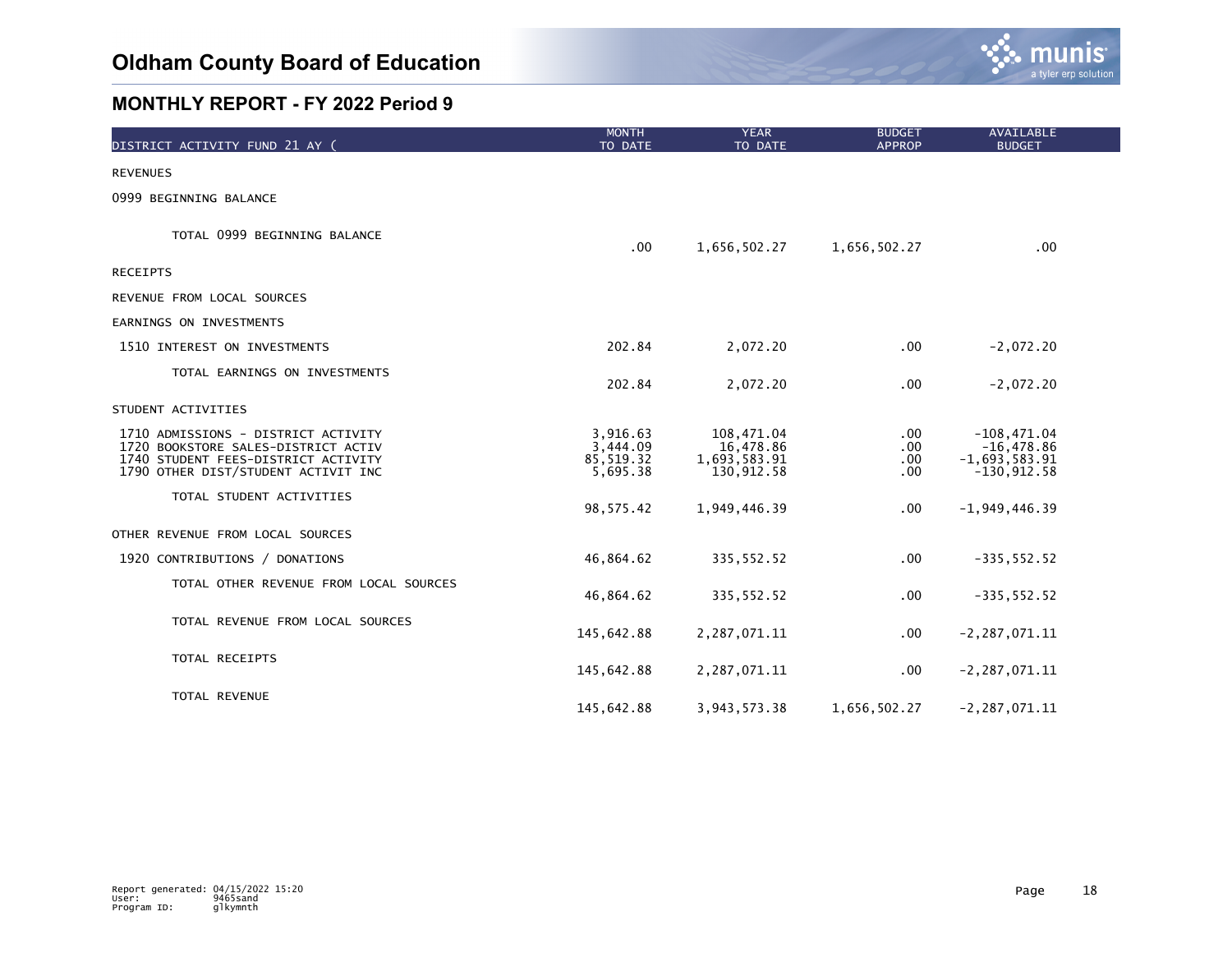

| DISTRICT ACTIVITY FUND 21 AY (                                                                                                                                                                                                                           | <b>MONTH</b><br>TO DATE                                                       | <b>YEAR</b><br>TO DATE                                                                      | <b>BUDGET</b><br><b>APPROP</b>                         | <b>AVAILABLE</b><br><b>BUDGET</b>                                                                              |  |
|----------------------------------------------------------------------------------------------------------------------------------------------------------------------------------------------------------------------------------------------------------|-------------------------------------------------------------------------------|---------------------------------------------------------------------------------------------|--------------------------------------------------------|----------------------------------------------------------------------------------------------------------------|--|
| <b>EXPENDITURES</b>                                                                                                                                                                                                                                      |                                                                               |                                                                                             |                                                        |                                                                                                                |  |
| 0000 RESTRICT TO REV & BAL SHT ONLY                                                                                                                                                                                                                      |                                                                               |                                                                                             |                                                        |                                                                                                                |  |
| 0100<br>SALARIES PERSONNEL SERVICES<br>0200<br><b>EMPLOYEE BENEFITS</b><br>SUPPLIES<br>0600                                                                                                                                                              | .00<br>.00<br>.00                                                             | 182.70<br>67.79<br>.00                                                                      | .00.<br>.00<br>.00                                     | $-182.70$<br>$-67.79$<br>.00                                                                                   |  |
| TOTAL 0000<br>RESTRICT TO REV & BAL SHT ONLY                                                                                                                                                                                                             | .00                                                                           | 250.49                                                                                      | .00                                                    | $-250.49$                                                                                                      |  |
| 1000<br>INSTRUCTION                                                                                                                                                                                                                                      |                                                                               |                                                                                             |                                                        |                                                                                                                |  |
| 0100<br>SALARIES PERSONNEL SERVICES<br>0200<br><b>EMPLOYEE BENEFITS</b><br>0300<br>PURCHASED PROF AND TECH SERV<br>0400<br>PURCHASED PROPERTY SERVICES<br>0500<br>OTHER PURCHASED SERVICES<br>0600<br>SUPPLIES<br>DEBT SERVICE AND MISCELLANEOUS<br>0800 | 3,842.60<br>356.61<br>246.00<br>25, 173. 94<br>46,509.69<br>142,996.66<br>.00 | 77,546.89<br>8,417.05<br>31,229.25<br>162, 517.87<br>128,607.43<br>981, 367.61<br>13,279.37 | .00<br>.00<br>.00<br>.00<br>.00<br>1,458,436.94<br>.00 | $-77,546.89$<br>$-8,417.05$<br>$-31, 229.25$<br>$-162, 517.87$<br>$-128,607.43$<br>477,069.33<br>$-13, 279.37$ |  |
| TOTAL 1000 INSTRUCTION                                                                                                                                                                                                                                   | 219, 125.50                                                                   | 1,402,965.47                                                                                | 1,458,436.94                                           | 55,471.47                                                                                                      |  |
| 2600<br>PLANT OPERATIONS AND MAINTENANCE                                                                                                                                                                                                                 |                                                                               |                                                                                             |                                                        |                                                                                                                |  |
| 0400<br>PURCHASED PROPERTY SERVICES<br>0600<br>SUPPLIES                                                                                                                                                                                                  | .00<br>.00                                                                    | 4,458.50<br>.00                                                                             | .00<br>35,408.00                                       | $-4, 458.50$<br>35,408.00                                                                                      |  |
| TOTAL 2600<br>PLANT OPERATIONS AND MAINTENANCE                                                                                                                                                                                                           | .00                                                                           | 4,458.50                                                                                    | 35,408.00                                              | 30,949.50                                                                                                      |  |
| 5200<br><b>FUND TRANSFERS</b>                                                                                                                                                                                                                            |                                                                               |                                                                                             |                                                        |                                                                                                                |  |
| OTHER ITEMS<br>0900                                                                                                                                                                                                                                      | 192, 318.09                                                                   | 373,771.21                                                                                  | 162,657.33                                             | $-211, 113.88$                                                                                                 |  |
| TOTAL 5200<br><b>FUND TRANSFERS</b>                                                                                                                                                                                                                      | 192, 318.09                                                                   | 373,771.21                                                                                  | 162,657.33                                             | $-211, 113.88$                                                                                                 |  |
| 5300 CONTINGENCY                                                                                                                                                                                                                                         |                                                                               |                                                                                             |                                                        |                                                                                                                |  |
| 0840<br>CONTINGENCY                                                                                                                                                                                                                                      | .00                                                                           | 1,656,502.27                                                                                | .00                                                    | $-1,656,502.27$                                                                                                |  |
| TOTAL 5300 CONTINGENCY                                                                                                                                                                                                                                   | .00                                                                           | 1,656,502.27                                                                                | .00                                                    | $-1,656,502.27$                                                                                                |  |
| TOTAL EXPENDITURES                                                                                                                                                                                                                                       | 411, 443.59                                                                   | 3,437,947.94                                                                                | 1,656,502.27                                           | $-1,781,445.67$                                                                                                |  |
| TOTAL FOR DISTRICT ACTIVITY FUND 21 AY (21)                                                                                                                                                                                                              | $-265, 800.71$                                                                | 505,625.44                                                                                  | .00                                                    | $-505,625.44$                                                                                                  |  |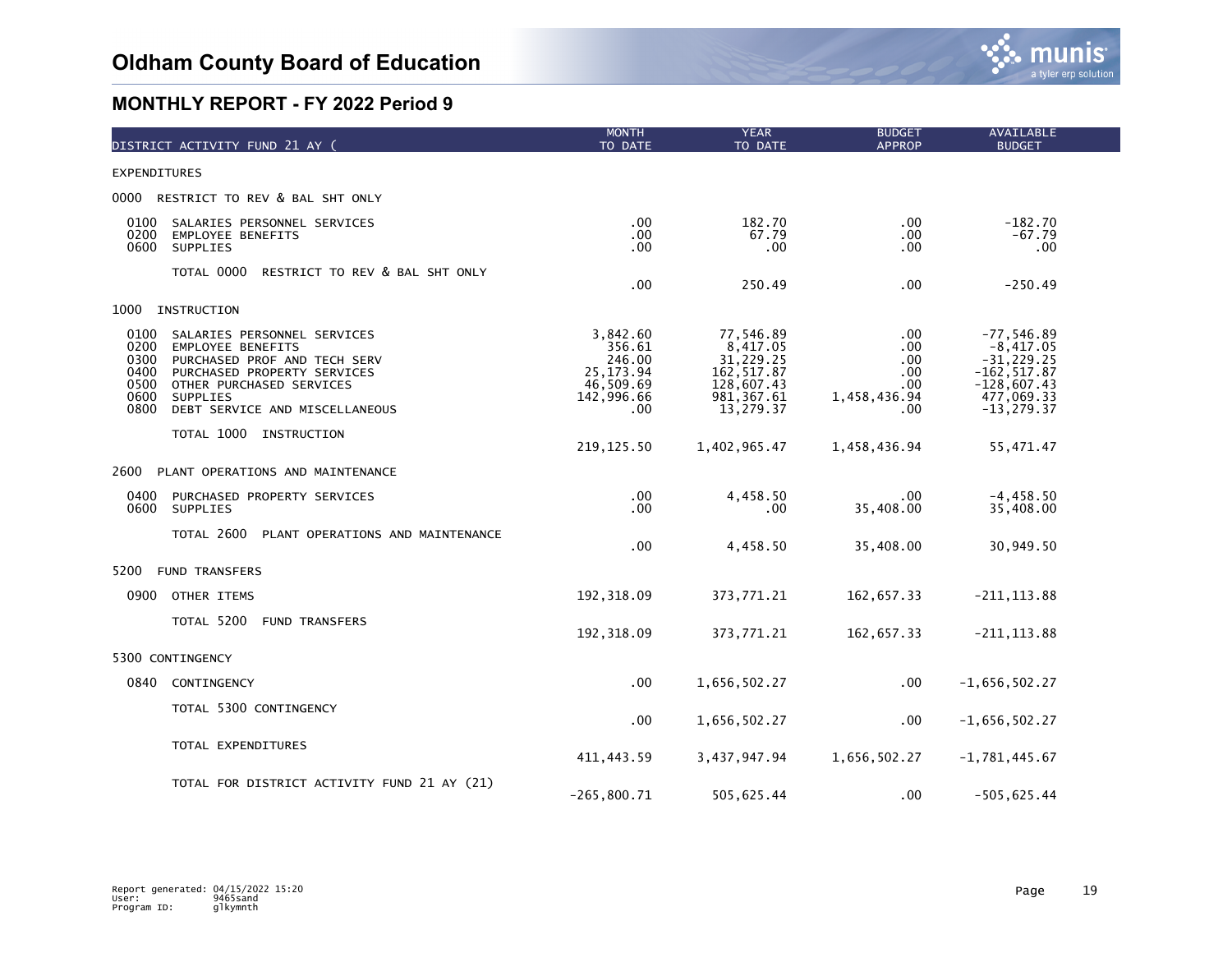

| DISTRICT ACTIVITY FUND 22 MY (                                                                                                                                                                                                                                                                            | <b>MONTH</b><br>TO DATE                                                   | <b>YEAR</b><br>TO DATE                                                        | <b>BUDGET</b><br><b>APPROP</b>                               | <b>AVAILABLE</b><br><b>BUDGET</b>                                                |  |
|-----------------------------------------------------------------------------------------------------------------------------------------------------------------------------------------------------------------------------------------------------------------------------------------------------------|---------------------------------------------------------------------------|-------------------------------------------------------------------------------|--------------------------------------------------------------|----------------------------------------------------------------------------------|--|
| <b>REVENUES</b>                                                                                                                                                                                                                                                                                           |                                                                           |                                                                               |                                                              |                                                                                  |  |
| 0999 BEGINNING BALANCE                                                                                                                                                                                                                                                                                    |                                                                           |                                                                               |                                                              |                                                                                  |  |
| TOTAL 0999 BEGINNING BALANCE                                                                                                                                                                                                                                                                              | .00.                                                                      | .00                                                                           | 244, 207.65                                                  | 244, 207.65                                                                      |  |
| <b>RECEIPTS</b>                                                                                                                                                                                                                                                                                           |                                                                           |                                                                               |                                                              |                                                                                  |  |
| REVENUE FROM LOCAL SOURCES                                                                                                                                                                                                                                                                                |                                                                           |                                                                               |                                                              |                                                                                  |  |
| EARNINGS ON INVESTMENTS                                                                                                                                                                                                                                                                                   |                                                                           |                                                                               |                                                              |                                                                                  |  |
| 1510 INTEREST ON INVESTMENTS                                                                                                                                                                                                                                                                              | .00.                                                                      | $.00 \,$                                                                      | .00                                                          | .00.                                                                             |  |
| TOTAL EARNINGS ON INVESTMENTS                                                                                                                                                                                                                                                                             | .00.                                                                      | $.00 \,$                                                                      | .00                                                          | .00                                                                              |  |
| STUDENT ACTIVITIES                                                                                                                                                                                                                                                                                        |                                                                           |                                                                               |                                                              |                                                                                  |  |
| 1710 ADMISSIONS - DISTRICT ACTIVITY<br>1720 BOOKSTORE SALES-DISTRICT ACTIV<br>1730 CLUB DUES-DISTRICT ACTIVITY FD<br>1740 STUDENT FEES-DISTRICT ACTIVITY<br>1740 STUDENT FEES - ATHLETIC<br>1750 DONATIONS (DISTRCT ACTIVITY)<br>1790 OTHER DIST/STUDENT ACTIVIT INC<br>1790 FIELD TRIP FEES - OPER/MAINT | .00.<br>.00.<br>.00.<br>.00.<br>$.00 \,$<br>$.00 \,$<br>103,681.10<br>.00 | $.00 \,$<br>$.00 \,$<br>.00.<br>700.00<br>.00<br>320.00<br>584, 532.01<br>.00 | .00<br>.00<br>.00<br>.00.<br>.00<br>.00<br>398,475.18<br>.00 | .00<br>.00.<br>.00<br>$-700.00$<br>.00<br>$-320.00$<br>$-186,056.83$<br>$.00 \,$ |  |
| TOTAL STUDENT ACTIVITIES                                                                                                                                                                                                                                                                                  | 103,681.10                                                                | 585, 552.01                                                                   | 398, 475.18                                                  | $-187,076.83$                                                                    |  |
| OTHER REVENUE FROM LOCAL SOURCES                                                                                                                                                                                                                                                                          |                                                                           |                                                                               |                                                              |                                                                                  |  |
| 1920 CONTRIBUTIONS / DONATIONS                                                                                                                                                                                                                                                                            | .00                                                                       | 54, 983. 14                                                                   | .00                                                          | $-54,983.14$                                                                     |  |
| TOTAL OTHER REVENUE FROM LOCAL SOURCES                                                                                                                                                                                                                                                                    | .00                                                                       | 54, 983. 14                                                                   | .00                                                          | $-54,983.14$                                                                     |  |
| TOTAL REVENUE FROM LOCAL SOURCES                                                                                                                                                                                                                                                                          | 103,681.10                                                                | 640, 535.15                                                                   | 398, 475.18                                                  | $-242,059.97$                                                                    |  |
| REVENUE FROM FEDERAL SOURCES                                                                                                                                                                                                                                                                              |                                                                           |                                                                               |                                                              |                                                                                  |  |
| RESTRICTED THROUGH THE STATE                                                                                                                                                                                                                                                                              |                                                                           |                                                                               |                                                              |                                                                                  |  |
| 4500 RESTRICTED FED THRU STATE                                                                                                                                                                                                                                                                            | .00.                                                                      | $.00 \,$                                                                      | $.00 \,$                                                     | .00.                                                                             |  |
| TOTAL RESTRICTED THROUGH THE STATE                                                                                                                                                                                                                                                                        | .00                                                                       | $.00 \,$                                                                      | .00                                                          | .00                                                                              |  |
| TOTAL REVENUE FROM FEDERAL SOURCES                                                                                                                                                                                                                                                                        |                                                                           |                                                                               |                                                              |                                                                                  |  |

Report generated: 04/15/2022 15:20 Page 20 User: 9465sand Program ID: glkymnth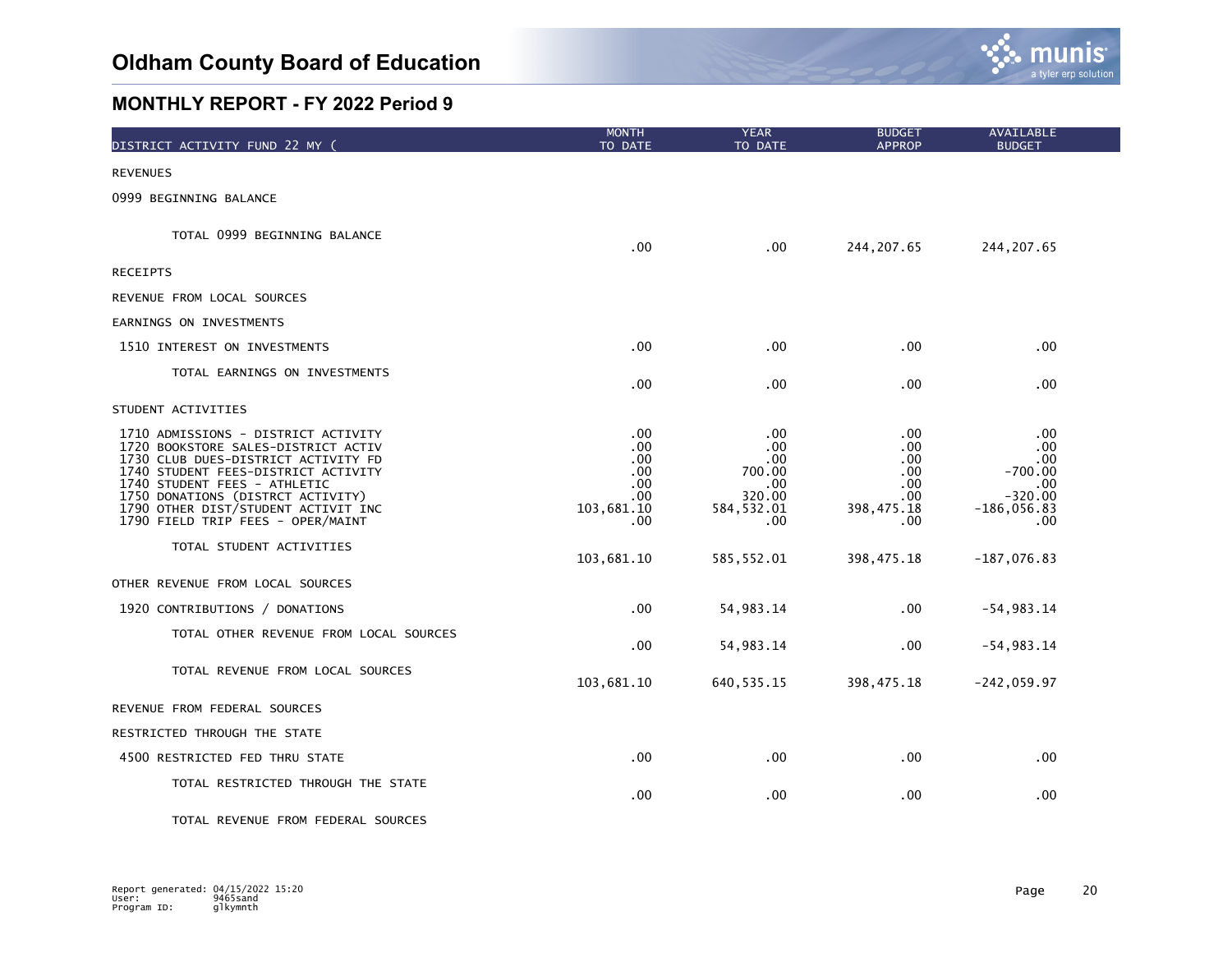| DISTRICT ACTIVITY FUND 22 MY (                            | <b>MONTH</b><br>TO DATE | <b>YEAR</b><br>TO DATE | <b>BUDGET</b><br><b>APPROP</b> | <b>AVAILABLE</b><br><b>BUDGET</b> |  |
|-----------------------------------------------------------|-------------------------|------------------------|--------------------------------|-----------------------------------|--|
|                                                           | $.00 \,$                | .00                    | .00                            | $.00 \,$                          |  |
| OTHER RECEIPTS                                            |                         |                        |                                |                                   |  |
| <b>INTERFUND TRANSFERS</b>                                |                         |                        |                                |                                   |  |
| 5210 FUND TRANSFER<br>5210 FUND 22 PREV YR END BAL TRNSFR | $.00 \,$<br>.00         | $.00 \,$<br>.00        | 2,402,810.57<br>.00            | 2,402,810.57<br>$.00 \,$          |  |
| TOTAL INTERFUND TRANSFERS                                 | $.00 \,$                | $.00 \,$               | 2,402,810.57                   | 2,402,810.57                      |  |
| TOTAL OTHER RECEIPTS                                      | $.00 \,$                | $.00 \,$               | 2,402,810.57                   | 2,402,810.57                      |  |
| TOTAL RECEIPTS                                            | 103,681.10              | 640, 535. 15           | 2,801,285.75                   | 2,160,750.60                      |  |
| TOTAL REVENUE                                             | 103,681.10              | 640, 535.15            | 3,045,493.40                   | 2,404,958.25                      |  |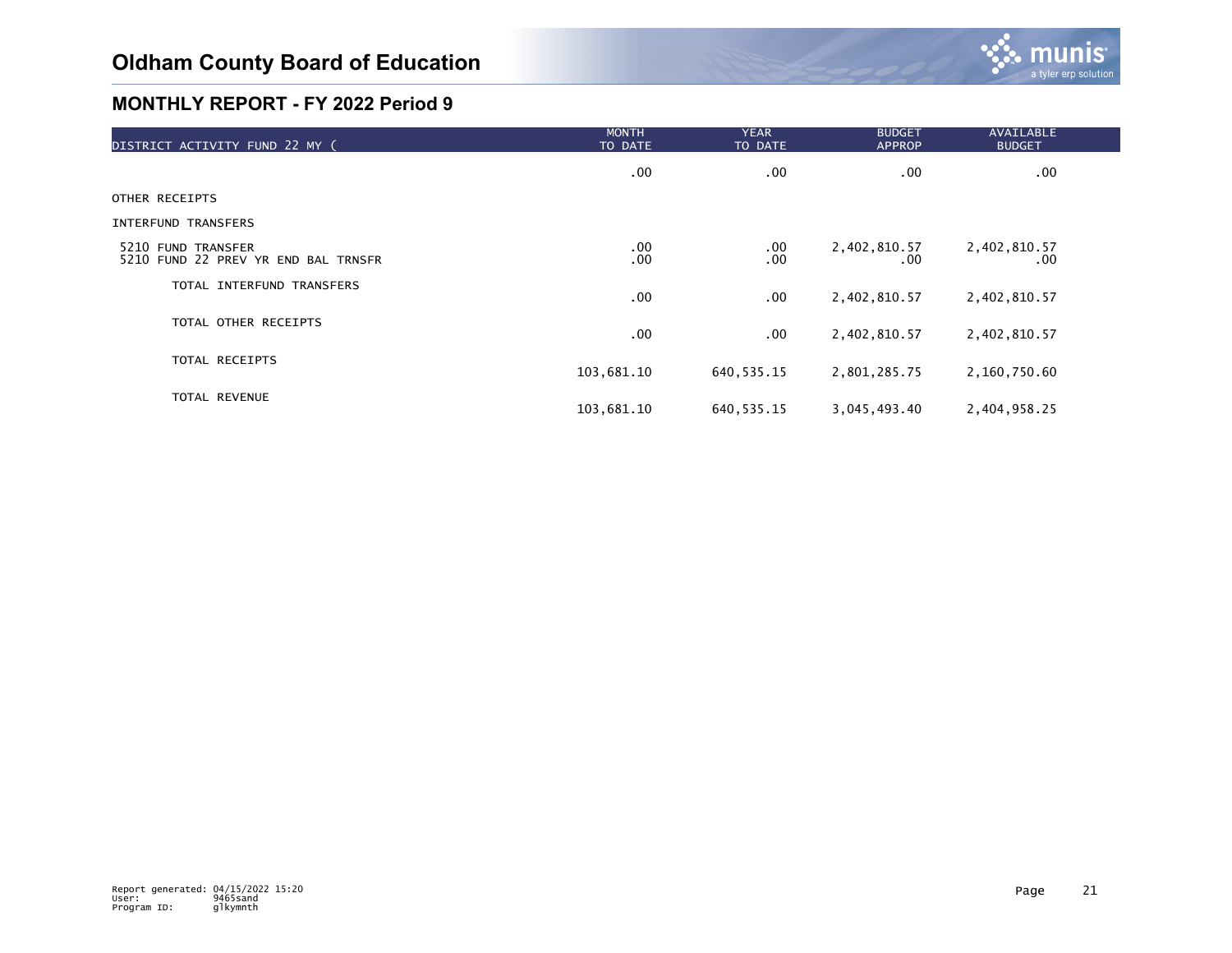

| DISTRICT ACTIVITY FUND 22 MY (                                                                                                                                                                                                                                                                      | <b>MONTH</b><br>TO DATE                                                         | <b>YEAR</b><br>TO DATE                                                                         | <b>BUDGET</b><br><b>APPROP</b>                                                                       | AVAILABLE<br><b>BUDGET</b>                                                                                     |  |
|-----------------------------------------------------------------------------------------------------------------------------------------------------------------------------------------------------------------------------------------------------------------------------------------------------|---------------------------------------------------------------------------------|------------------------------------------------------------------------------------------------|------------------------------------------------------------------------------------------------------|----------------------------------------------------------------------------------------------------------------|--|
| <b>EXPENDITURES</b>                                                                                                                                                                                                                                                                                 |                                                                                 |                                                                                                |                                                                                                      |                                                                                                                |  |
| 0000<br>RESTRICT TO REV & BAL SHT ONLY                                                                                                                                                                                                                                                              |                                                                                 |                                                                                                |                                                                                                      |                                                                                                                |  |
| 0600<br>SUPPLIES<br>0900<br>OTHER ITEMS                                                                                                                                                                                                                                                             | .00<br>.00                                                                      | .00<br>.00                                                                                     | .00<br>.00                                                                                           | $.00 \times$<br>.00                                                                                            |  |
| TOTAL 0000<br>RESTRICT TO REV & BAL SHT ONLY                                                                                                                                                                                                                                                        | .00                                                                             | .00                                                                                            | .00                                                                                                  | .00                                                                                                            |  |
| 1000<br>INSTRUCTION                                                                                                                                                                                                                                                                                 |                                                                                 |                                                                                                |                                                                                                      |                                                                                                                |  |
| 0100<br>SALARIES PERSONNEL SERVICES<br>0200<br><b>EMPLOYEE BENEFITS</b><br>0300<br>PURCHASED PROF AND TECH SERV<br>0400<br>PURCHASED PROPERTY SERVICES<br>0500<br>OTHER PURCHASED SERVICES<br>0600<br>SUPPLIES<br>0700<br>PROPERTY<br>0800<br>DEBT SERVICE AND MISCELLANEOUS<br>0900<br>OTHER ITEMS | 51,840.37<br>6,319.05<br>.00.<br>.00<br>. 00<br>16,674.59<br>.00.<br>.00<br>.00 | 447,612.84<br>53,367.79<br>600.00<br>$.00 \,$<br>34.40<br>86,658.69<br>.00.<br>2,541.21<br>.00 | 195,988.29<br>33,150.00<br>79,400.00<br>1,936.89<br>9,000.00<br>321,702.65<br>.00<br>1,505.00<br>.00 | $-251,624.55$<br>$-20, 217.79$<br>78,800.00<br>1,936.89<br>8,965.60<br>235,043.96<br>.00<br>$-1,036.21$<br>.00 |  |
| TOTAL 1000<br>INSTRUCTION                                                                                                                                                                                                                                                                           | 74,834.01                                                                       | 590, 814.93                                                                                    | 642, 682.83                                                                                          | 51,867.90                                                                                                      |  |
| 2200<br>INSTRUCTIONAL STAFF SUPP SERV                                                                                                                                                                                                                                                               |                                                                                 |                                                                                                |                                                                                                      |                                                                                                                |  |
| 0100<br>SALARIES PERSONNEL SERVICES<br>0200<br><b>EMPLOYEE BENEFITS</b><br>0400<br>PURCHASED PROPERTY SERVICES<br>0600<br><b>SUPPLIES</b><br>0700<br>PROPERTY<br>0800<br>DEBT SERVICE AND MISCELLANEOUS<br>TOTAL 2200<br>INSTRUCTIONAL STAFF SUPP SERV                                              | .00<br>.00<br>.00<br>.00<br>.00<br>.00                                          | $.00 \times$<br>.00<br>.00<br>.00<br>.00<br>$.00 \times$                                       | .00<br>.00<br>.00<br>.00<br>.00<br>.00                                                               | .00<br>.00.<br>.00<br>.00<br>.00<br>$.00 \times$                                                               |  |
|                                                                                                                                                                                                                                                                                                     | .00                                                                             | .00                                                                                            | .00                                                                                                  | .00                                                                                                            |  |
| 2600<br>PLANT OPERATIONS AND MAINTENANCE                                                                                                                                                                                                                                                            |                                                                                 |                                                                                                |                                                                                                      |                                                                                                                |  |
| 0200<br><b>EMPLOYEE BENEFITS</b><br>0300<br>PURCHASED PROF AND TECH SERV<br>0400<br>PURCHASED PROPERTY SERVICES<br>0600<br>SUPPLIES<br>0700<br><b>PROPERTY</b><br>0800<br>DEBT SERVICE AND MISCELLANEOUS                                                                                            | .00<br>.00<br>.00<br>.00<br>.00<br>.00                                          | .00<br>.00<br>.00<br>.00<br>$.00 \times$<br>.00                                                | .00<br>.00<br>.00<br>.00<br>.00<br>.00                                                               | .00.<br>.00<br>.00<br>.00<br>.00.<br>.00                                                                       |  |
| TOTAL 2600<br>PLANT OPERATIONS AND MAINTENANCE                                                                                                                                                                                                                                                      | .00                                                                             | .00                                                                                            | .00                                                                                                  | .00                                                                                                            |  |
| 2700<br>STUDENT TRANSPORTATION                                                                                                                                                                                                                                                                      |                                                                                 |                                                                                                |                                                                                                      |                                                                                                                |  |
| 0800<br>DEBT SERVICE AND MISCELLANEOUS                                                                                                                                                                                                                                                              | .00                                                                             | .00                                                                                            | .00                                                                                                  | .00                                                                                                            |  |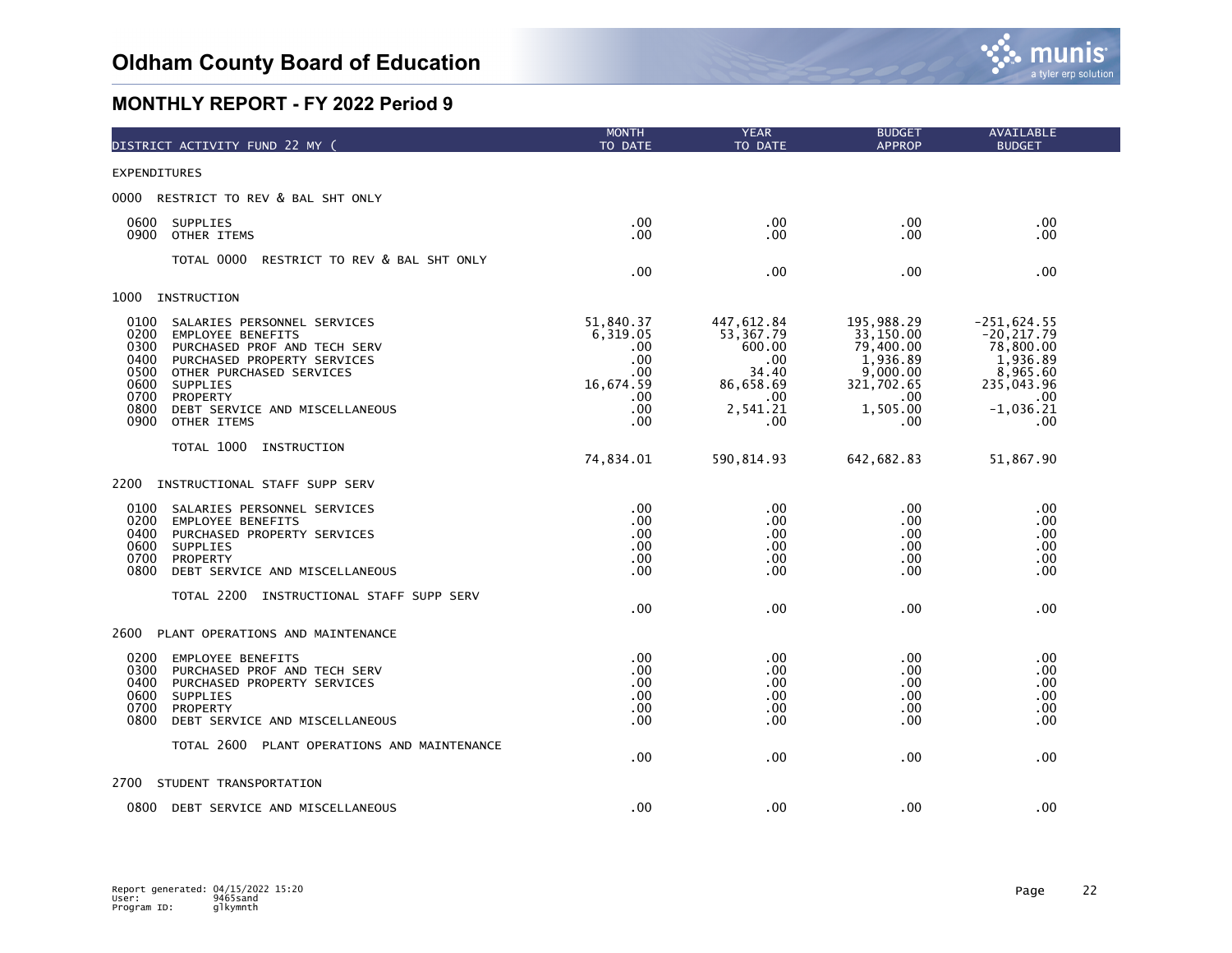| DISTRICT ACTIVITY FUND 22 MY (              | <b>MONTH</b><br>TO DATE | <b>YEAR</b><br>TO DATE | <b>BUDGET</b><br><b>APPROP</b> | AVAILABLE<br><b>BUDGET</b> |  |
|---------------------------------------------|-------------------------|------------------------|--------------------------------|----------------------------|--|
| TOTAL 2700 STUDENT TRANSPORTATION           | $.00 \,$                | .00                    | $.00 \,$                       | $.00 \,$                   |  |
| 5200<br><b>FUND TRANSFERS</b>               |                         |                        |                                |                            |  |
| 0900<br>OTHER ITEMS                         | .00.                    | .00                    | $.00 \,$                       | $.00 \,$                   |  |
| TOTAL 5200<br><b>FUND TRANSFERS</b>         | $.00 \,$                | .00                    | $.00 \,$                       | $.00 \,$                   |  |
| TOTAL EXPENDITURES                          | 74,834.01               | 590,814.93             | 642,682.83                     | 51,867.90                  |  |
| TOTAL FOR DISTRICT ACTIVITY FUND 22 MY (22) | 28,847.09               | 49,720.22              | 2,402,810.57                   | 2,353,090.35               |  |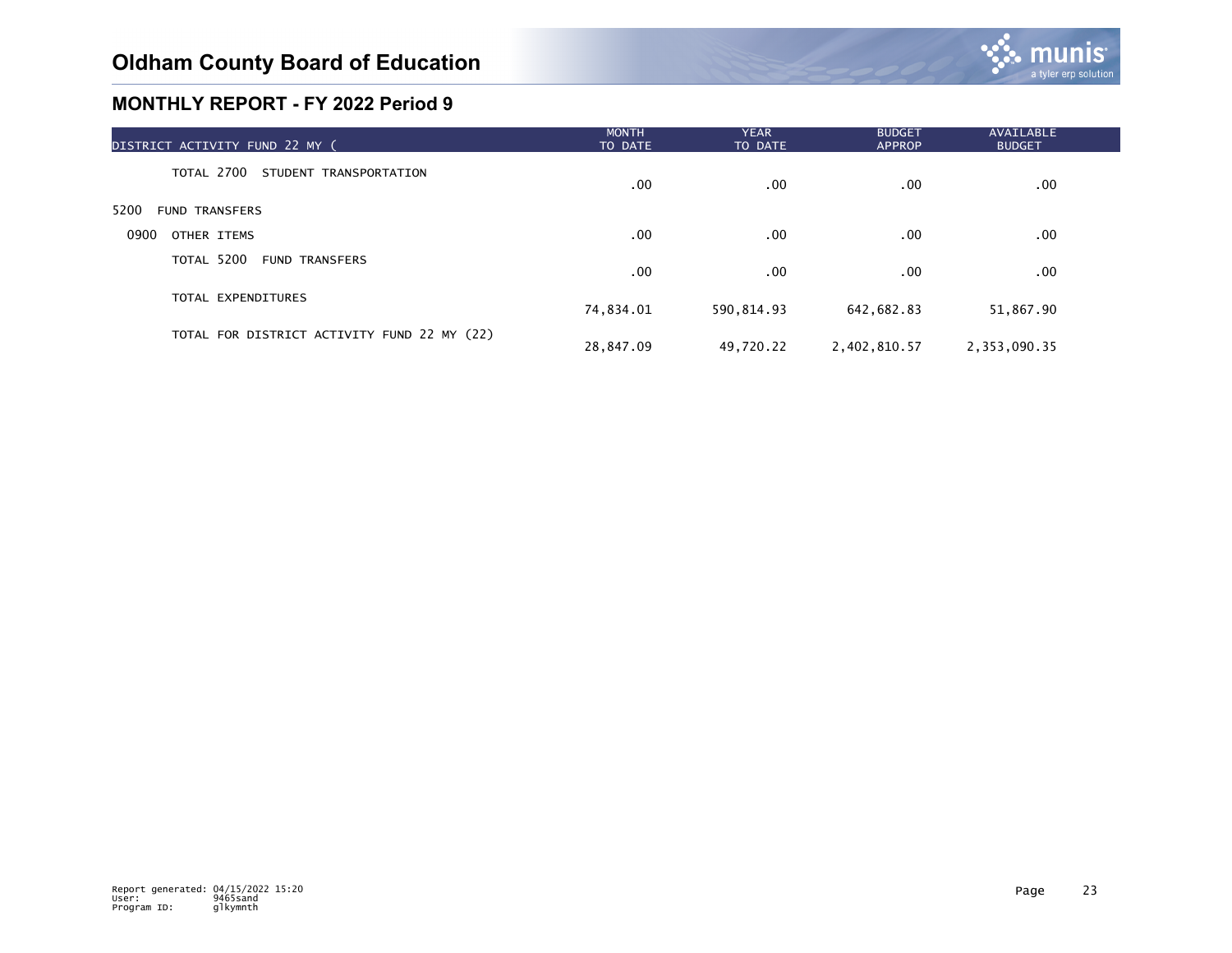

| SCHOOL ACTIVITY FUND 25 (25)                                               | <b>MONTH</b><br>TO DATE | <b>YEAR</b><br>TO DATE | <b>BUDGET</b><br><b>APPROP</b> | <b>AVAILABLE</b><br><b>BUDGET</b> |
|----------------------------------------------------------------------------|-------------------------|------------------------|--------------------------------|-----------------------------------|
| <b>REVENUES</b>                                                            |                         |                        |                                |                                   |
| 0999 BEGINNING BALANCE                                                     |                         |                        |                                |                                   |
| TOTAL 0999 BEGINNING BALANCE                                               | $.00 \,$                | 1,001,077.00           | $.00 \,$                       | $-1,001,077.00$                   |
| <b>RECEIPTS</b>                                                            |                         |                        |                                |                                   |
| REVENUE FROM LOCAL SOURCES                                                 |                         |                        |                                |                                   |
| STUDENT ACTIVITIES                                                         |                         |                        |                                |                                   |
| 1740 STUDENT FEES-DISTRICT ACTIVITY<br>1790 OTHER DIST/STUDENT ACTIVIT INC | $.00 \,$<br>.00         | .00<br>$.00 \,$        | $.00 \,$<br>2,600,000.00       | .00<br>2,600,000.00               |
| TOTAL STUDENT ACTIVITIES                                                   | .00                     | $.00 \,$               | 2,600,000.00                   | 2,600,000.00                      |
| TOTAL REVENUE FROM LOCAL SOURCES                                           | .00                     | .00                    | 2,600,000.00                   | 2,600,000.00                      |
| TOTAL RECEIPTS                                                             | $.00 \,$                | $.00 \,$               | 2,600,000.00                   | 2,600,000.00                      |
| TOTAL REVENUE                                                              | $.00 \,$                | 1,001,077.00           | 2,600,000.00                   | 1,598,923.00                      |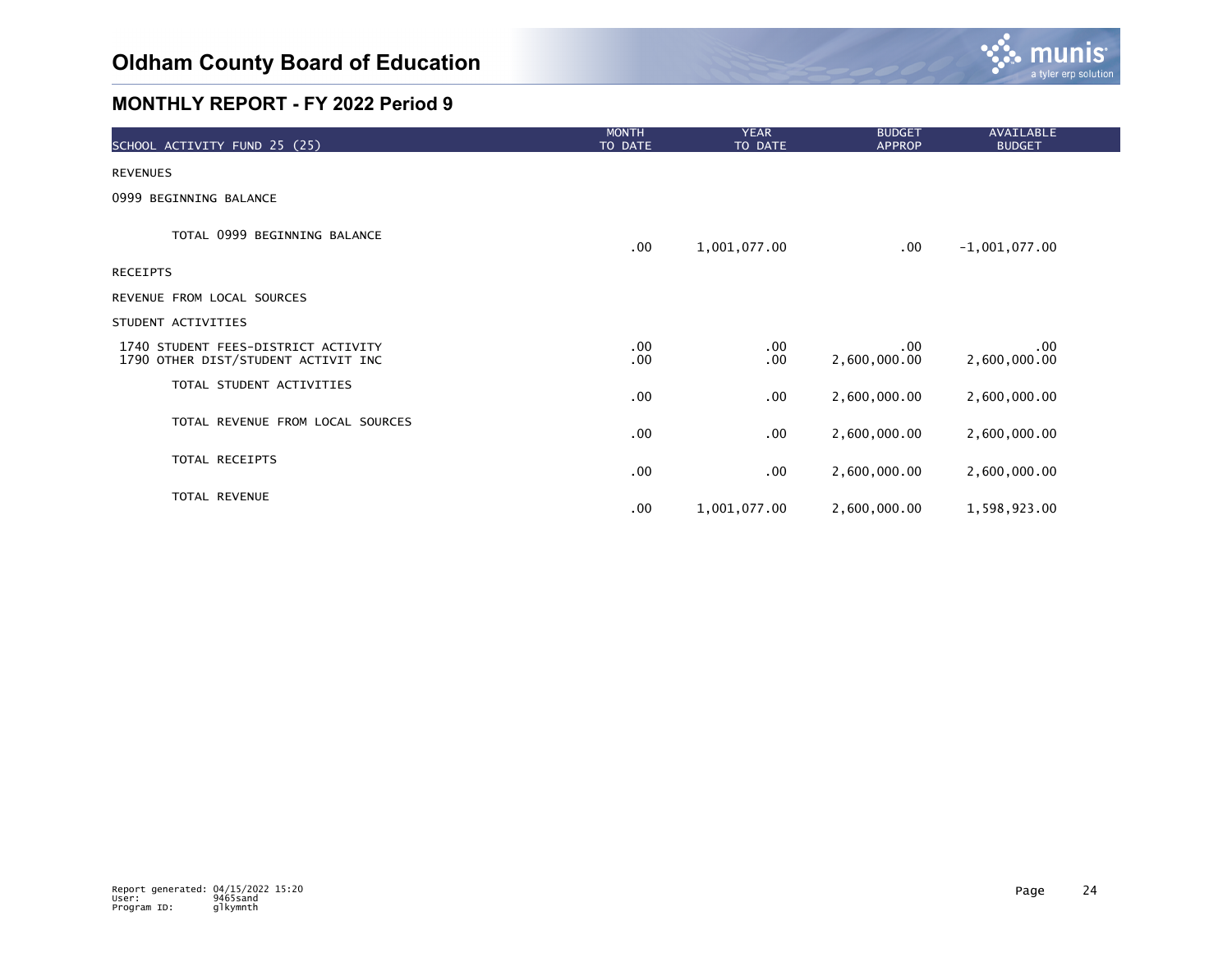

| SCHOOL ACTIVITY FUND 25 (25)                                      | <b>MONTH</b><br>TO DATE | <b>YEAR</b><br>TO DATE | <b>BUDGET</b><br>APPROP | <b>AVAILABLE</b><br><b>BUDGET</b> |  |
|-------------------------------------------------------------------|-------------------------|------------------------|-------------------------|-----------------------------------|--|
| <b>EXPENDITURES</b>                                               |                         |                        |                         |                                   |  |
| 1000<br>INSTRUCTION                                               |                         |                        |                         |                                   |  |
| 0600<br><b>SUPPLIES</b><br>0800<br>DEBT SERVICE AND MISCELLANEOUS | .00<br>.00              | $.00 \,$<br>.00        | 2,600,000.00<br>.00     | 2,600,000.00<br>.00.              |  |
| TOTAL 1000<br>INSTRUCTION                                         | $.00 \,$                | .00                    | 2,600,000.00            | 2,600,000.00                      |  |
| 5200<br><b>FUND TRANSFERS</b>                                     |                         |                        |                         |                                   |  |
| 0900<br>OTHER ITEMS                                               | $.00 \,$                | .00                    | .00                     | .00                               |  |
| TOTAL 5200<br><b>FUND TRANSFERS</b>                               | $.00 \,$                | .00                    | .00                     | .00                               |  |
| TOTAL EXPENDITURES                                                | $.00 \,$                | .00                    | 2,600,000.00            | 2,600,000.00                      |  |
| TOTAL FOR SCHOOL ACTIVITY FUND 25 (25)                            | $.00 \,$                | 1,001,077.00           | $.00 \,$                | $-1,001,077.00$                   |  |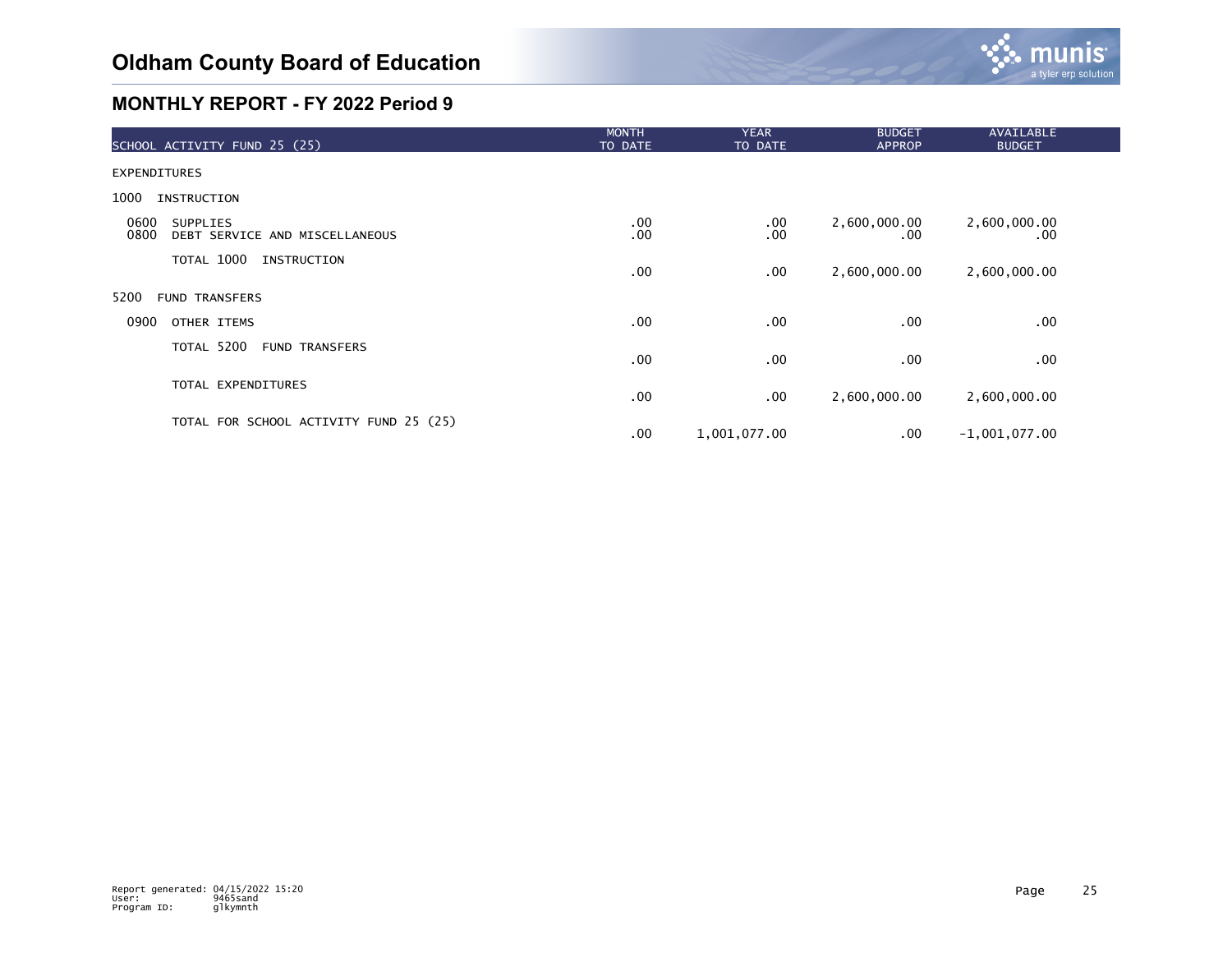

| CAPITAL OUTLAY FUND (310)        | <b>MONTH</b><br>TO DATE | <b>YEAR</b><br>TO DATE | <b>BUDGET</b><br><b>APPROP</b> | <b>AVAILABLE</b><br><b>BUDGET</b> |
|----------------------------------|-------------------------|------------------------|--------------------------------|-----------------------------------|
| <b>REVENUES</b>                  |                         |                        |                                |                                   |
| 0999 BEGINNING BALANCE           |                         |                        |                                |                                   |
| TOTAL 0999 BEGINNING BALANCE     | .00                     | .00                    | .00                            | .00                               |
| <b>RECEIPTS</b>                  |                         |                        |                                |                                   |
| REVENUE FROM LOCAL SOURCES       |                         |                        |                                |                                   |
| EARNINGS ON INVESTMENTS          |                         |                        |                                |                                   |
| 1510 INTEREST ON INVESTMENTS     | .00                     | .00                    | .00                            | .00                               |
| TOTAL EARNINGS ON INVESTMENTS    | .00                     | .00                    | .00                            | .00                               |
| TOTAL REVENUE FROM LOCAL SOURCES | .00                     | .00                    | .00                            | .00                               |
| REVENUE FROM STATE SOURCES       |                         |                        |                                |                                   |
| RESTRICTED                       |                         |                        |                                |                                   |
| 3200 REVENUE-CAPITAL OUTLAY      | .00                     | 601,762.00             | 1,203,523.00                   | 601,761.00                        |
| TOTAL RESTRICTED                 | .00                     | 601,762.00             | 1,203,523.00                   | 601,761.00                        |
| TOTAL REVENUE FROM STATE SOURCES | .00                     | 601,762.00             | 1,203,523.00                   | 601,761.00                        |
| OTHER RECEIPTS                   |                         |                        |                                |                                   |
| <b>INTERFUND TRANSFERS</b>       |                         |                        |                                |                                   |
| 5210 FUND TRANSFER               | .00                     | .00                    | .00                            | .00                               |
| TOTAL INTERFUND TRANSFERS        | .00                     | .00                    | .00                            | .00                               |
| TOTAL OTHER RECEIPTS             | .00                     | .00                    | .00                            | .00                               |
| TOTAL RECEIPTS                   | .00                     | 601,762.00             | 1,203,523.00                   | 601,761.00                        |
| TOTAL REVENUE                    | .00                     | 601,762.00             | 1,203,523.00                   | 601,761.00                        |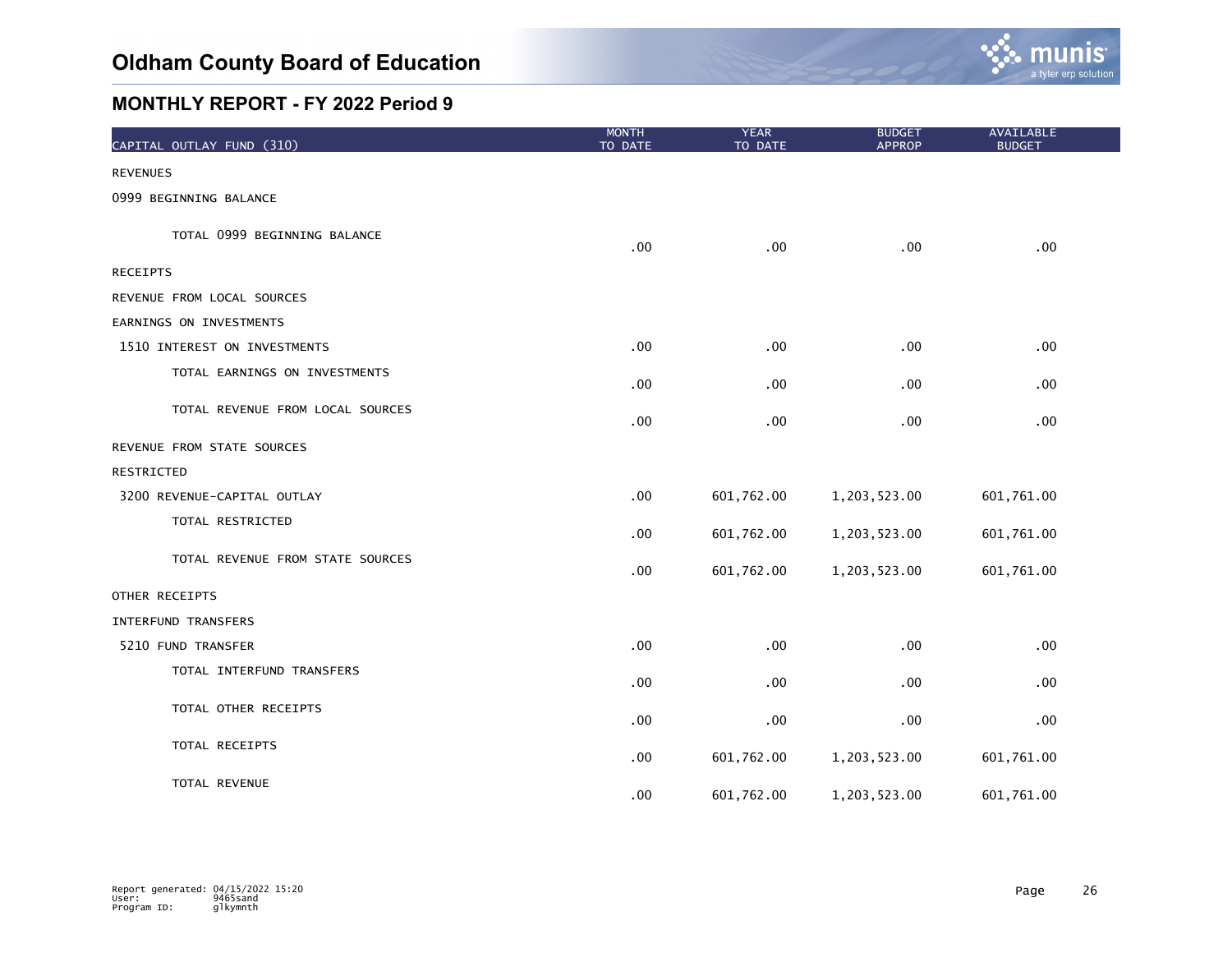

| CAPITAL OUTLAY FUND (310)                                                                   | <b>MONTH</b><br>TO DATE     | <b>YEAR</b><br>TO DATE | <b>BUDGET</b><br><b>APPROP</b> | AVAILABLE<br><b>BUDGET</b> |
|---------------------------------------------------------------------------------------------|-----------------------------|------------------------|--------------------------------|----------------------------|
| <b>EXPENDITURES</b>                                                                         |                             |                        |                                |                            |
| 0000 RESTRICT TO REV & BAL SHT ONLY                                                         |                             |                        |                                |                            |
| 0900 OTHER ITEMS                                                                            | .00                         | .00                    | .00                            | .00 <sub>1</sub>           |
| TOTAL 0000 RESTRICT TO REV & BAL SHT ONLY                                                   | .00                         | .00                    | .00                            | .00 <sub>1</sub>           |
| 1000 INSTRUCTION                                                                            |                             |                        |                                |                            |
| 0100 SALARIES PERSONNEL SERVICES                                                            | .00                         | .00                    | .00                            | .00.                       |
| TOTAL 1000 INSTRUCTION                                                                      | .00                         | .00                    | .00                            | .00                        |
| 2300 DISTRICT ADMIN SUPPORT                                                                 |                             |                        |                                |                            |
| 0300<br>PURCHASED PROF AND TECH SERV<br>0840<br>CONTINGENCY                                 | .00<br>.00                  | .00<br>.00             | .00.<br>.00                    | .00.<br>.00                |
| TOTAL 2300 DISTRICT ADMIN SUPPORT                                                           | .00                         | .00                    | .00                            | .00                        |
| 2600 PLANT OPERATIONS AND MAINTENANCE                                                       |                             |                        |                                |                            |
| 0400<br>PURCHASED PROPERTY SERVICES<br>0500<br>OTHER PURCHASED SERVICES<br>0700<br>PROPERTY | .00<br>$.00 \,$<br>$.00 \,$ | .00<br>.00<br>.00.     | .00<br>.00.<br>.00             | .00<br>.00.<br>.00         |
| TOTAL 2600 PLANT OPERATIONS AND MAINTENANCE                                                 | $.00 \,$                    | .00                    | .00                            | .00                        |
| 4100 LAND/SITE ACQUISITIONS                                                                 |                             |                        |                                |                            |
| 0300<br>PURCHASED PROF AND TECH SERV<br>0700<br>PROPERTY                                    | $.00 \,$<br>.00             | .00<br>.00             | .00.<br>.00.                   | .00.<br>.00                |
| TOTAL 4100 LAND/SITE ACQUISITIONS                                                           | .00                         | .00                    | .00.                           | .00.                       |
| 4200<br>LAND IMPROVEMENTS                                                                   |                             |                        |                                |                            |
| 0400 PURCHASED PROPERTY SERVICES                                                            | .00                         | .00                    | .00                            | .00 <sub>1</sub>           |
| TOTAL 4200 LAND IMPROVEMENTS                                                                | .00                         | .00                    | .00                            | .00                        |
| 4300 ARCHITECTURAL/ENGIN                                                                    |                             |                        |                                |                            |
| 0400 PURCHASED PROPERTY SERVICES                                                            | .00                         | .00                    | .00                            | .00                        |
| TOTAL 4300 ARCHITECTURAL/ENGIN                                                              |                             |                        |                                |                            |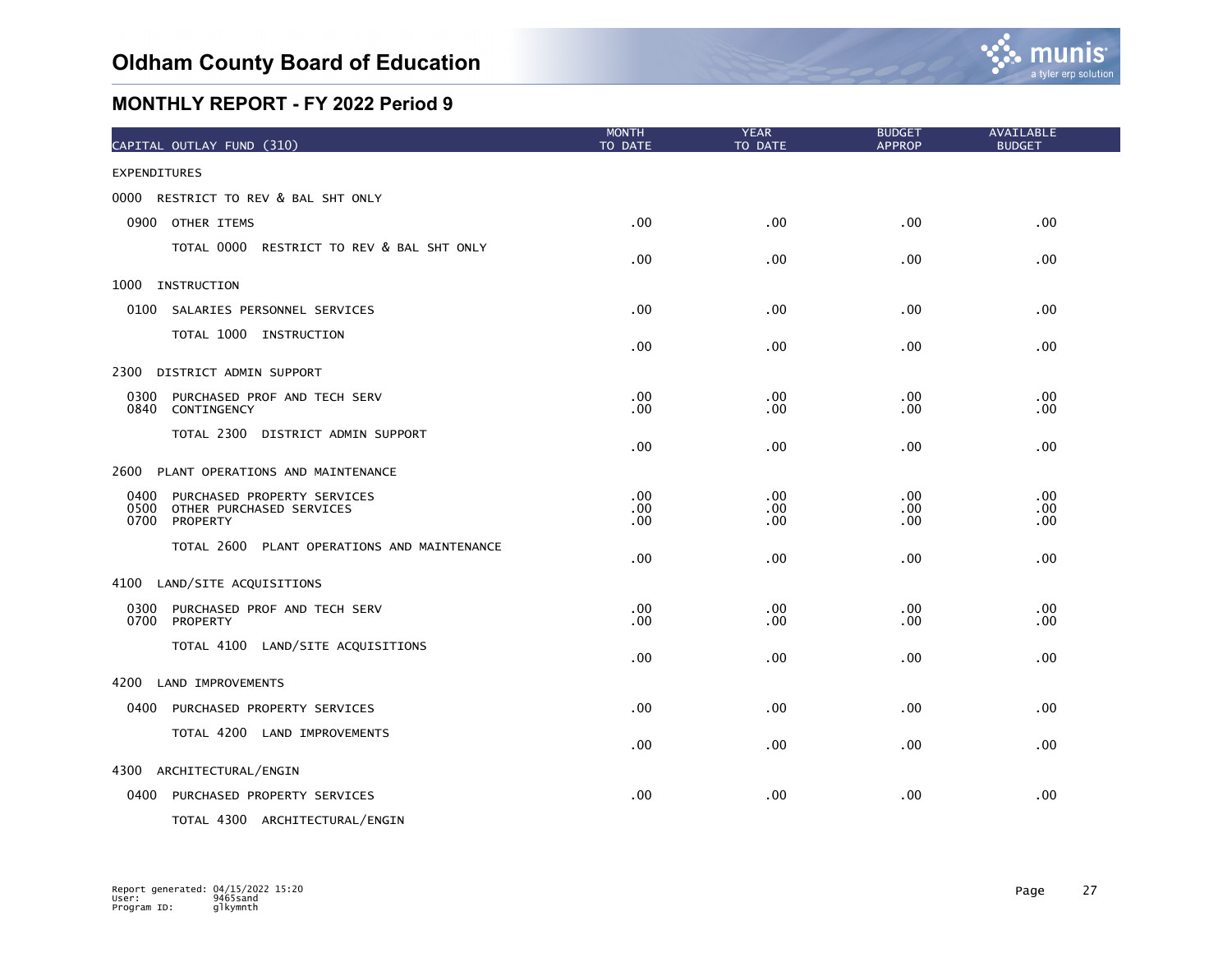| CAPITAL OUTLAY FUND (310)                                                                                                                                 | <b>MONTH</b><br>TO DATE                | <b>YEAR</b><br>TO DATE   | <b>BUDGET</b><br><b>APPROP</b> | <b>AVAILABLE</b><br><b>BUDGET</b> |
|-----------------------------------------------------------------------------------------------------------------------------------------------------------|----------------------------------------|--------------------------|--------------------------------|-----------------------------------|
|                                                                                                                                                           | .00                                    | .00                      | .00                            | .00                               |
| 4500 BUILDING ACQUISTIONS & CONSTRUCTION                                                                                                                  |                                        |                          |                                |                                   |
| 0300<br>PURCHASED PROF AND TECH SERV<br>0400<br>PURCHASED PROPERTY SERVICES<br>0700<br>PROPERTY                                                           | .00.<br>$.00 \,$<br>.00.               | .00<br>.00<br>.00        | .00<br>.00<br>.00              | .00.<br>.00<br>.00                |
| TOTAL 4500 BUILDING ACQUISTIONS & CONSTRUCTION                                                                                                            | $.00 \,$                               | .00                      | .00                            | .00                               |
| 4600 SITE IMPROVEMENT                                                                                                                                     |                                        |                          |                                |                                   |
| 0300<br>PURCHASED PROF AND TECH SERV<br>0400<br>PURCHASED PROPERTY SERVICES<br>0700<br>PROPERTY                                                           | .00.<br>.00<br>.00.                    | .00<br>.00<br>.00        | .00<br>.00<br>.00.             | .00<br>$.00 \times$<br>.00        |
| TOTAL 4600 SITE IMPROVEMENT                                                                                                                               | .00.                                   | .00                      | .00                            | .00                               |
| 4700<br>BUILDING IMPROVEMENTS                                                                                                                             |                                        |                          |                                |                                   |
| 0300<br>PURCHASED PROF AND TECH SERV<br>0400<br>PURCHASED PROPERTY SERVICES<br>0700<br>PROPERTY                                                           | .00.<br>$.00 \,$<br>$.00 \,$           | .00<br>.00<br>.00        | .00<br>$.00 \,$<br>.00         | .00.<br>.00.<br>.00               |
| TOTAL 4700 BUILDING IMPROVEMENTS                                                                                                                          | .00                                    | .00                      | .00                            | .00                               |
| 4900<br>OTHER - FACILITIES                                                                                                                                |                                        |                          |                                |                                   |
| 0400 PURCHASED PROPERTY SERVICES                                                                                                                          | .00                                    | $.00 \,$                 | 1,203,523.00                   | 1,203,523.00                      |
| TOTAL 4900 OTHER - FACILITIES                                                                                                                             | $.00 \times$                           | $.00 \,$                 | 1,203,523.00                   | 1,203,523.00                      |
| 5100<br>DEBT SERVICE                                                                                                                                      |                                        |                          |                                |                                   |
| 0300<br>PURCHASED PROF AND TECH SERV<br>0400<br>PURCHASED PROPERTY SERVICES<br>0500<br>OTHER PURCHASED SERVICES<br>0800<br>DEBT SERVICE AND MISCELLANEOUS | $.00 \times$<br>.00<br>.00<br>$.00 \,$ | .00<br>.00<br>.00<br>.00 | .00<br>.00<br>.00<br>.00       | .00<br>.00<br>$.00 \times$<br>.00 |
| TOTAL 5100 DEBT SERVICE                                                                                                                                   | .00                                    | .00                      | .00                            | .00                               |
| 5200<br><b>FUND TRANSFERS</b>                                                                                                                             |                                        |                          |                                |                                   |
| 0900 OTHER ITEMS                                                                                                                                          | .00                                    | .00                      | .00                            | .00                               |
| TOTAL 5200 FUND TRANSFERS                                                                                                                                 | .00                                    | .00                      | .00                            | .00                               |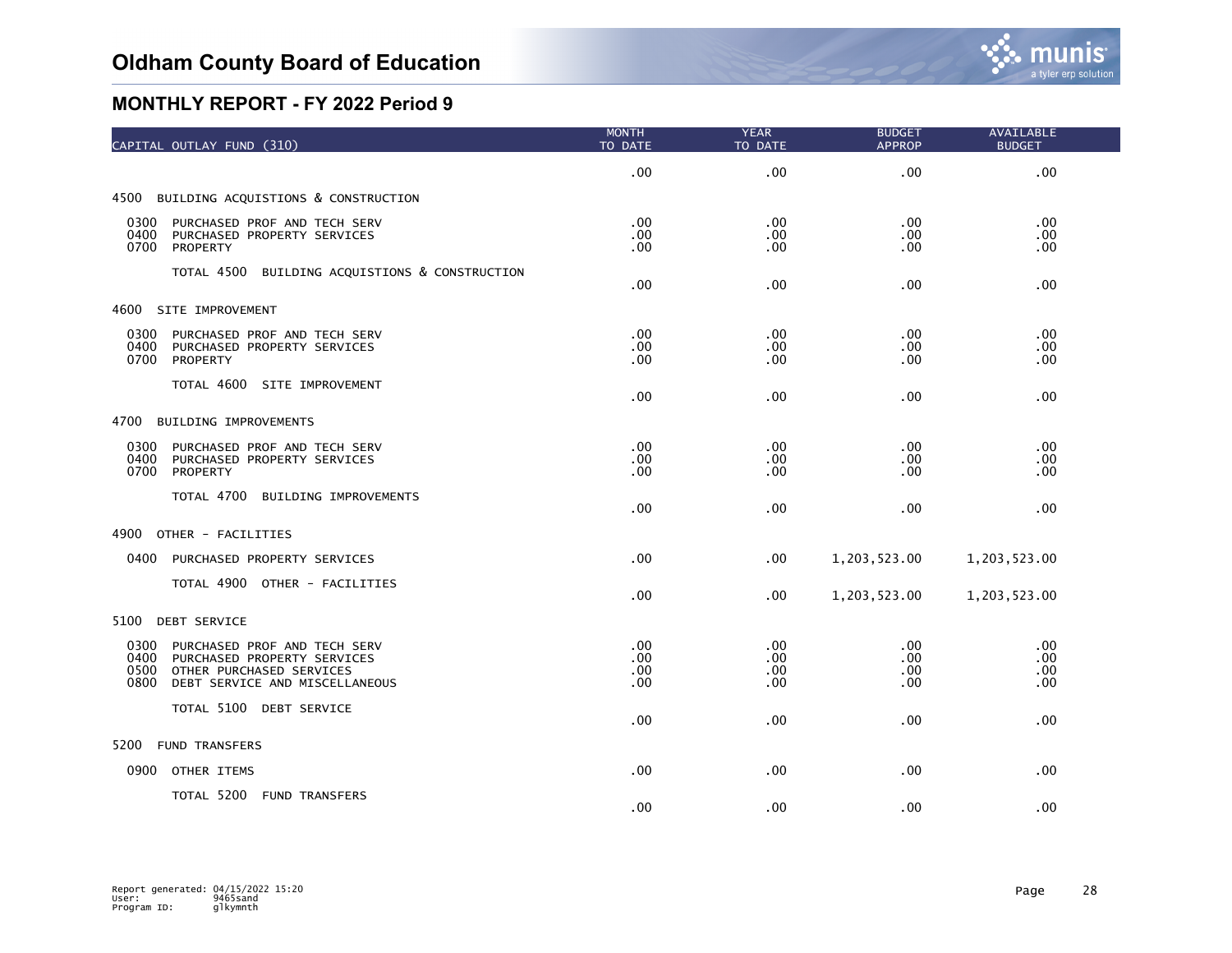

| CAPITAL OUTLAY FUND (310)           | <b>MONTH</b><br>TO DATE | <b>YEAR</b><br>TO DATE | <b>BUDGET</b><br><b>APPROP</b> | AVAILABLE<br><b>BUDGET</b> |  |
|-------------------------------------|-------------------------|------------------------|--------------------------------|----------------------------|--|
| TOTAL EXPENDITURES                  | .00                     | $.00 \,$               | 1,203,523.00                   | 1,203,523.00               |  |
| TOTAL FOR CAPITAL OUTLAY FUND (310) |                         |                        |                                |                            |  |
|                                     | .00                     | 601,762.00             | .00                            | $-601,762.00$              |  |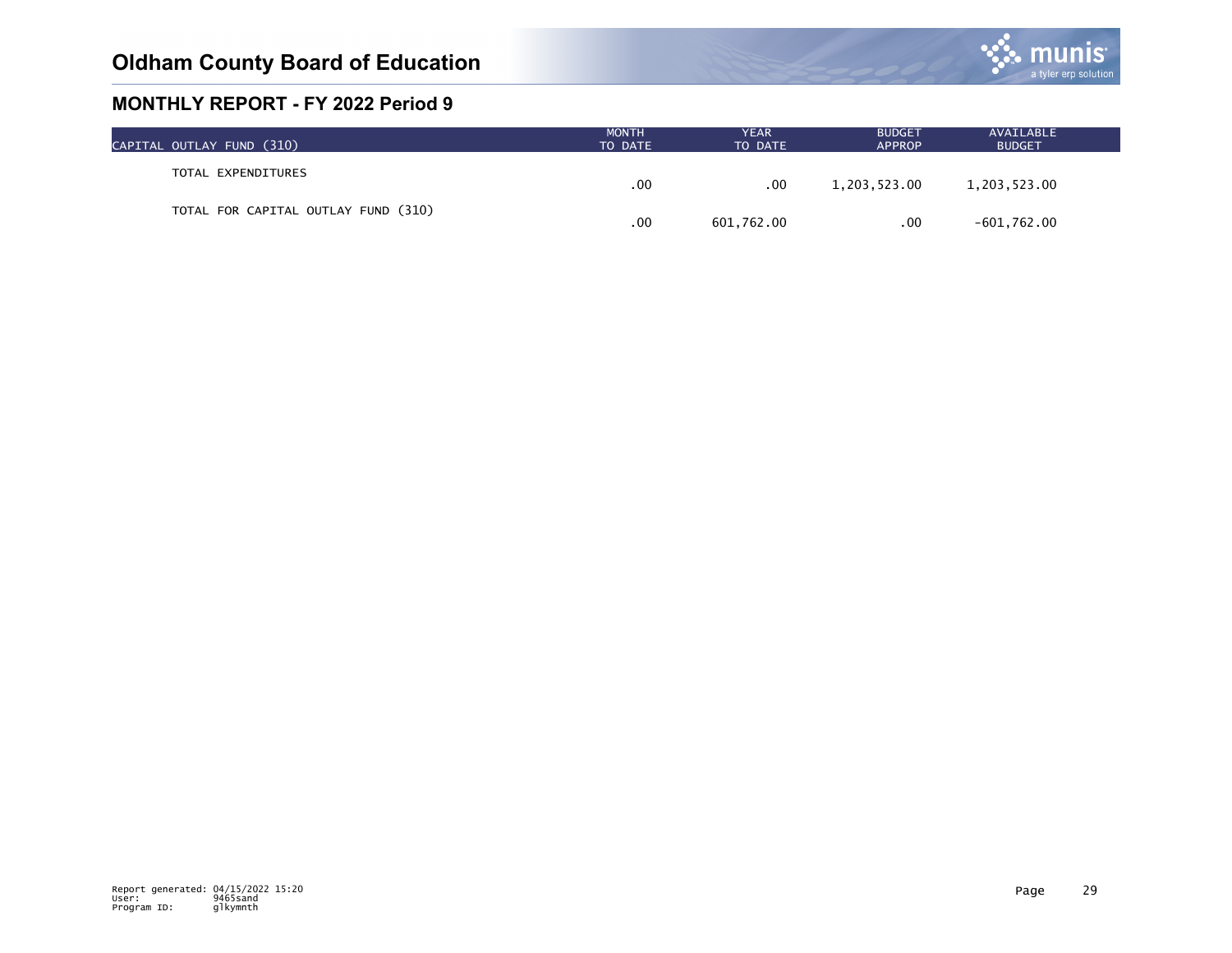

| BLDING FUND (5CNT LEVY-DT SVC)                                                                                                                      | <b>MONTH</b><br>TO DATE                     | <b>YEAR</b><br>TO DATE                      | <b>BUDGET</b><br><b>APPROP</b>             | AVAILABLE<br><b>BUDGET</b>                  |  |
|-----------------------------------------------------------------------------------------------------------------------------------------------------|---------------------------------------------|---------------------------------------------|--------------------------------------------|---------------------------------------------|--|
| <b>REVENUES</b>                                                                                                                                     |                                             |                                             |                                            |                                             |  |
| 0999 BEGINNING BALANCE                                                                                                                              |                                             |                                             |                                            |                                             |  |
| TOTAL 0999 BEGINNING BALANCE                                                                                                                        | $.00 \,$                                    | .00                                         | $.00 \,$                                   | .00.                                        |  |
| <b>RECEIPTS</b>                                                                                                                                     |                                             |                                             |                                            |                                             |  |
| REVENUE FROM LOCAL SOURCES                                                                                                                          |                                             |                                             |                                            |                                             |  |
| AD VALOREM TAXES                                                                                                                                    |                                             |                                             |                                            |                                             |  |
| 1111 GENERAL REAL PROPERTY TAX<br>1113 PSC REAL PROPERTY TAX<br>1115 DELINQUENT PROPERTY TAX<br>1117 MOTOR VEHICLE TAX<br>1118 UNMINED MINERALS TAX | 93,961.36<br>.00<br>.00.<br>$.00 \,$<br>.00 | 16,074,970.14<br>.00<br>.00.<br>.00.<br>.00 | 15,869,140.00<br>.00<br>.00.<br>.00<br>.00 | $-205, 830.14$<br>.00<br>.00<br>.00<br>.00. |  |
| TOTAL AD VALOREM TAXES                                                                                                                              | 93,961.36                                   | 16,074,970.14                               | 15,869,140.00                              | $-205, 830.14$                              |  |
| PENALTIES & INTEREST ON TAXES                                                                                                                       |                                             |                                             |                                            |                                             |  |
| 1140 PENALTIES & INTEREST ON TAXES                                                                                                                  | .00.                                        | .00                                         | .00                                        | .00 <sub>1</sub>                            |  |
| TOTAL PENALTIES & INTEREST ON TAXES                                                                                                                 | .00                                         | .00                                         | .00                                        | .00                                         |  |
| OTHER TAXES                                                                                                                                         |                                             |                                             |                                            |                                             |  |
| 1191 OMITTED PROPERTY TAX                                                                                                                           | .00                                         | .00                                         | .00                                        | .00 <sub>1</sub>                            |  |
| TOTAL OTHER TAXES                                                                                                                                   | .00                                         | .00                                         | .00                                        | .00                                         |  |
| EARNINGS ON INVESTMENTS                                                                                                                             |                                             |                                             |                                            |                                             |  |
| 1510 INTEREST ON INVESTMENTS                                                                                                                        | .00                                         | .00                                         | .00                                        | .00.                                        |  |
| TOTAL EARNINGS ON INVESTMENTS                                                                                                                       | .00                                         | .00                                         | .00                                        | .00                                         |  |
| TOTAL REVENUE FROM LOCAL SOURCES                                                                                                                    | 93,961.36                                   | 16,074,970.14                               | 15,869,140.00                              | $-205, 830.14$                              |  |
| REVENUE FROM STATE SOURCES                                                                                                                          |                                             |                                             |                                            |                                             |  |
| RESTRICTED                                                                                                                                          |                                             |                                             |                                            |                                             |  |
| 3200 REVENUE-FSPK & EQUALIZATION                                                                                                                    | $.00 \,$                                    | 2,536,745.00                                | 5,020,759.00                               | 2,484,014.00                                |  |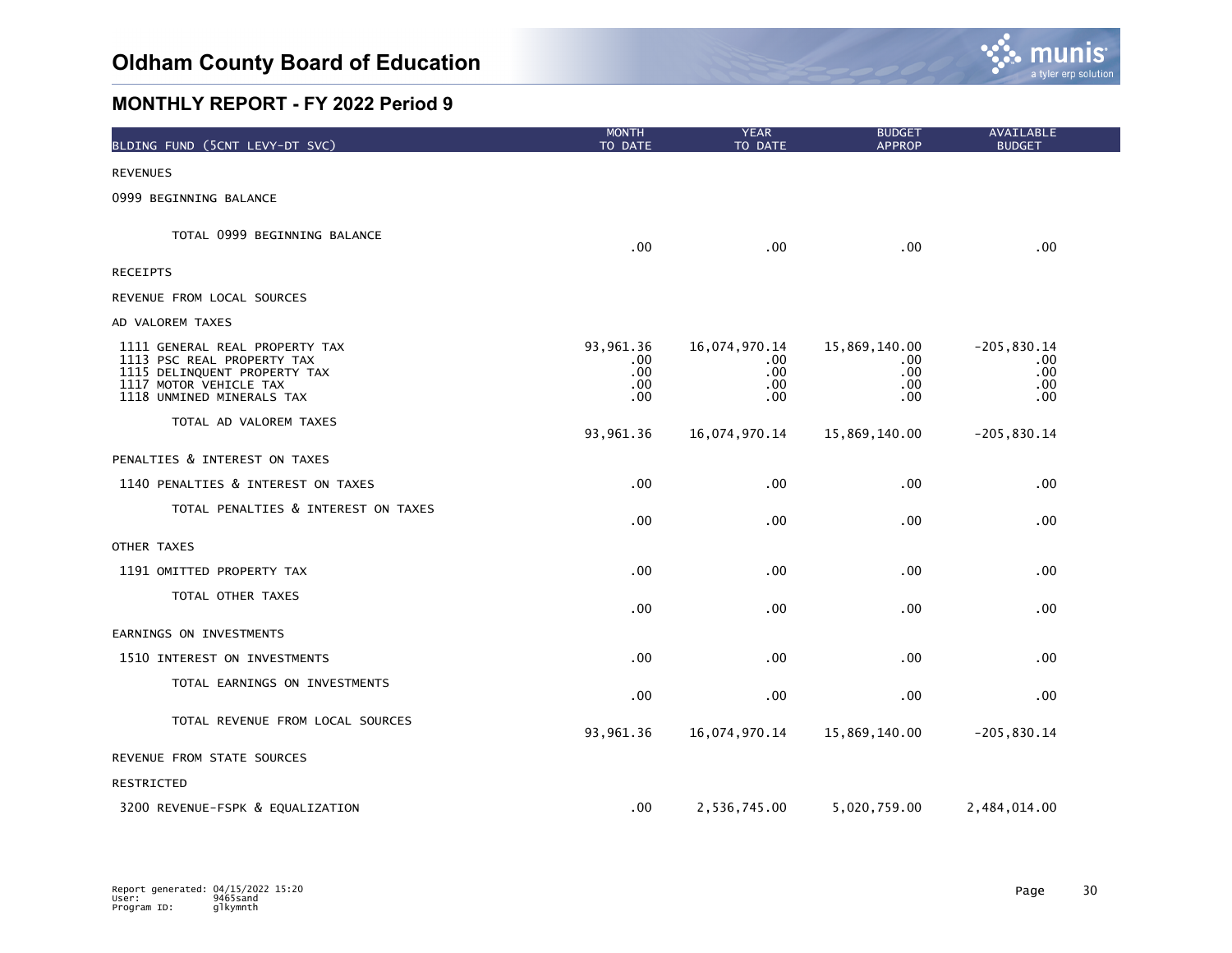

| BLDING FUND (5CNT LEVY-DT SVC)                                        | <b>MONTH</b><br>TO DATE | <b>YEAR</b><br>TO DATE | <b>BUDGET</b><br><b>APPROP</b> | <b>AVAILABLE</b><br><b>BUDGET</b> |  |
|-----------------------------------------------------------------------|-------------------------|------------------------|--------------------------------|-----------------------------------|--|
| TOTAL RESTRICTED                                                      | $.00 \,$                | 2,536,745.00           | 5,020,759.00                   | 2,484,014.00                      |  |
| TOTAL REVENUE FROM STATE SOURCES                                      | $.00 \,$                | 2,536,745.00           | 5,020,759.00                   | 2,484,014.00                      |  |
| OTHER RECEIPTS                                                        |                         |                        |                                |                                   |  |
| <b>INTERFUND TRANSFERS</b>                                            |                         |                        |                                |                                   |  |
| 5210 FUND TRANSFER                                                    | $.00 \,$                | $.00 \,$               | .00                            | .00                               |  |
| TOTAL INTERFUND TRANSFERS                                             | $.00 \,$                | $.00 \,$               | .00                            | $.00 \times$                      |  |
| SALE OR COMP FOR LOSS OF ASSETS                                       |                         |                        |                                |                                   |  |
| 5312 LOSS COMP - LAND & IMPROVEMNTS<br>5342 LOSS COMP - EQUIPMENT ETC | $.00 \,$<br>$.00 \,$    | $.00 \,$<br>$.00 \,$   | $.00 \,$<br>.00                | .00<br>$.00 \times$               |  |
| TOTAL SALE OR COMP FOR LOSS OF ASSETS                                 | .00                     | $.00 \,$               | .00                            | $.00 \times$                      |  |
| TOTAL OTHER RECEIPTS                                                  | $.00 \,$                | $.00 \,$               | .00                            | $.00 \times$                      |  |
| TOTAL RECEIPTS                                                        | 93,961.36               | 18, 611, 715. 14       | 20,889,899.00                  | 2,278,183.86                      |  |
| <b>TOTAL REVENUE</b>                                                  | 93,961.36               | 18, 611, 715. 14       | 20,889,899.00                  | 2,278,183.86                      |  |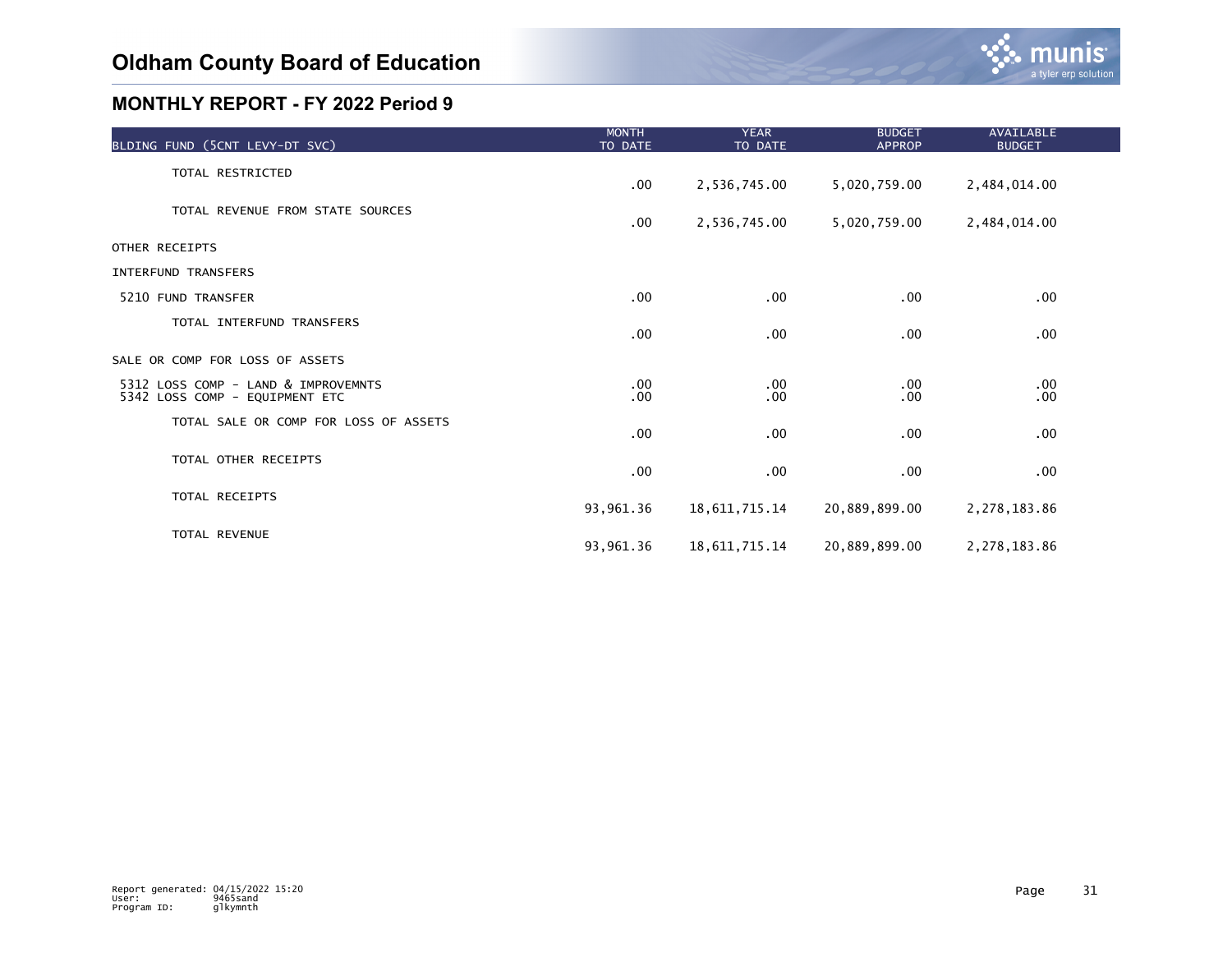

| BLDING FUND (5CNT LEVY-DT SVC)                                                                                                      | <b>MONTH</b><br>TO DATE   | <b>YEAR</b><br>TO DATE   | <b>BUDGET</b><br><b>APPROP</b> | AVAILABLE<br><b>BUDGET</b> |
|-------------------------------------------------------------------------------------------------------------------------------------|---------------------------|--------------------------|--------------------------------|----------------------------|
| <b>EXPENDITURES</b>                                                                                                                 |                           |                          |                                |                            |
| RESTRICT TO REV & BAL SHT ONLY<br>0000                                                                                              |                           |                          |                                |                            |
| 0900 OTHER ITEMS                                                                                                                    | .00                       | .00                      | .00                            | .00                        |
| TOTAL 0000 RESTRICT TO REV & BAL SHT ONLY                                                                                           | .00                       | .00                      | .00                            | .00.                       |
| 2300 DISTRICT ADMIN SUPPORT                                                                                                         |                           |                          |                                |                            |
| 0300<br>PURCHASED PROF AND TECH SERV<br>0840<br>CONTINGENCY                                                                         | 24,398.22<br>$.00 \times$ | 241, 124.56<br>.00       | 246,444.00<br>.00              | 5,319.44<br>.00            |
| TOTAL 2300 DISTRICT ADMIN SUPPORT                                                                                                   | 24,398.22                 | 241, 124.56              | 246,444.00                     | 5,319.44                   |
| 4100 LAND/SITE ACQUISITIONS                                                                                                         |                           |                          |                                |                            |
| PURCHASED PROF AND TECH SERV<br>0300<br>0700<br>PROPERTY                                                                            | $.00 \,$<br>.00           | .00<br>.00               | .00.<br>.00                    | .00.<br>$.00 \times$       |
| TOTAL 4100 LAND/SITE ACQUISITIONS                                                                                                   | .00                       | .00                      | .00                            | .00                        |
| BUILDING ACQUISTIONS & CONSTRUCTION<br>4500                                                                                         |                           |                          |                                |                            |
| 0300<br>PURCHASED PROF AND TECH SERV<br>0400<br>PURCHASED PROPERTY SERVICES<br>OTHER PURCHASED SERVICES<br>0500                     | .00<br>.00<br>.00         | .00<br>.00<br>.00        | .00<br>.00<br>.00              | .00<br>.00.<br>.00.        |
| TOTAL 4500 BUILDING ACQUISTIONS & CONSTRUCTION                                                                                      | .00                       | .00                      | .00.                           | .00                        |
| 4600<br>SITE IMPROVEMENT                                                                                                            |                           |                          |                                |                            |
| 0300<br>PURCHASED PROF AND TECH SERV<br>0400<br>PURCHASED PROPERTY SERVICES<br>0500<br>OTHER PURCHASED SERVICES<br>0700<br>PROPERTY | .00<br>.00<br>.00.<br>.00 | .00<br>.00<br>.00<br>.00 | .00<br>.00.<br>.00<br>.00      | .00.<br>.00<br>.00<br>.00. |
| TOTAL 4600 SITE IMPROVEMENT                                                                                                         | .00                       | .00                      | .00                            | .00                        |
| 4700<br>BUILDING IMPROVEMENTS                                                                                                       |                           |                          |                                |                            |
| 0300<br>PURCHASED PROF AND TECH SERV<br>0400<br>PURCHASED PROPERTY SERVICES<br>0700<br>PROPERTY                                     | .00<br>$.00 \,$<br>.00    | $.00 \,$<br>.00<br>.00   | $.00 \,$<br>.00<br>.00         | .00<br>.00.<br>.00         |
| TOTAL 4700 BUILDING IMPROVEMENTS                                                                                                    | .00                       | .00                      | .00                            | .00                        |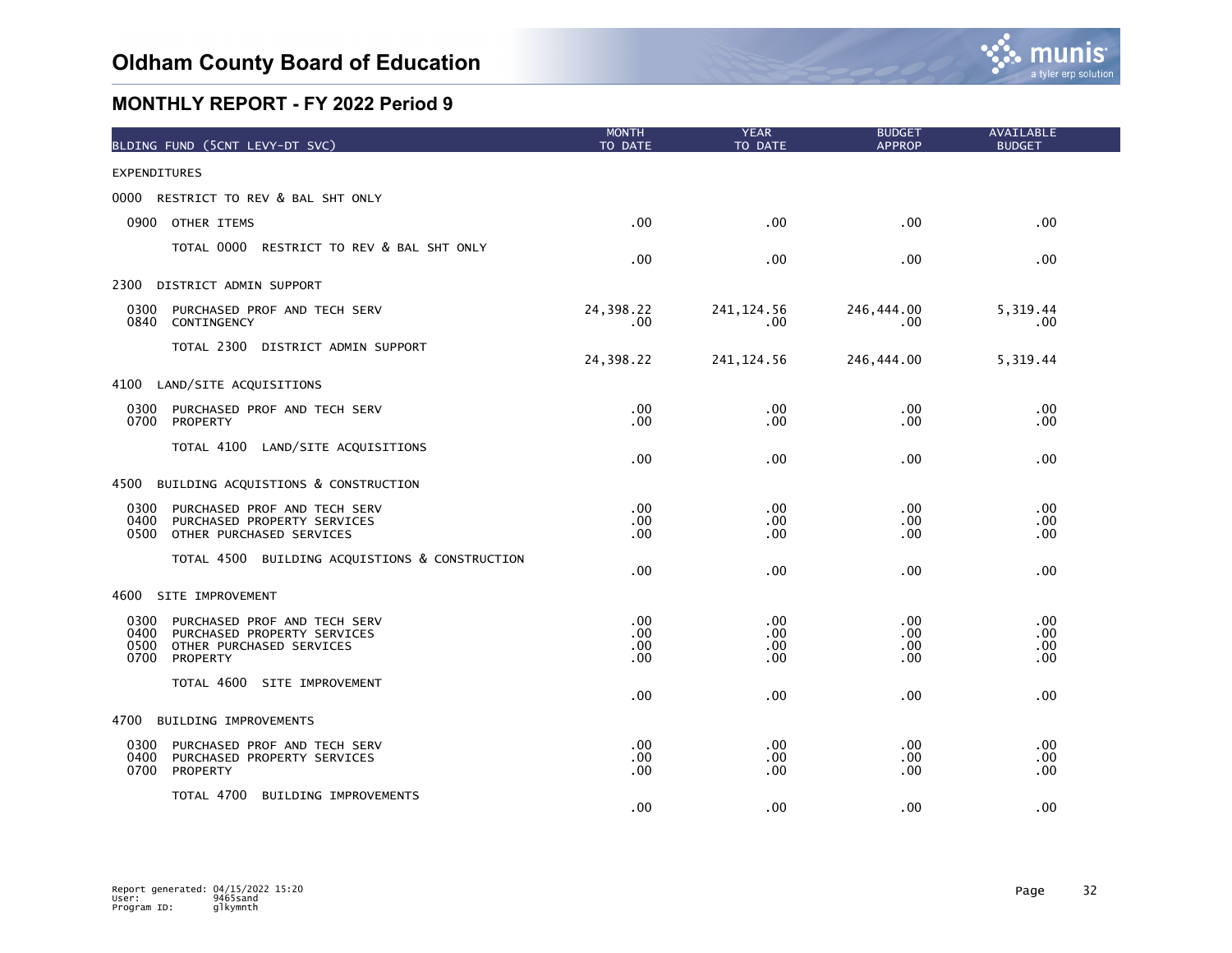

| BLDING FUND (5CNT LEVY-DT SVC)                                                 | <b>MONTH</b><br>TO DATE | <b>YEAR</b><br>TO DATE | <b>BUDGET</b><br><b>APPROP</b> | AVAILABLE<br><b>BUDGET</b> |  |
|--------------------------------------------------------------------------------|-------------------------|------------------------|--------------------------------|----------------------------|--|
| 4900<br>OTHER - FACILITIES                                                     |                         |                        |                                |                            |  |
| 0400<br>PURCHASED PROPERTY SERVICES                                            | $.00 \,$                | .00                    | 6, 361, 613.62                 | 6, 361, 613.62             |  |
| TOTAL 4900<br>OTHER - FACILITIES                                               | $.00 \,$                | .00                    | 6, 361, 613.62                 | 6, 361, 613.62             |  |
| 5100<br><b>DEBT SERVICE</b>                                                    |                         |                        |                                |                            |  |
| 0300<br>PURCHASED PROF AND TECH SERV<br>0800<br>DEBT SERVICE AND MISCELLANEOUS | $.00 \,$<br>$.00 \,$    | .00<br>.00             | $.00 \,$<br>.00                | .00<br>.00                 |  |
| TOTAL 5100 DEBT SERVICE                                                        | $.00 \,$                | .00                    | $.00 \,$                       | .00                        |  |
| 5200<br><b>FUND TRANSFERS</b>                                                  |                         |                        |                                |                            |  |
| 0900<br>OTHER ITEMS                                                            | 391,726.72              | 9,507,006.12           | 14, 281, 841. 38               | 4,774,835.26               |  |
| TOTAL 5200<br><b>FUND TRANSFERS</b>                                            | 391,726.72              | 9,507,006.12           | 14, 281, 841, 38               | 4,774,835.26               |  |
| TOTAL EXPENDITURES                                                             | 416, 124.94             | 9,748,130.68           | 20,889,899.00                  | 11, 141, 768. 32           |  |
| TOTAL FOR BLDING FUND (5CNT LEVY-DT SVC) (320)                                 | $-322, 163.58$          | 8,863,584.46           | $.00 \,$                       | $-8,863,584.46$            |  |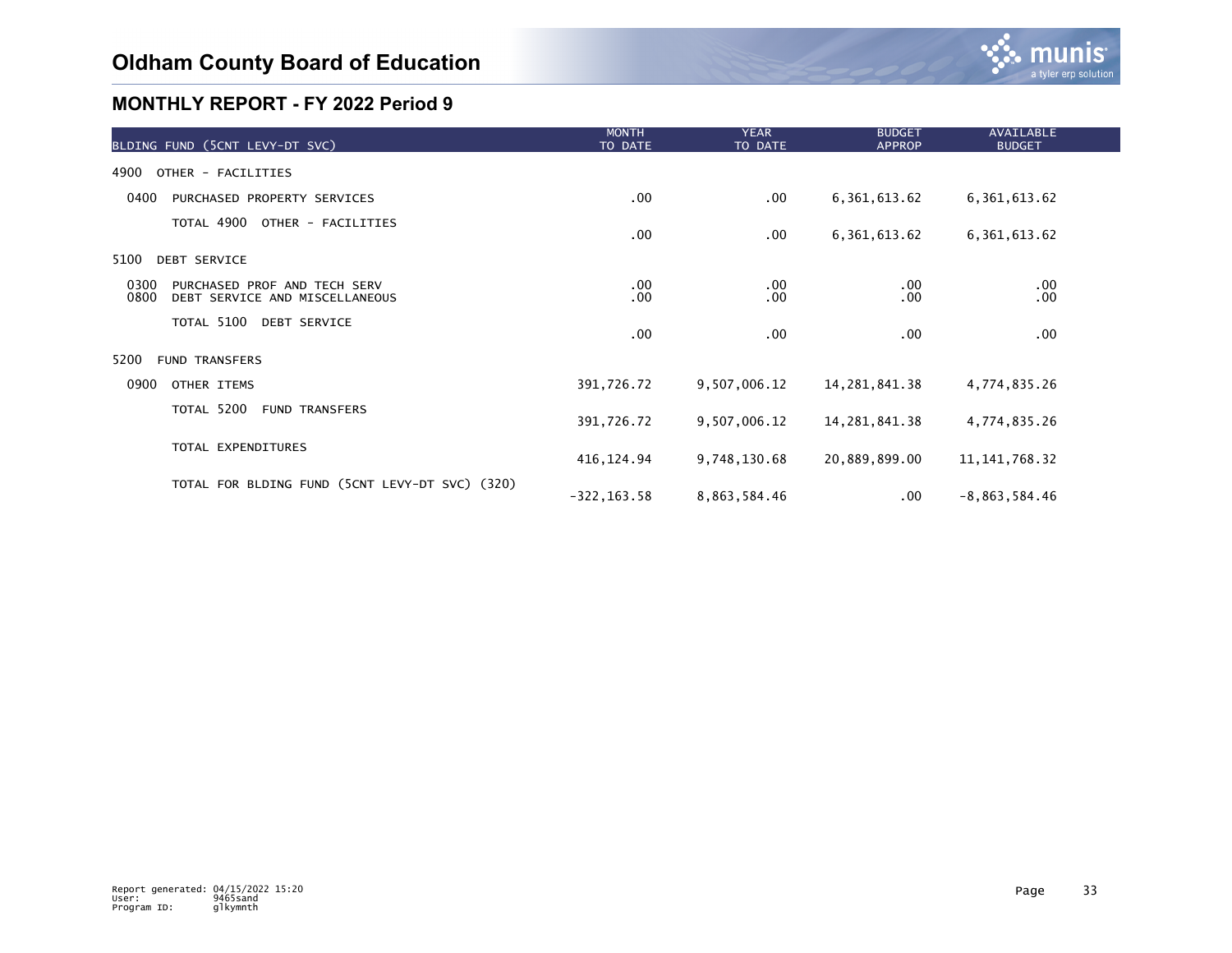

| CONSTRUCTION FUND (360)                                     | <b>MONTH</b><br>TO DATE | <b>YEAR</b><br>TO DATE      | <b>BUDGET</b><br><b>APPROP</b> | <b>AVAILABLE</b><br><b>BUDGET</b> |
|-------------------------------------------------------------|-------------------------|-----------------------------|--------------------------------|-----------------------------------|
| <b>REVENUES</b>                                             |                         |                             |                                |                                   |
| 0999 BEGINNING BALANCE                                      |                         |                             |                                |                                   |
| TOTAL 0999 BEGINNING BALANCE                                | .00                     | .00                         | $-20, 432, 694.52$             | $-20, 432, 694.52$                |
| <b>RECEIPTS</b>                                             |                         |                             |                                |                                   |
| REVENUE FROM LOCAL SOURCES                                  |                         |                             |                                |                                   |
| EARNINGS ON INVESTMENTS                                     |                         |                             |                                |                                   |
| 1510 INTEREST ON INVESTMENTS                                | 37.22                   | 3,387.33                    | 45,069.00                      | 41,681.67                         |
| TOTAL EARNINGS ON INVESTMENTS                               | 37.22                   | 3,387.33                    | 45,069.00                      | 41,681.67                         |
| OTHER REVENUE FROM LOCAL SOURCES                            |                         |                             |                                |                                   |
| 1925 REIMBURSEMENTS (NON-GVT)<br>1990 MISC REV CAMDEN 18199 | $.00 \,$<br>$.00 \,$    | .00<br>.00                  | $-1,900.16$<br>.00             | $-1,900.16$<br>$.00 \,$           |
| TOTAL OTHER REVENUE FROM LOCAL SOURCES                      | .00                     | .00                         | $-1,900.16$                    | $-1,900.16$                       |
| TOTAL REVENUE FROM LOCAL SOURCES                            | 37.22                   | 3,387.33                    | 43,168.84                      | 39,781.51                         |
| REVENUE FROM STATE SOURCES                                  |                         |                             |                                |                                   |
| EXPENDITURE REIMBURSEMENTS                                  |                         |                             |                                |                                   |
| 3131 MISCELLANEOUS REIMBURSEMENTS                           | .00                     | .00                         | $-485,085.00$                  | $-485,085.00$                     |
| TOTAL EXPENDITURE REIMBURSEMENTS                            | .00                     | .00                         | $-485,085.00$                  | $-485,085.00$                     |
| TOTAL REVENUE FROM STATE SOURCES                            | .00                     | .00                         | $-485,085.00$                  | $-485,085.00$                     |
| OTHER RECEIPTS                                              |                         |                             |                                |                                   |
| <b>BOND ISSUANCE</b>                                        |                         |                             |                                |                                   |
| 5110 BOND PRINCIPAL PROCEEDS<br>5120 BOND PREMIUM PROCEEDS  | .00.<br>$.00 \,$        | 8,800,000.00<br>180, 159.50 | .00<br>.00.                    | $-8,800,000.00$<br>$-180, 159.50$ |
| TOTAL BOND ISSUANCE                                         | $.00 \,$                | 8,980,159.50                | .00                            | $-8,980,159.50$                   |

INTERFUND TRANSFERS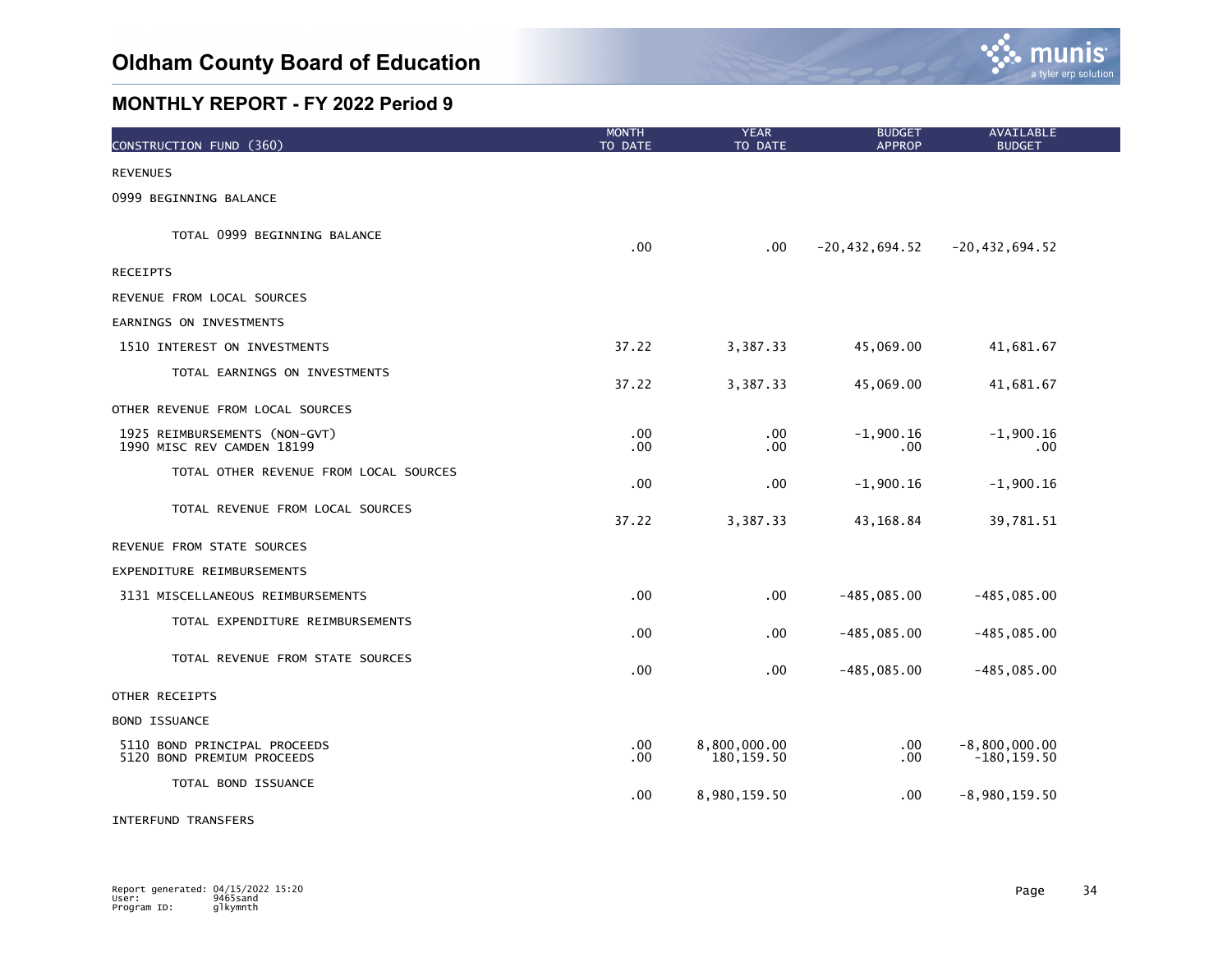

| CONSTRUCTION FUND (360)   | <b>MONTH</b><br>TO DATE | <b>YEAR</b><br>TO DATE | <b>BUDGET</b><br><b>APPROP</b> | AVAILABLE<br><b>BUDGET</b> |  |
|---------------------------|-------------------------|------------------------|--------------------------------|----------------------------|--|
|                           |                         |                        |                                |                            |  |
| 5210 FUND TRANSFER        | .00                     | .00                    | .00                            | .00                        |  |
| TOTAL INTERFUND TRANSFERS | .00                     | .00                    | .00                            | $.00 \,$                   |  |
| TOTAL OTHER RECEIPTS      | .00                     | 8,980,159.50           | .00                            | $-8,980,159.50$            |  |
| TOTAL RECEIPTS            | 37.22                   | 8,983,546.83           | $-441, 916.16$                 | $-9,425,462.99$            |  |
| <b>TOTAL REVENUE</b>      | 37.22                   | 8,983,546.83           | $-20,874,610.68$               | $-29,858,157.51$           |  |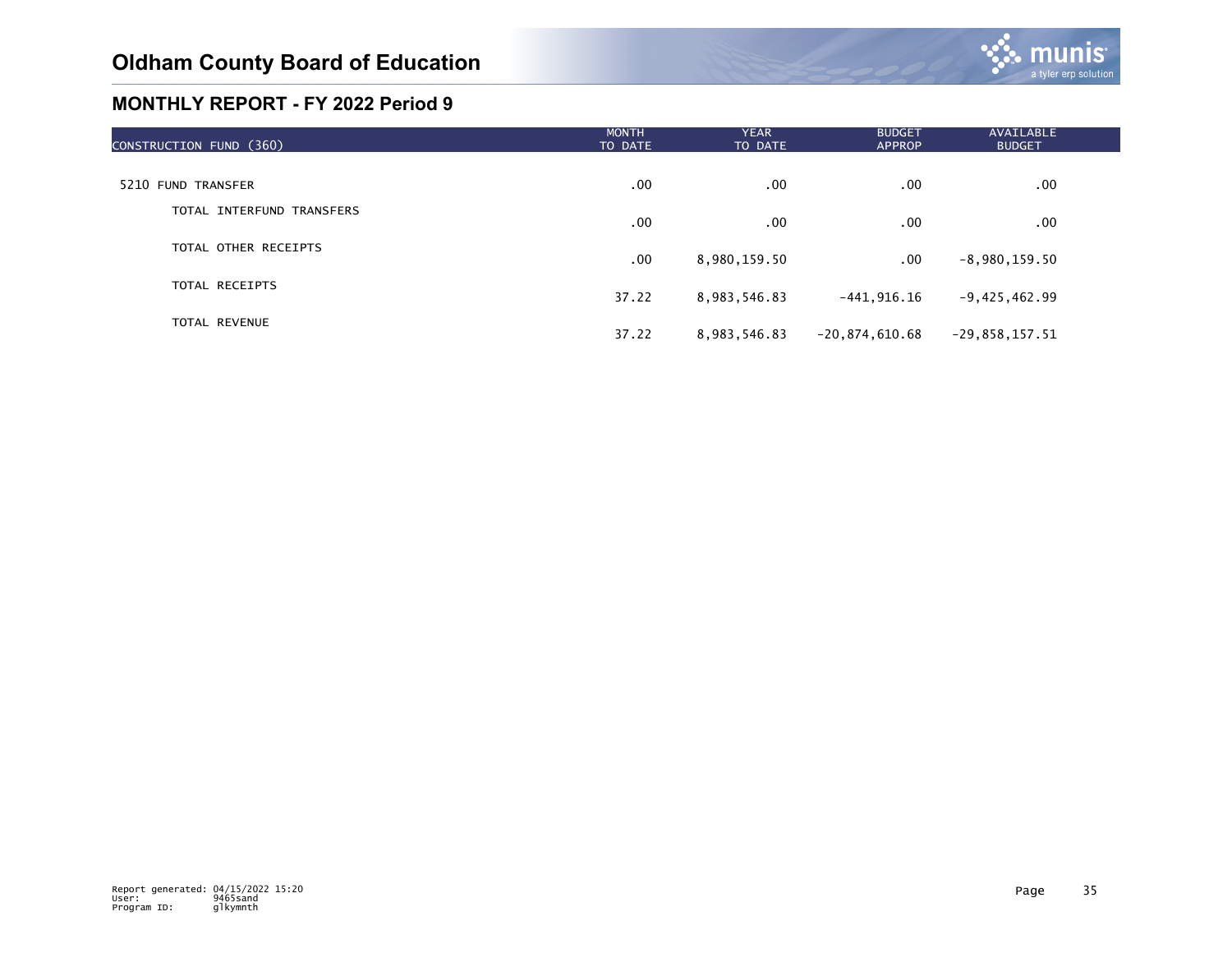| CONSTRUCTION FUND (360)                                                                                                                                                                           | <b>MONTH</b><br>TO DATE                 | <b>YEAR</b><br>TO DATE                 | <b>BUDGET</b><br><b>APPROP</b>               | AVAILABLE<br><b>BUDGET</b>                   |
|---------------------------------------------------------------------------------------------------------------------------------------------------------------------------------------------------|-----------------------------------------|----------------------------------------|----------------------------------------------|----------------------------------------------|
| <b>EXPENDITURES</b>                                                                                                                                                                               |                                         |                                        |                                              |                                              |
| 2300 DISTRICT ADMIN SUPPORT                                                                                                                                                                       |                                         |                                        |                                              |                                              |
| 0300<br>PURCHASED PROF AND TECH SERV                                                                                                                                                              | .00                                     | .00                                    | .00                                          | .00                                          |
| TOTAL 2300 DISTRICT ADMIN SUPPORT                                                                                                                                                                 | .00                                     | .00                                    | .00                                          | .00                                          |
| LAND/SITE ACQUISITIONS<br>4100                                                                                                                                                                    |                                         |                                        |                                              |                                              |
| 0300<br>PURCHASED PROF AND TECH SERV<br>0700<br>PROPERTY                                                                                                                                          | .00<br>.00.                             | .00<br>.00                             | .00<br>.00                                   | .00<br>.00                                   |
| TOTAL 4100 LAND/SITE ACQUISITIONS                                                                                                                                                                 | .00                                     | .00                                    | .00                                          | .00                                          |
| 4200<br>LAND IMPROVEMENTS                                                                                                                                                                         |                                         |                                        |                                              |                                              |
| 0300<br>PURCHASED PROF AND TECH SERV<br>0400<br>PURCHASED PROPERTY SERVICES                                                                                                                       | .00<br>.00                              | .00<br>.00                             | .00<br>.00                                   | .00<br>.00                                   |
| TOTAL 4200 LAND IMPROVEMENTS                                                                                                                                                                      | .00                                     | .00                                    | .00                                          | .00                                          |
| BUILDING ACQUISTIONS & CONSTRUCTION<br>4500                                                                                                                                                       |                                         |                                        |                                              |                                              |
| 0300<br>PURCHASED PROF AND TECH SERV<br>0400<br>PURCHASED PROPERTY SERVICES<br>0500<br>OTHER PURCHASED SERVICES<br>0700<br>PROPERTY                                                               | .00<br>.00<br>.00<br>.00.               | .00<br>.00<br>.00.<br>.00              | .00<br>$-174, 140.00$<br>.00<br>.00          | .00<br>$-174, 140.00$<br>.00<br>.00          |
| TOTAL 4500 BUILDING ACQUISTIONS & CONSTRUCTION                                                                                                                                                    | .00                                     | .00                                    | $-174, 140.00$                               | $-174, 140.00$                               |
| SITE IMPROVEMENT<br>4600                                                                                                                                                                          |                                         |                                        |                                              |                                              |
| 0400<br>PURCHASED PROPERTY SERVICES                                                                                                                                                               | .00                                     | .00                                    | .00                                          | .00                                          |
| TOTAL 4600 SITE IMPROVEMENT                                                                                                                                                                       | .00                                     | .00                                    | .00                                          | .00                                          |
| 4700<br>BUILDING IMPROVEMENTS                                                                                                                                                                     |                                         |                                        |                                              |                                              |
| 0300<br>PURCHASED PROF AND TECH SERV<br>0400<br>PURCHASED PROPERTY SERVICES<br>0500<br>OTHER PURCHASED SERVICES<br>0600<br>SUPPLIES<br>0700<br>PROPERTY<br>0800<br>DEBT SERVICE AND MISCELLANEOUS | .00.<br>.00<br>.00<br>.00<br>.00<br>.00 | .00<br>.00<br>.00<br>.00<br>.00<br>.00 | .00<br>.00<br>$-155.70$<br>.00<br>.00<br>.00 | .00<br>.00<br>$-155.70$<br>.00<br>.00<br>.00 |
| TOTAL 4700 BUILDING IMPROVEMENTS                                                                                                                                                                  | .00                                     | .00                                    | $-155.70$                                    | $-155.70$                                    |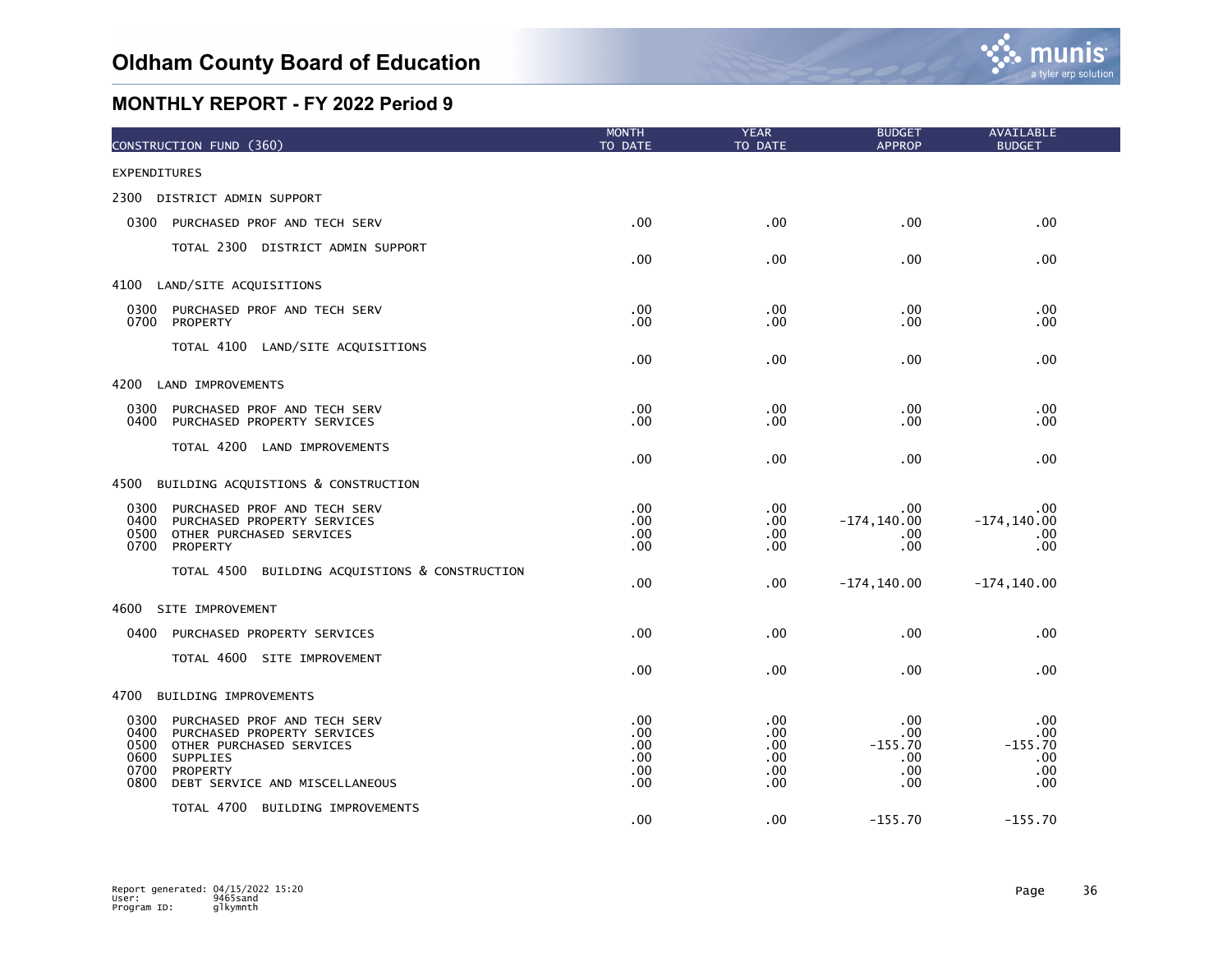

| CONSTRUCTION FUND (360)                                                                                                                                                        | <b>MONTH</b><br>TO DATE                              | <b>YEAR</b><br>TO DATE                                  | <b>BUDGET</b><br><b>APPROP</b>                   | <b>AVAILABLE</b><br><b>BUDGET</b>                    |  |
|--------------------------------------------------------------------------------------------------------------------------------------------------------------------------------|------------------------------------------------------|---------------------------------------------------------|--------------------------------------------------|------------------------------------------------------|--|
|                                                                                                                                                                                |                                                      |                                                         |                                                  |                                                      |  |
| OTHER - FACILITIES<br>4900                                                                                                                                                     |                                                      |                                                         |                                                  |                                                      |  |
| 0300<br>PURCHASED PROF AND TECH SERV<br>0400<br>PURCHASED PROPERTY SERVICES<br>0500<br>OTHER PURCHASED SERVICES<br>0600<br>SUPPLIES<br>0700<br>PROPERTY<br>0840<br>CONTINGENCY | $.00 \,$<br>944, 914. 22<br>.00<br>.00<br>.00<br>.00 | .00<br>4, 297, 229. 13<br>.00<br>.00<br>$.00 \,$<br>.00 | $.00 \,$<br>.00<br>.00<br>.00<br>$.00 \,$<br>.00 | .00<br>$-4, 297, 229.13$<br>.00<br>.00<br>.00<br>.00 |  |
| TOTAL 4900<br>OTHER - FACILITIES                                                                                                                                               | 944, 914. 22                                         | 4, 297, 229. 13                                         | $.00 \,$                                         | $-4, 297, 229.13$                                    |  |
| 5100<br><b>DEBT SERVICE</b>                                                                                                                                                    |                                                      |                                                         |                                                  |                                                      |  |
| 0800<br>DEBT SERVICE AND MISCELLANEOUS<br>0900<br>OTHER ITEMS                                                                                                                  | $.00 \,$<br>.00                                      | .00<br>.00                                              | $.00 \,$<br>.00                                  | .00<br>.00                                           |  |
| TOTAL 5100 DEBT SERVICE                                                                                                                                                        | .00                                                  | .00                                                     | .00                                              | .00                                                  |  |
| 5200<br><b>FUND TRANSFERS</b>                                                                                                                                                  |                                                      |                                                         |                                                  |                                                      |  |
| 0900<br>OTHER ITEMS                                                                                                                                                            | .00                                                  | 70,550.00                                               | $-4, 358, 435.62$                                | $-4,428,985.62$                                      |  |
| TOTAL 5200 FUND TRANSFERS                                                                                                                                                      | $.00 \,$                                             | 70,550.00                                               | $-4, 358, 435.62$                                | $-4,428,985.62$                                      |  |
| TOTAL EXPENDITURES                                                                                                                                                             | 944, 914. 22                                         | 4, 367, 779. 13                                         | $-4, 532, 731.32$                                | $-8,900,510.45$                                      |  |
| TOTAL FOR CONSTRUCTION FUND (360)                                                                                                                                              | $-944, 877.00$                                       | 4,615,767.70                                            | $-16, 341, 879.36$                               | $-20, 957, 647.06$                                   |  |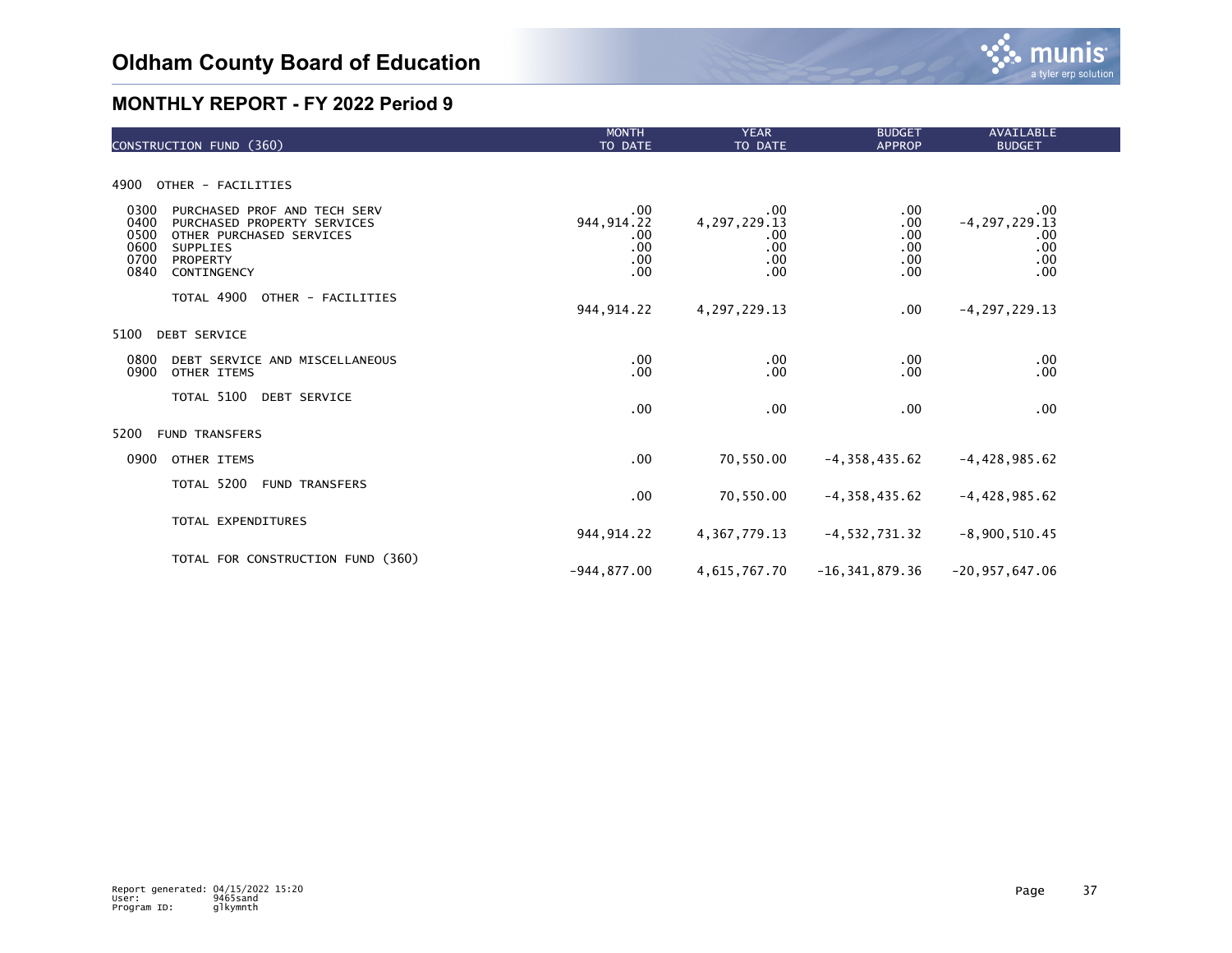

| DEBT SERVICE FUND (400)                                    | <b>MONTH</b><br>TO DATE | <b>YEAR</b><br>TO DATE   | <b>BUDGET</b><br><b>APPROP</b> | AVAILABLE<br><b>BUDGET</b> |  |
|------------------------------------------------------------|-------------------------|--------------------------|--------------------------------|----------------------------|--|
| <b>REVENUES</b>                                            |                         |                          |                                |                            |  |
| 0999 BEGINNING BALANCE                                     |                         |                          |                                |                            |  |
| TOTAL 0999 BEGINNING BALANCE                               | .00                     | .00                      | .00                            | .00                        |  |
| <b>RECEIPTS</b>                                            |                         |                          |                                |                            |  |
| REVENUE FROM LOCAL SOURCES                                 |                         |                          |                                |                            |  |
| EARNINGS ON INVESTMENTS                                    |                         |                          |                                |                            |  |
| 1510 INTEREST ON INVESTMENTS                               | .00                     | .00                      | .00                            | .00                        |  |
| TOTAL EARNINGS ON INVESTMENTS                              | .00                     | .00                      | .00                            | .00                        |  |
| TOTAL REVENUE FROM LOCAL SOURCES                           | .00                     | $.00 \,$                 | .00                            | .00                        |  |
| REVENUE FROM STATE SOURCES                                 |                         |                          |                                |                            |  |
| RESTRICTED                                                 |                         |                          |                                |                            |  |
| 3200 RESTRICTED STATE REVENUE                              | $.00 \,$                | $.00 \,$                 | .00                            | .00.                       |  |
| TOTAL RESTRICTED                                           | .00                     | .00                      | .00                            | .00                        |  |
| REVENUE ON BEHALF PAYMENTS                                 |                         |                          |                                |                            |  |
| 3900 REVENUE-ON BEHALF PMTS-STATE                          | .00                     | $.00 \,$                 | 434, 323.00                    | 434, 323.00                |  |
| TOTAL REVENUE ON BEHALF PAYMENTS                           | .00                     | .00                      | 434, 323.00                    | 434, 323.00                |  |
| TOTAL REVENUE FROM STATE SOURCES                           | .00                     | .00                      | 434, 323.00                    | 434, 323.00                |  |
| OTHER RECEIPTS                                             |                         |                          |                                |                            |  |
| <b>BOND ISSUANCE</b>                                       |                         |                          |                                |                            |  |
| 5110 BOND PRINCIPAL PROCEEDS<br>5120 BOND PREMIUM PROCEEDS | .00<br>.00              | 6,700,000.00<br>$.00 \,$ | .00<br>.00                     | $-6,700,000.00$<br>.00     |  |
| TOTAL BOND ISSUANCE                                        | .00                     | 6,700,000.00             | .00.                           | $-6,700,000.00$            |  |

#### INTERFUND TRANSFERS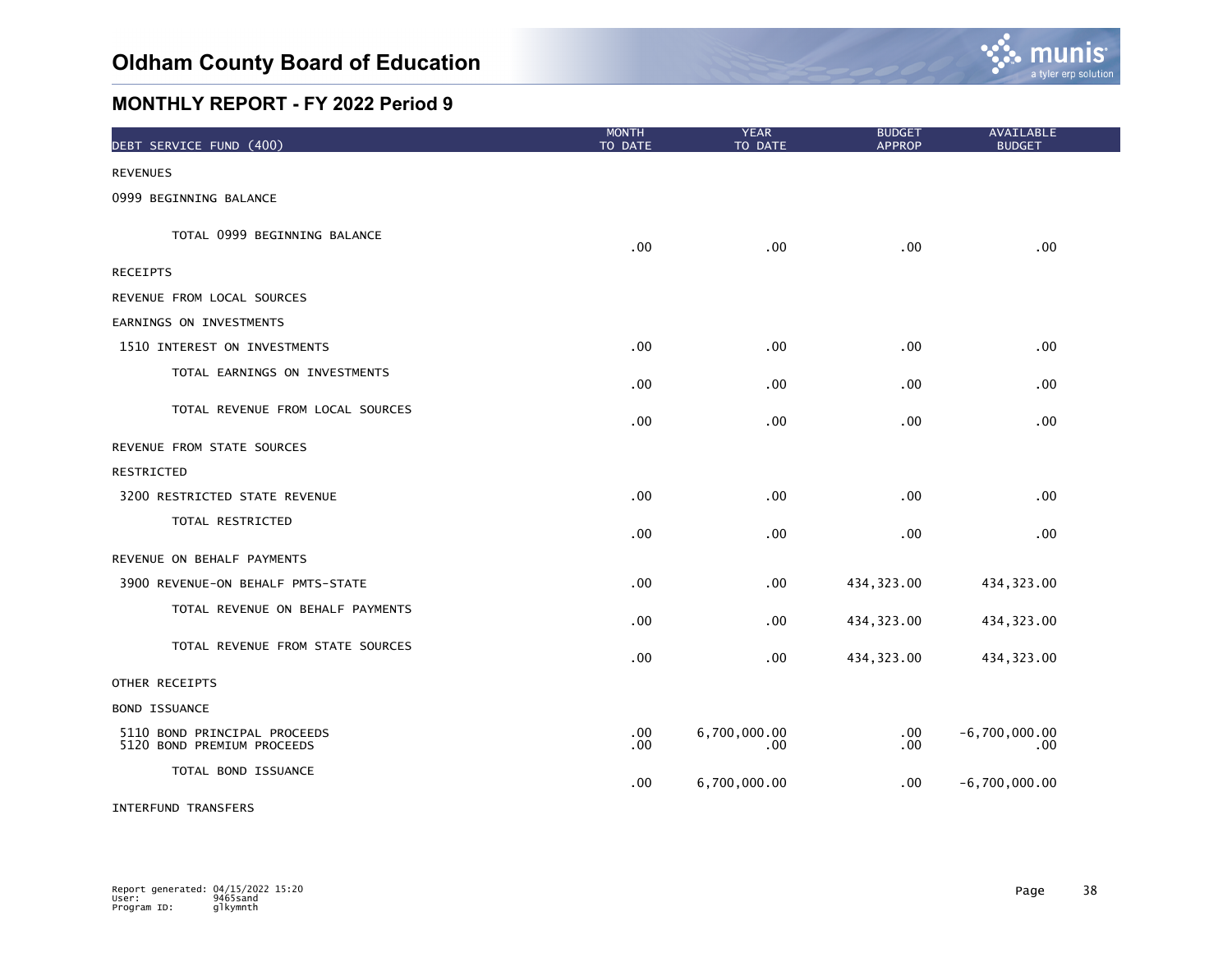

| DEBT SERVICE FUND (400)   | <b>MONTH</b><br>TO DATE | <b>YEAR</b><br>TO DATE | <b>BUDGET</b><br><b>APPROP</b> | AVAILABLE<br><b>BUDGET</b> |  |
|---------------------------|-------------------------|------------------------|--------------------------------|----------------------------|--|
| 5210 FUND TRANSFER IN     | 391,726.72              | 9,577,556.12           | 14, 281, 841, 38               | 4,704,285.26               |  |
| TOTAL INTERFUND TRANSFERS | 391,726.72              | 9,577,556.12           | 14,281,841.38                  | 4,704,285.26               |  |
| TOTAL OTHER RECEIPTS      | 391,726.72              | 16,277,556.12          | 14,281,841.38                  | $-1,995,714.74$            |  |
| TOTAL RECEIPTS            | 391,726.72              | 16,277,556.12          | 14,716,164.38                  | $-1, 561, 391.74$          |  |
| TOTAL REVENUE             | 391,726.72              | 16, 277, 556. 12       | 14,716,164.38                  | $-1, 561, 391.74$          |  |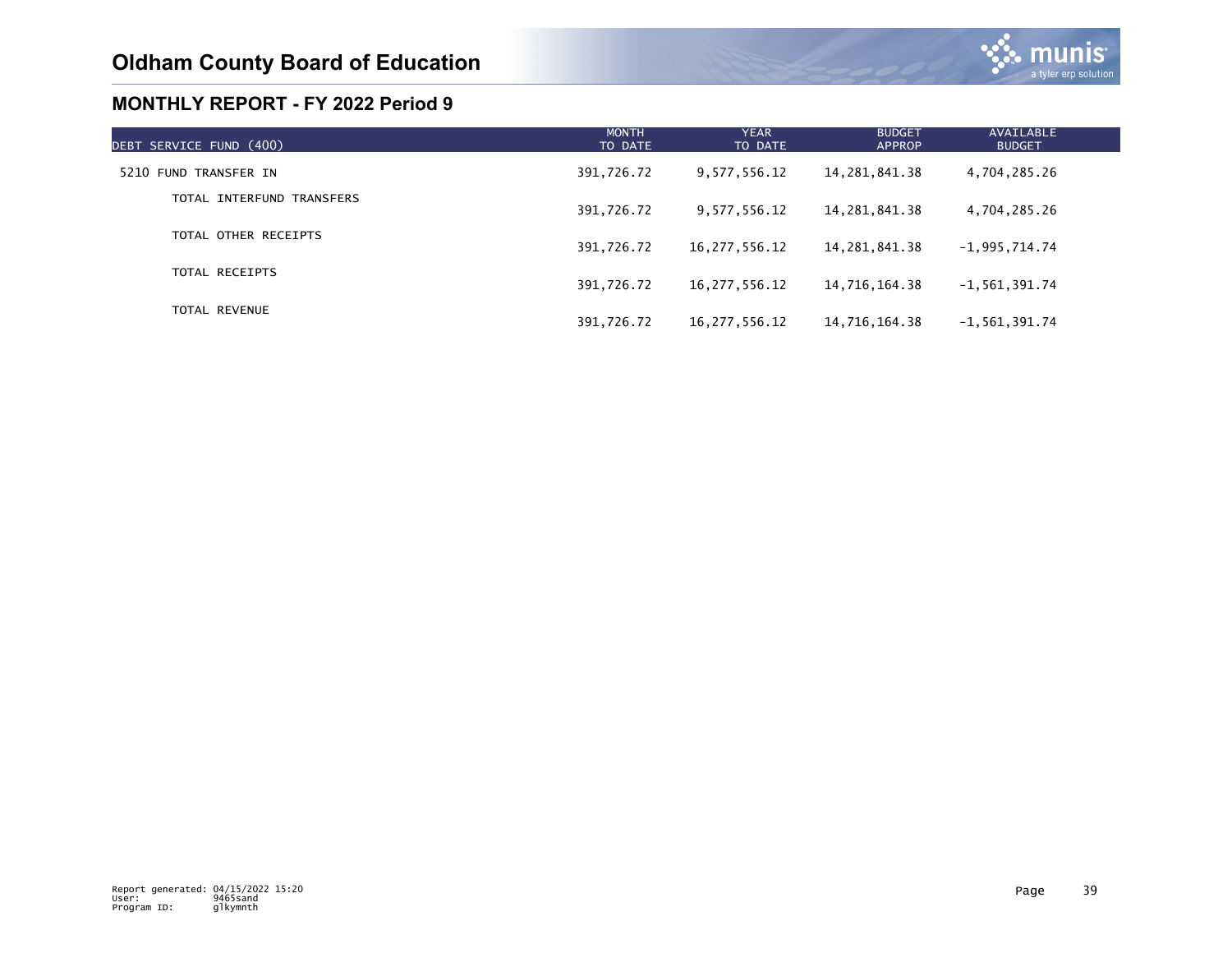

| DEBT SERVICE FUND (400)                                                                               | <b>MONTH</b><br>TO DATE       | <b>YEAR</b><br>TO DATE                     | <b>BUDGET</b><br><b>APPROP</b> | <b>AVAILABLE</b><br><b>BUDGET</b>                 |  |
|-------------------------------------------------------------------------------------------------------|-------------------------------|--------------------------------------------|--------------------------------|---------------------------------------------------|--|
| <b>EXPENDITURES</b>                                                                                   |                               |                                            |                                |                                                   |  |
| RESTRICT TO REV & BAL SHT ONLY<br>0000                                                                |                               |                                            |                                |                                                   |  |
| 0900<br>OTHER ITEMS                                                                                   | $.00 \,$                      | 25,005.47                                  | $.00 \,$                       | $-25,005.47$                                      |  |
| TOTAL 0000<br>RESTRICT TO REV & BAL SHT ONLY                                                          | $.00 \,$                      | 25,005.47                                  | .00.                           | $-25,005.47$                                      |  |
| <b>DEBT SERVICE</b><br>5100                                                                           |                               |                                            |                                |                                                   |  |
| 0300<br>PURCHASED PROF AND TECH SERV<br>0800<br>DEBT SERVICE AND MISCELLANEOUS<br>0900<br>OTHER ITEMS | $.00 \,$<br>391,726.72<br>.00 | 128,369.53<br>9,507,006.12<br>6,617,175.00 | .00<br>14,716,164.38<br>.00    | $-128, 369.53$<br>5,209,158.26<br>$-6,617,175.00$ |  |
| TOTAL 5100<br><b>DEBT SERVICE</b>                                                                     | 391,726.72                    | 16,252,550.65                              | 14,716,164.38                  | $-1, 536, 386.27$                                 |  |
| 5200<br><b>FUND TRANSFERS</b>                                                                         |                               |                                            |                                |                                                   |  |
| 0300<br>PURCHASED PROF AND TECH SERV<br>0900<br>OTHER ITEMS                                           | .00<br>.00                    | .00<br>.00                                 | .00.<br>.00                    | $.00 \,$<br>.00                                   |  |
| TOTAL 5200<br><b>FUND TRANSFERS</b>                                                                   | $.00 \,$                      | .00                                        | .00                            | $.00 \,$                                          |  |
| TOTAL EXPENDITURES                                                                                    | 391,726.72                    | 16, 277, 556. 12                           | 14,716,164.38                  | $-1, 561, 391.74$                                 |  |
| TOTAL FOR DEBT SERVICE FUND (400)                                                                     | $.00 \,$                      | .00                                        | .00                            | .00                                               |  |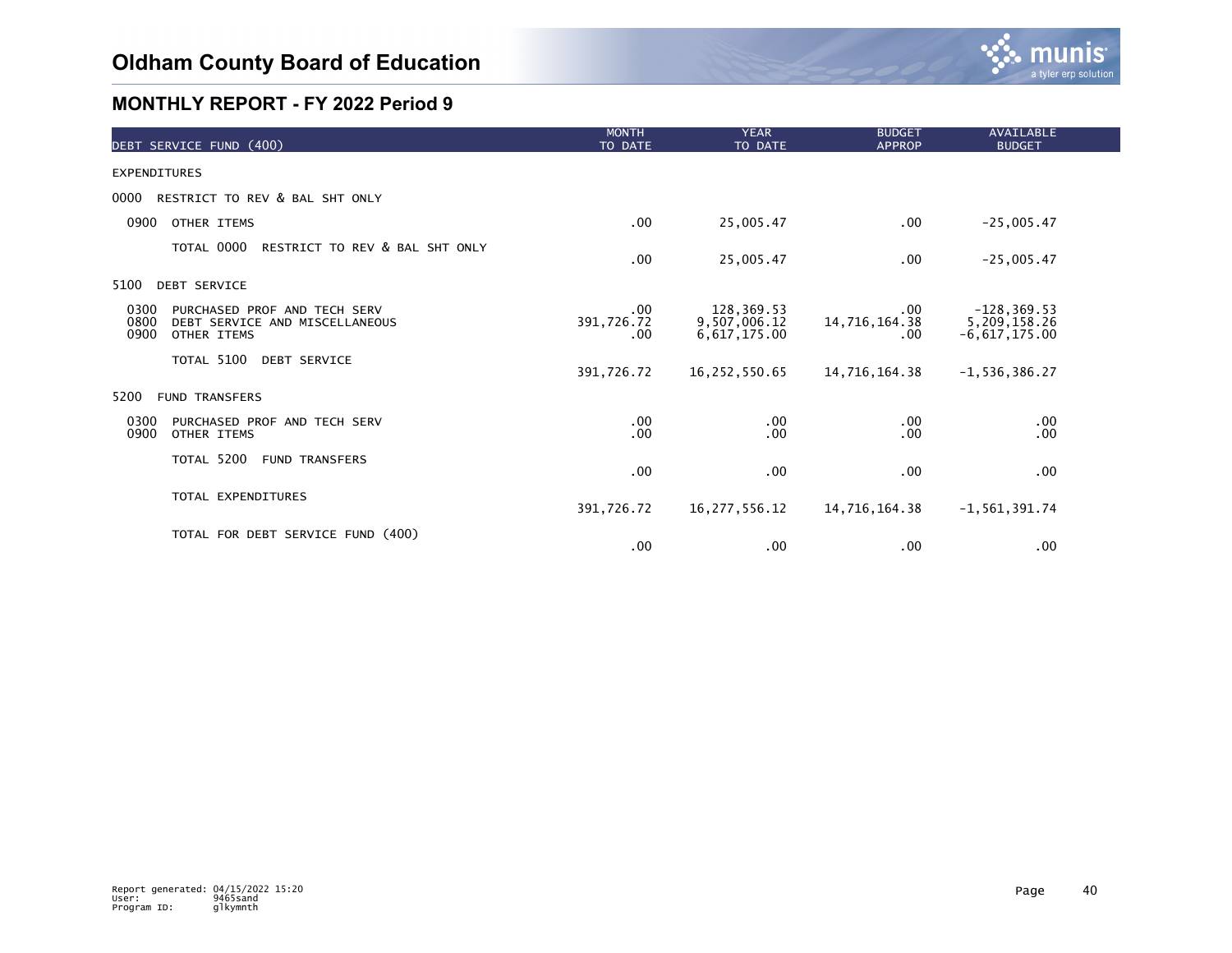

| FOOD SERVICE FUND (51)                                                                                                                                                                                                                                                                                                                                                                                                                                                                                                                   | <b>MONTH</b><br>TO DATE                                                                                                         | <b>YEAR</b><br>TO DATE                                                                                                            | <b>BUDGET</b><br><b>APPROP</b>                                                                                                | AVAILABLE<br><b>BUDGET</b>                                                                                                  |
|------------------------------------------------------------------------------------------------------------------------------------------------------------------------------------------------------------------------------------------------------------------------------------------------------------------------------------------------------------------------------------------------------------------------------------------------------------------------------------------------------------------------------------------|---------------------------------------------------------------------------------------------------------------------------------|-----------------------------------------------------------------------------------------------------------------------------------|-------------------------------------------------------------------------------------------------------------------------------|-----------------------------------------------------------------------------------------------------------------------------|
| <b>REVENUES</b>                                                                                                                                                                                                                                                                                                                                                                                                                                                                                                                          |                                                                                                                                 |                                                                                                                                   |                                                                                                                               |                                                                                                                             |
| 0999 BEGINNING BALANCE                                                                                                                                                                                                                                                                                                                                                                                                                                                                                                                   |                                                                                                                                 |                                                                                                                                   |                                                                                                                               |                                                                                                                             |
| TOTAL 0999 BEGINNING BALANCE                                                                                                                                                                                                                                                                                                                                                                                                                                                                                                             | .00                                                                                                                             | 1,932,276.80                                                                                                                      | 1,453,954.68                                                                                                                  | $-478, 322.12$                                                                                                              |
| <b>RECEIPTS</b>                                                                                                                                                                                                                                                                                                                                                                                                                                                                                                                          |                                                                                                                                 |                                                                                                                                   |                                                                                                                               |                                                                                                                             |
| REVENUE FROM LOCAL SOURCES                                                                                                                                                                                                                                                                                                                                                                                                                                                                                                               |                                                                                                                                 |                                                                                                                                   |                                                                                                                               |                                                                                                                             |
| EARNINGS ON INVESTMENTS                                                                                                                                                                                                                                                                                                                                                                                                                                                                                                                  |                                                                                                                                 |                                                                                                                                   |                                                                                                                               |                                                                                                                             |
| 1510 INTEREST ON INVESTMENTS                                                                                                                                                                                                                                                                                                                                                                                                                                                                                                             | 151.12                                                                                                                          | 1,019.95                                                                                                                          | 5,000.00                                                                                                                      | 3,980.05                                                                                                                    |
| TOTAL EARNINGS ON INVESTMENTS                                                                                                                                                                                                                                                                                                                                                                                                                                                                                                            | 151.12                                                                                                                          | 1,019.95                                                                                                                          | 5,000.00                                                                                                                      | 3,980.05                                                                                                                    |
| FOOD SERVICE                                                                                                                                                                                                                                                                                                                                                                                                                                                                                                                             |                                                                                                                                 |                                                                                                                                   |                                                                                                                               |                                                                                                                             |
| 1611 REIMBURSABLE SCHOOL LUNCH PROG<br>1612 REIMBURSABLE SCH BREAKFAST PRG<br>1613 REIMBURSABLE SPECIAL MILK PROG<br>1621 NON-REIMBURSABLE LUNCH PROG<br>1622 NON-REIMBURSABLE BREAKFAST PRG<br>1623 NON-REIMBURSABLE MILK PROGRAM<br>1624 NON-REIMBURSBLE A LA CARTE PRG<br>1627 NON-REIMB VENDING MACH PROG<br>1629 NON-REIMBURSBLE OTHER FOOD PRG<br>1630 SPECIAL FUNCTIONS<br>1631 CATERING FOOD SERVICE<br>1633 GROUP SALES FOOD SERVICE<br>1634 EXTENDED SCHOOL FOOD SERVICE<br>1636 IN-SERVICE FOOD SERVICE<br>TOTAL FOOD SERVICE | 33, 172. 72<br>1,631.93<br>.00<br>.00<br>$.00 \,$<br>.00<br>5,765.54<br>.00<br>6,705.22<br>.00<br>.00<br>.00<br>$.00 \,$<br>.00 | 229,425.18<br>13,967.26<br>.00<br>$.00 \,$<br>.00<br>.00<br>33,772.19<br>.00<br>37,428.34<br>.00<br>.00<br>$.00 \,$<br>.00<br>.00 | 2,095,000.00<br>224,500.00<br>.00<br>.00.<br>.00<br>.00<br>141,500.00<br>.00<br>83,600.00<br>.00<br>.00<br>.00<br>.00<br>.00. | 1,865,574.82<br>210,532.74<br>.00<br>.00<br>.00<br>.00<br>107,727.81<br>.00<br>46,171.66<br>.00<br>.00<br>.00<br>.00<br>.00 |
|                                                                                                                                                                                                                                                                                                                                                                                                                                                                                                                                          | 47,275.41                                                                                                                       | 314,592.97                                                                                                                        | 2,544,600.00                                                                                                                  | 2,230,007.03                                                                                                                |
| OTHER REVENUE FROM LOCAL SOURCES<br>1920 CONTRIBUTIONS/DONATIONS<br>1980 REFUND OF PRIOR YR EXPENDITURE<br>1990 MISCELLANEOUS REVENUE<br>1994 RETURN FOR INSUFFICIENT CHECKS<br>TOTAL OTHER REVENUE FROM LOCAL SOURCES                                                                                                                                                                                                                                                                                                                   | $.00 \,$<br>.00<br>$-13.53$<br>.00                                                                                              | $.00 \,$<br>$.00 \,$<br>-84.16<br>.00                                                                                             | .00<br>.00<br>1,700.00<br>.00                                                                                                 | .00<br>.00<br>1,784.16<br>.00                                                                                               |
| TOTAL REVENUE FROM LOCAL SOURCES                                                                                                                                                                                                                                                                                                                                                                                                                                                                                                         | $-13.53$<br>47,413.00                                                                                                           | $-84.16$<br>315, 528.76                                                                                                           | 1,700.00<br>2,551,300.00                                                                                                      | 1,784.16<br>2, 235, 771.24                                                                                                  |

REVENUE FROM STATE SOURCES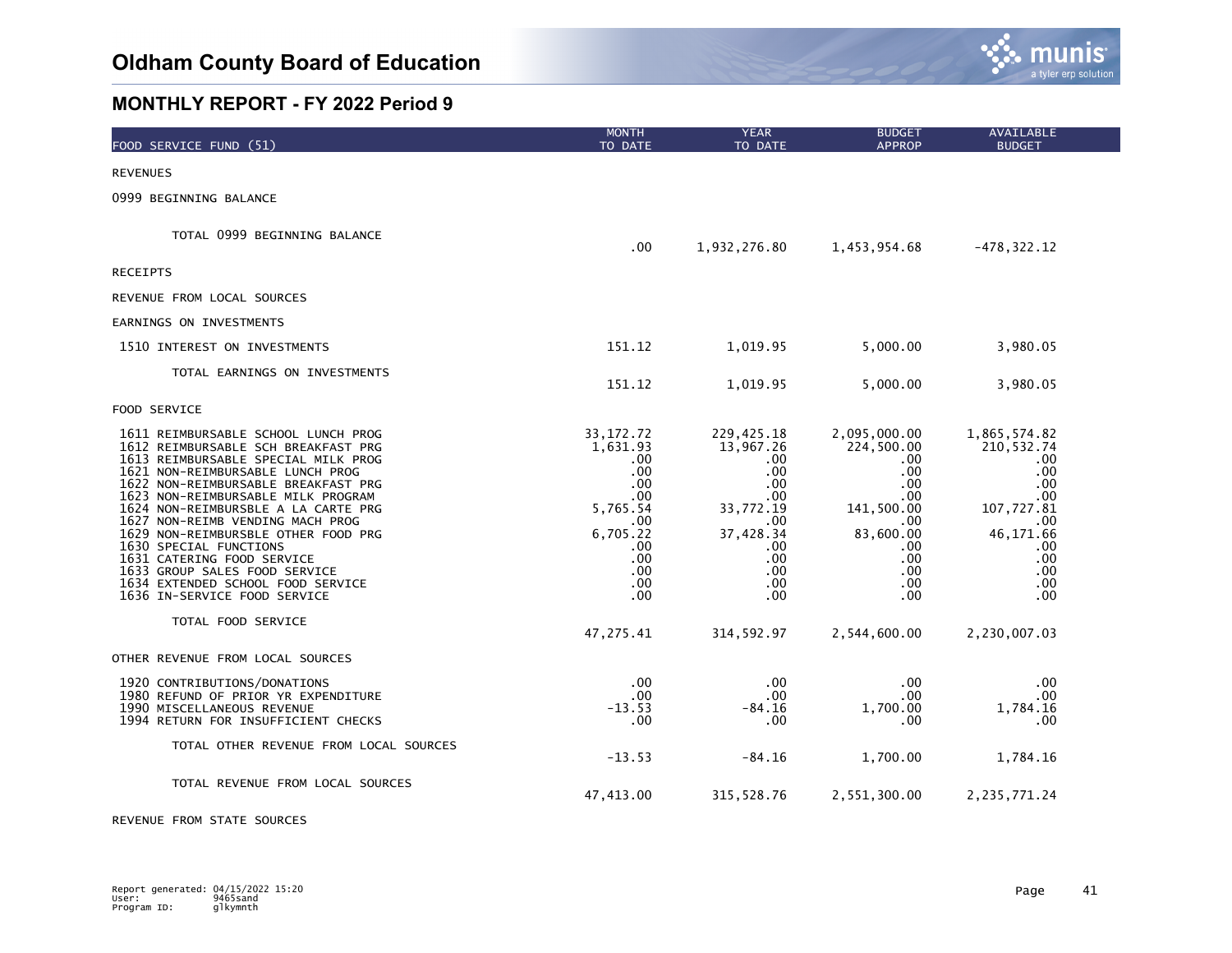

| FOOD SERVICE FUND (51)                                                                     | <b>MONTH</b><br>TO DATE | <b>YEAR</b><br>TO DATE | <b>BUDGET</b><br><b>APPROP</b> | <b>AVAILABLE</b><br><b>BUDGET</b> |
|--------------------------------------------------------------------------------------------|-------------------------|------------------------|--------------------------------|-----------------------------------|
|                                                                                            |                         |                        |                                |                                   |
| RESTRICTED                                                                                 |                         |                        |                                |                                   |
| 3200 RESTRICTED STATE REVENUE                                                              | .00                     | .00                    | 40,000.00                      | 40,000.00                         |
| TOTAL RESTRICTED                                                                           | .00                     | .00                    | 40,000.00                      | 40,000.00                         |
| REVENUE ON BEHALF PAYMENTS                                                                 |                         |                        |                                |                                   |
| 3900 REVENUE-ON BEHALF PMTS-STATE                                                          | .00                     | .00                    | 259,400.00                     | 259,400.00                        |
| TOTAL REVENUE ON BEHALF PAYMENTS                                                           | $.00 \,$                | .00                    | 259,400.00                     | 259,400.00                        |
| TOTAL REVENUE FROM STATE SOURCES                                                           | $.00 \,$                | .00                    | 299,400.00                     | 299,400.00                        |
| REVENUE FROM FEDERAL SOURCES                                                               |                         |                        |                                |                                   |
| RESTRICTED THROUGH THE STATE                                                               |                         |                        |                                |                                   |
| 4500 RESTRICTED FED THRU STATE                                                             | 705, 365.59             | 4,474,876.34           | 1,421,000.00                   | $-3,053,876.34$                   |
| TOTAL RESTRICTED THROUGH THE STATE                                                         | 705, 365.59             | 4,474,876.34           | 1,421,000.00                   | $-3,053,876.34$                   |
| CHILD NUTRITION PROGRAM DONATED COMMODIT                                                   |                         |                        |                                |                                   |
| 4950 CHILD NUTR PRG DONATED COMMOD                                                         | .00                     | 16, 105.91             | 277,000.00                     | 260,894.09                        |
| TOTAL CHILD NUTRITION PROGRAM DONATED COMMODIT                                             | .00                     | 16, 105.91             | 277,000.00                     | 260,894.09                        |
| TOTAL REVENUE FROM FEDERAL SOURCES                                                         | 705, 365.59             | 4,490,982.25           | 1,698,000.00                   | $-2,792,982.25$                   |
| OTHER RECEIPTS                                                                             |                         |                        |                                |                                   |
| INTERFUND TRANSFERS                                                                        |                         |                        |                                |                                   |
| 5210 FUND TRANSFER                                                                         | .00                     | .00                    | .00                            | .00                               |
| TOTAL INTERFUND TRANSFERS                                                                  | .00                     | .00                    | .00.                           | .00                               |
| SALE OR COMP FOR LOSS OF ASSETS                                                            |                         |                        |                                |                                   |
| 5332 LOSS COMP - BUILDINGS<br>5341 SALE OF EQUIPMENT ETC<br>5342 LOSS COMP - EQUIPMENT ETC | .00<br>.00<br>.00       | $.00 \,$<br>.00<br>.00 | .00.<br>.00.<br>.00.           | .00<br>.00<br>.00                 |

TOTAL SALE OR COMP FOR LOSS OF ASSETS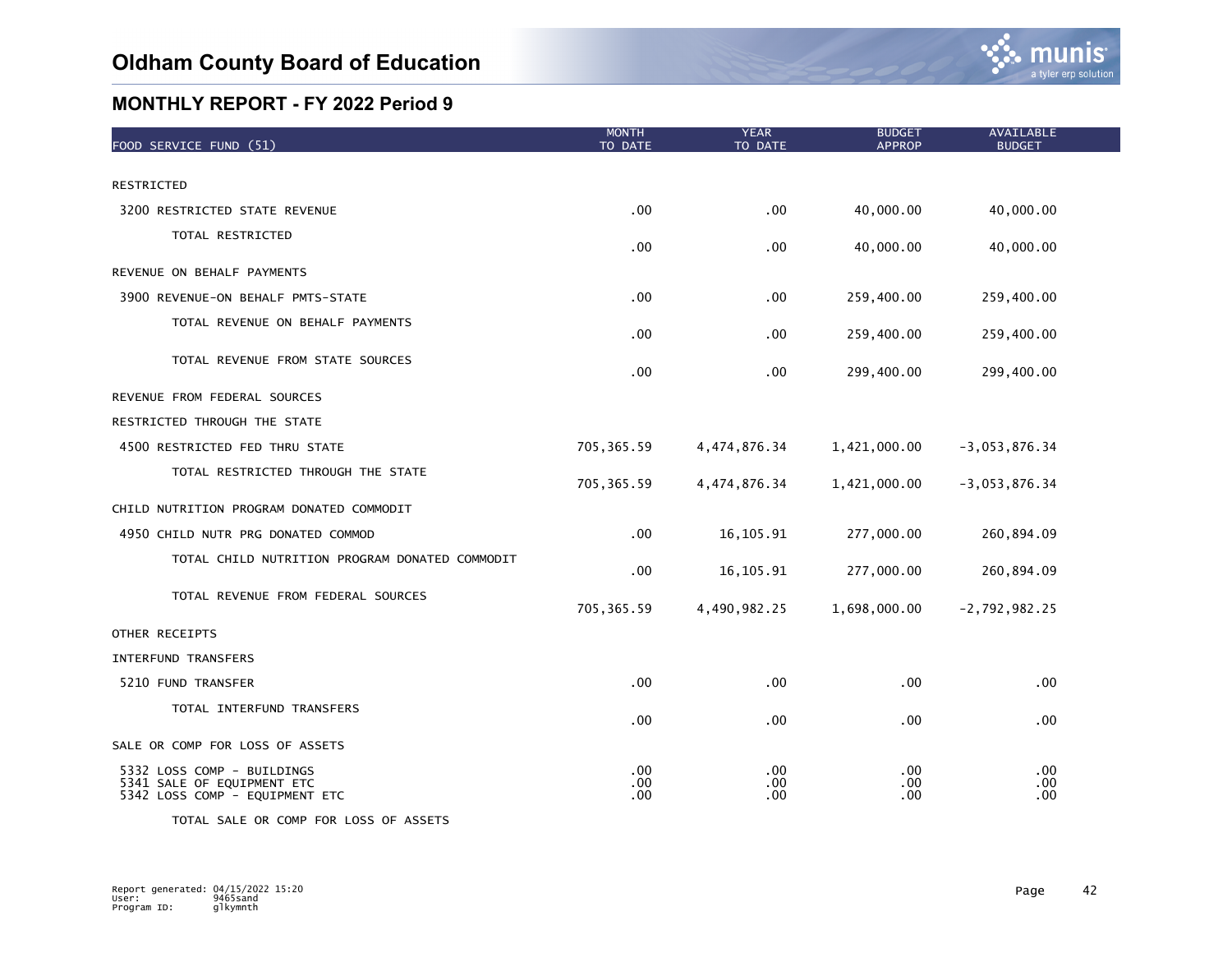

| FOOD SERVICE FUND (51) | <b>MONTH</b><br>TO DATE | <b>YEAR</b><br>TO DATE | <b>BUDGET</b><br><b>APPROP</b> | AVAILABLE<br><b>BUDGET</b> |  |
|------------------------|-------------------------|------------------------|--------------------------------|----------------------------|--|
|                        | .00                     | .00                    | $.00 \,$                       | $.00 \,$                   |  |
| TOTAL OTHER RECEIPTS   | .00                     | .00                    | $.00 \,$                       | .00                        |  |
| TOTAL RECEIPTS         | 752,778.59              | 4,806,511.01           | 4,548,700.00                   | $-257,811.01$              |  |
| <b>TOTAL REVENUE</b>   | 752,778.59              | 6,738,787.81           | 6,002,654.68                   | $-736, 133.13$             |  |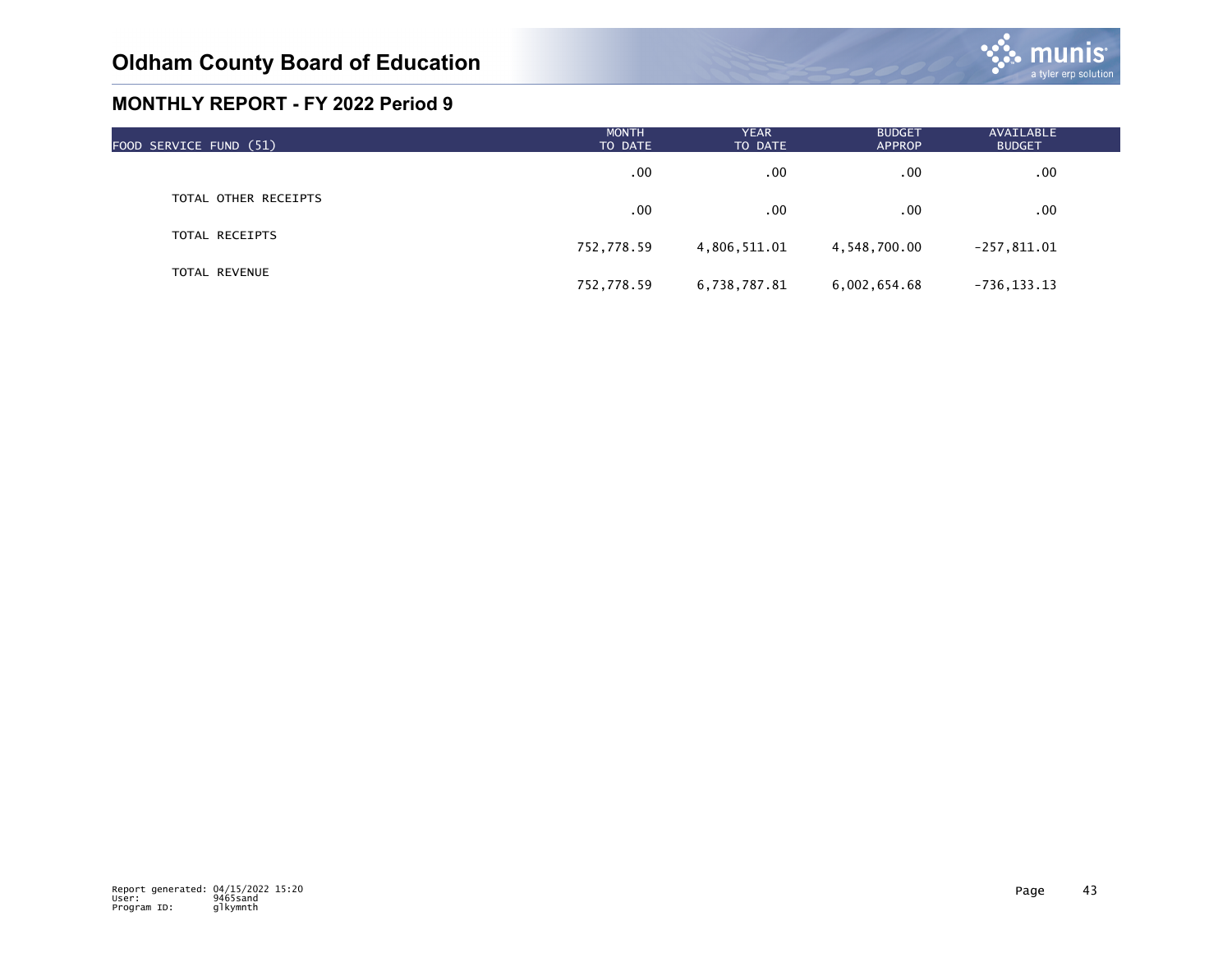

| FOOD SERVICE FUND (51)                                                                                                                                                                                                                                                                                                                                                                         | <b>MONTH</b><br>TO DATE                                                                                                        | <b>YEAR</b><br>TO DATE                                                                                                                      | <b>BUDGET</b><br><b>APPROP</b>                                                                                                                                        | <b>AVAILABLE</b><br><b>BUDGET</b>                                                                                                                                  |
|------------------------------------------------------------------------------------------------------------------------------------------------------------------------------------------------------------------------------------------------------------------------------------------------------------------------------------------------------------------------------------------------|--------------------------------------------------------------------------------------------------------------------------------|---------------------------------------------------------------------------------------------------------------------------------------------|-----------------------------------------------------------------------------------------------------------------------------------------------------------------------|--------------------------------------------------------------------------------------------------------------------------------------------------------------------|
| <b>EXPENDITURES</b>                                                                                                                                                                                                                                                                                                                                                                            |                                                                                                                                |                                                                                                                                             |                                                                                                                                                                       |                                                                                                                                                                    |
| 3100<br>FOOD SERVICE OPERATION                                                                                                                                                                                                                                                                                                                                                                 |                                                                                                                                |                                                                                                                                             |                                                                                                                                                                       |                                                                                                                                                                    |
| 0100<br>SALARIES PERSONNEL SERVICES<br>0200<br><b>EMPLOYEE BENEFITS</b><br>0280<br>ON-BEHALF<br>0300<br>PURCHASED PROF AND TECH SERV<br>0400<br>PURCHASED PROPERTY SERVICES<br>0500<br>OTHER PURCHASED SERVICES<br>0600<br><b>SUPPLIES</b><br>0700<br>PROPERTY<br>0800<br>DEBT SERVICE AND MISCELLANEOUS<br>0840<br>CONTINGENCY<br>0900<br>OTHER ITEMS<br>TOTAL 3100<br>FOOD SERVICE OPERATION | 115,920.48<br>38,964.91<br>.00<br>$.00$<br>536.25<br>5,307.84<br>358, 324.82<br>.00<br>540.45<br>$.00 \,$<br>.00<br>519,594.75 | 875,555.68<br>288,922.04<br>.00<br>3,468.00<br>6,936.36<br>64,791.22<br>2,490,649.86<br>6,046.47<br>16,244.01<br>.00<br>.00<br>3,752,613.64 | 1,523,505.30<br>447,024.00<br>259,600.00<br>5,169.18<br>33,031.78<br>139,502.75<br>2,034,626.60<br>180,284.92<br>36,743.00<br>1, 153, 130.78<br>.00<br>5, 812, 618.31 | 647,949.62<br>158,101.96<br>259,600.00<br>1,701.18<br>26,095.42<br>74,711.53<br>$-456,023.26$<br>174,238.45<br>20,498.99<br>1, 153, 130. 78<br>.00<br>2,060,004.67 |
| 5200<br><b>FUND TRANSFERS</b>                                                                                                                                                                                                                                                                                                                                                                  |                                                                                                                                |                                                                                                                                             |                                                                                                                                                                       |                                                                                                                                                                    |
| 0900<br>OTHER ITEMS                                                                                                                                                                                                                                                                                                                                                                            | 17,734.00                                                                                                                      | 116,996.00                                                                                                                                  | 190,036.37                                                                                                                                                            | 73,040.37                                                                                                                                                          |
| TOTAL 5200<br><b>FUND TRANSFERS</b>                                                                                                                                                                                                                                                                                                                                                            | 17,734.00                                                                                                                      | 116,996.00                                                                                                                                  | 190,036.37                                                                                                                                                            | 73,040.37                                                                                                                                                          |
| TOTAL EXPENDITURES                                                                                                                                                                                                                                                                                                                                                                             | 537,328.75                                                                                                                     | 3,869,609.64                                                                                                                                | 6,002,654.68                                                                                                                                                          | 2, 133, 045.04                                                                                                                                                     |
| TOTAL FOR FOOD SERVICE FUND (51)                                                                                                                                                                                                                                                                                                                                                               | 215.449.84                                                                                                                     | 2,869,178.17                                                                                                                                | .00                                                                                                                                                                   | $-2.869.178.17$                                                                                                                                                    |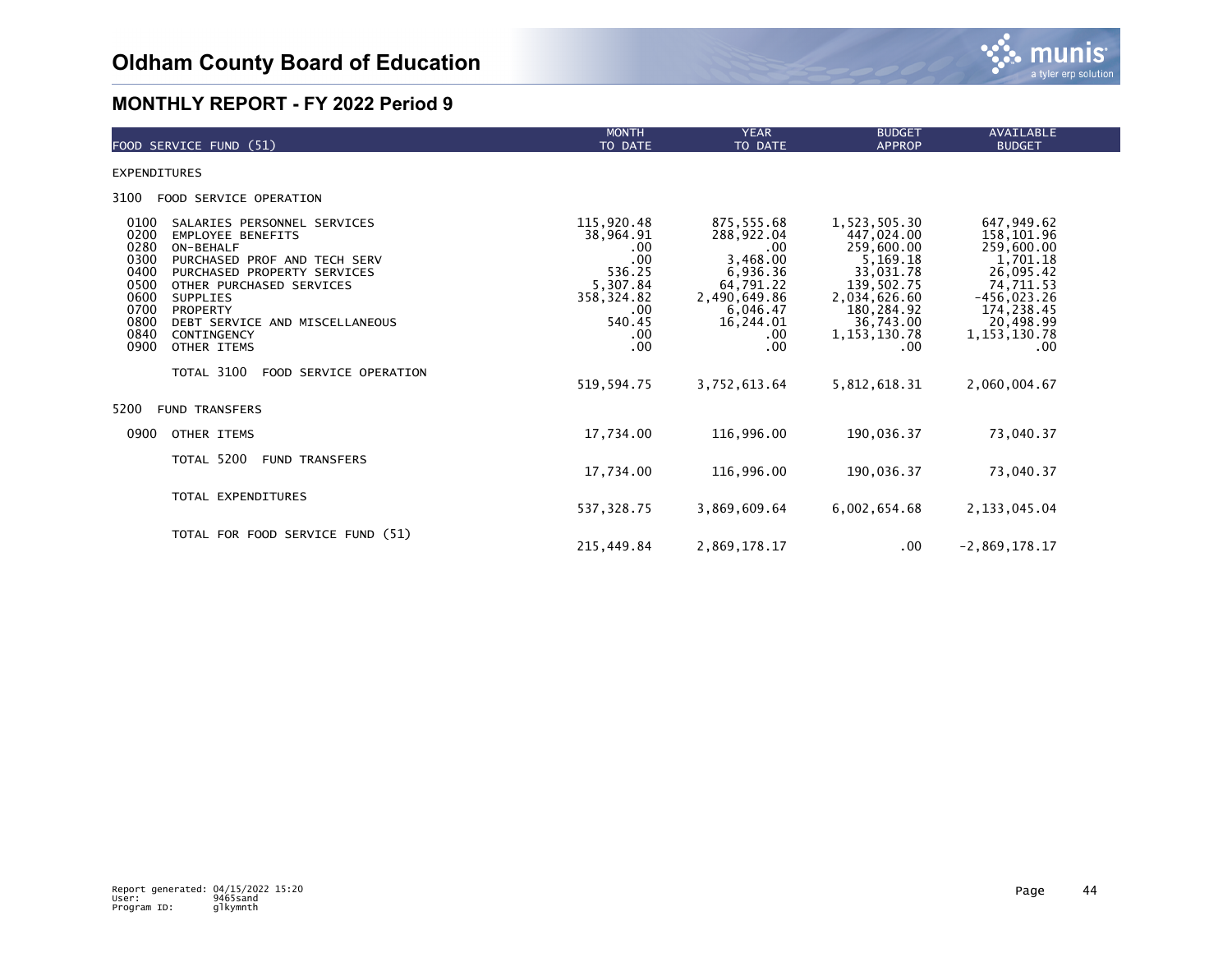

| DAYCARE PROGRAM (52)                   | <b>MONTH</b><br>TO DATE | <b>YEAR</b><br>TO DATE | <b>BUDGET</b><br><b>APPROP</b> | AVAILABLE<br><b>BUDGET</b> |  |
|----------------------------------------|-------------------------|------------------------|--------------------------------|----------------------------|--|
| <b>REVENUES</b>                        |                         |                        |                                |                            |  |
| 0999 BEGINNING BALANCE                 |                         |                        |                                |                            |  |
| TOTAL 0999 BEGINNING BALANCE           | $.00 \,$                | 1,903,906.91           | 1,752,275.11                   | $-151,631.80$              |  |
| <b>RECEIPTS</b>                        |                         |                        |                                |                            |  |
| REVENUE FROM LOCAL SOURCES             |                         |                        |                                |                            |  |
| TUITION                                |                         |                        |                                |                            |  |
| 1310 TUITION FROM INDIVIDUALS          | 310,630.95              | 2, 233, 499.54         | 2,672,707.00                   | 439,207.46                 |  |
| TOTAL TUITION                          | 310,630.95              | 2, 233, 499.54         | 2,672,707.00                   | 439, 207.46                |  |
| EARNINGS ON INVESTMENTS                |                         |                        |                                |                            |  |
| 1510 INTEREST ON INVESTMENTS           | 149.66                  | 1,067.25               | 7,000.00                       | 5,932.75                   |  |
| TOTAL EARNINGS ON INVESTMENTS          | 149.66                  | 1,067.25               | 7,000.00                       | 5,932.75                   |  |
| OTHER REVENUE FROM LOCAL SOURCES       |                         |                        |                                |                            |  |
| 1920 CONTRIBUTIONS / DONATIONS         | .00                     | .00                    | .00                            | .00                        |  |
| TOTAL OTHER REVENUE FROM LOCAL SOURCES | .00                     | .00                    | .00                            | .00                        |  |
| TOTAL REVENUE FROM LOCAL SOURCES       | 310,780.61              | 2,234,566.79           | 2,679,707.00                   | 445, 140. 21               |  |
| REVENUE FROM STATE SOURCES             |                         |                        |                                |                            |  |
| REVENUE ON BEHALF PAYMENTS             |                         |                        |                                |                            |  |
| 3900 REVENUE-ON BEHALF PMTS-STATE      | .00                     | .00                    | 279,300.00                     | 279,300.00                 |  |
| TOTAL REVENUE ON BEHALF PAYMENTS       | .00                     | .00                    | 279,300.00                     | 279,300.00                 |  |
| TOTAL REVENUE FROM STATE SOURCES       | .00                     | .00                    | 279,300.00                     | 279,300.00                 |  |
| REVENUE FROM FEDERAL SOURCES           |                         |                        |                                |                            |  |
| RESTRICTED THROUGH THE STATE           |                         |                        |                                |                            |  |
| 4500 RESTRICTED FED THRU STATE         | 635.00                  | 22,883.60              | .00.                           | $-22,883.60$               |  |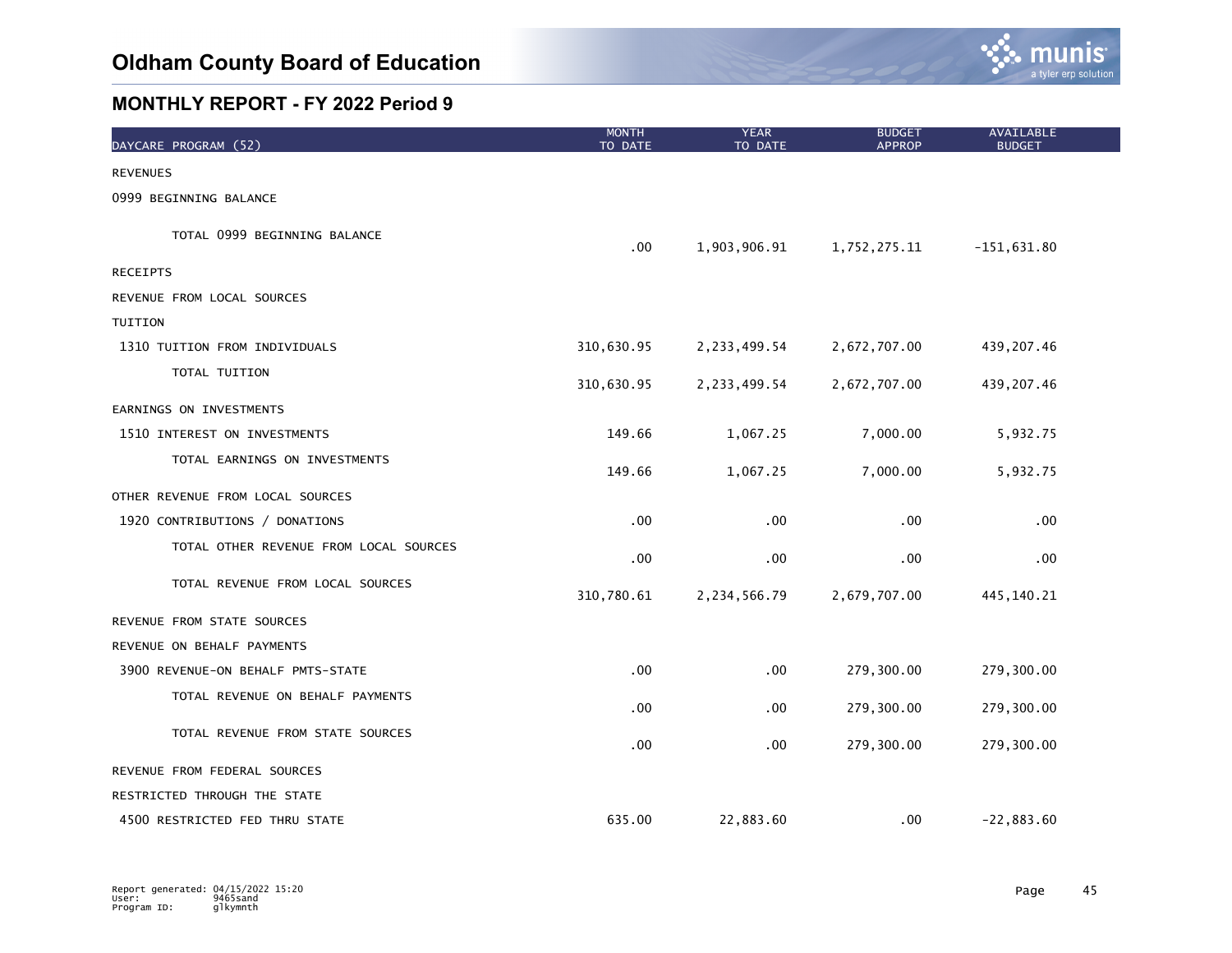

| DAYCARE PROGRAM (52)               | <b>MONTH</b><br>TO DATE | <b>YEAR</b><br>TO DATE | <b>BUDGET</b><br><b>APPROP</b> | AVAILABLE<br><b>BUDGET</b> |  |
|------------------------------------|-------------------------|------------------------|--------------------------------|----------------------------|--|
|                                    |                         |                        |                                |                            |  |
| TOTAL RESTRICTED THROUGH THE STATE | 635.00                  | 22,883.60              | $.00 \,$                       | $-22,883.60$               |  |
| TOTAL REVENUE FROM FEDERAL SOURCES | 635.00                  | 22,883.60              | .00.                           | $-22,883.60$               |  |
| OTHER RECEIPTS                     |                         |                        |                                |                            |  |
| INTERFUND TRANSFERS                |                         |                        |                                |                            |  |
| 5210 FUND TRANSFER                 | .00                     | $.00 \,$               | .00                            | .00                        |  |
| TOTAL INTERFUND TRANSFERS          | .00                     | .00                    | .00                            | $.00 \,$                   |  |
| TOTAL OTHER RECEIPTS               | .00                     | .00                    | .00                            | $.00 \,$                   |  |
| TOTAL RECEIPTS                     | 311, 415.61             | 2,257,450.39           | 2,959,007.00                   | 701,556.61                 |  |
| TOTAL REVENUE                      | 311, 415.61             | 4, 161, 357.30         | 4,711,282.11                   | 549,924.81                 |  |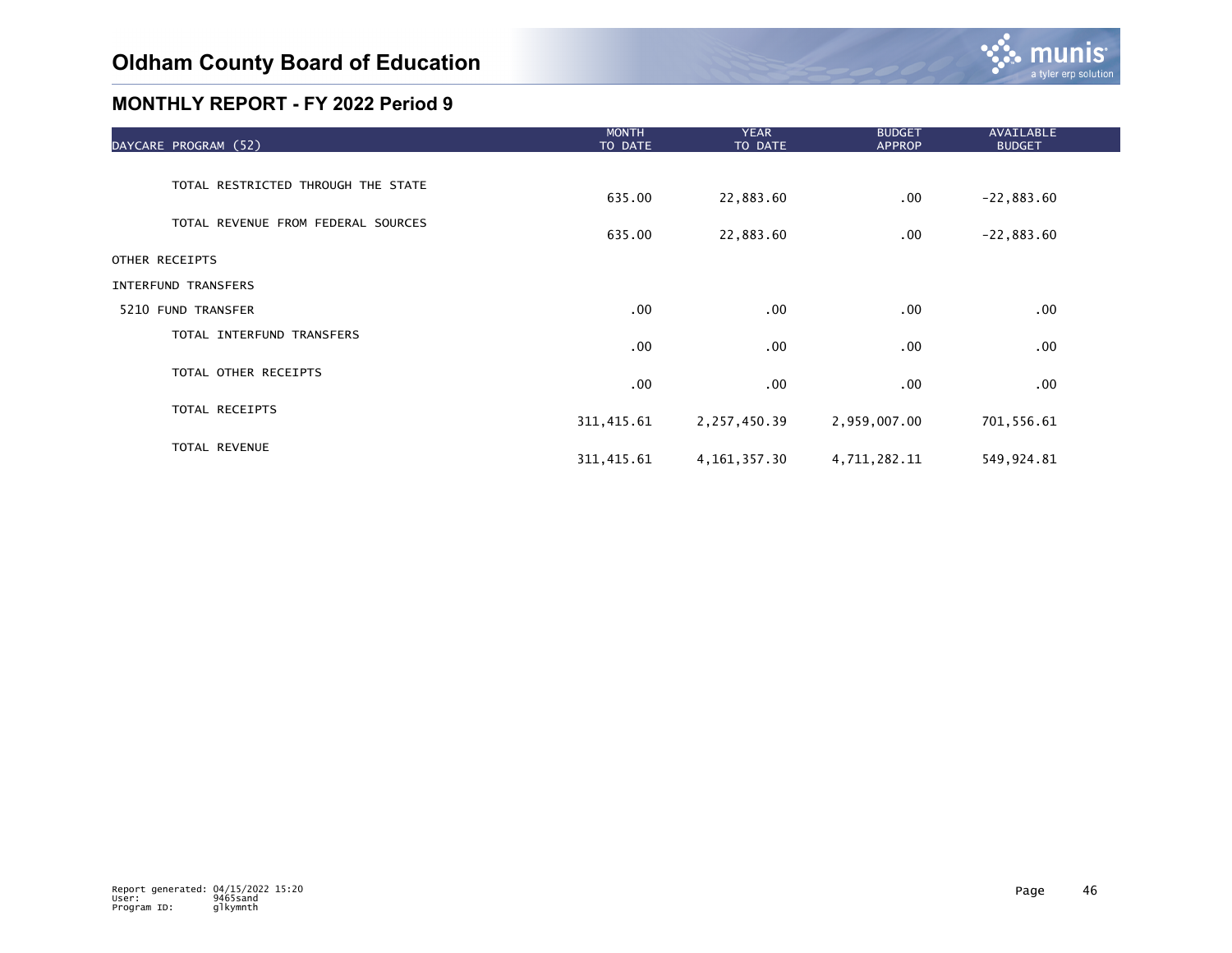

| DAYCARE PROGRAM (52)                                                                                                                                                                                                                                                                                                                                                                        | <b>MONTH</b><br>TO DATE                                                                                                    | <b>YEAR</b><br>TO DATE                                                                                                                      | <b>BUDGET</b><br><b>APPROP</b>                                                                                                                           | AVAILABLE<br><b>BUDGET</b>                                                                                                                                |  |
|---------------------------------------------------------------------------------------------------------------------------------------------------------------------------------------------------------------------------------------------------------------------------------------------------------------------------------------------------------------------------------------------|----------------------------------------------------------------------------------------------------------------------------|---------------------------------------------------------------------------------------------------------------------------------------------|----------------------------------------------------------------------------------------------------------------------------------------------------------|-----------------------------------------------------------------------------------------------------------------------------------------------------------|--|
| <b>EXPENDITURES</b>                                                                                                                                                                                                                                                                                                                                                                         |                                                                                                                            |                                                                                                                                             |                                                                                                                                                          |                                                                                                                                                           |  |
| 3200<br>DAY CARE OPERATIONS                                                                                                                                                                                                                                                                                                                                                                 |                                                                                                                            |                                                                                                                                             |                                                                                                                                                          |                                                                                                                                                           |  |
| 0100<br>SALARIES PERSONNEL SERVICES<br>0200<br><b>EMPLOYEE BENEFITS</b><br>0280<br>ON-BEHALF<br>0300<br>PURCHASED PROF AND TECH SERV<br>0400<br>PURCHASED PROPERTY SERVICES<br>0500<br>OTHER PURCHASED SERVICES<br>0600<br><b>SUPPLIES</b><br>0700<br>PROPERTY<br>0800<br>DEBT SERVICE AND MISCELLANEOUS<br>0840<br>CONTINGENCY<br>0900<br>OTHER ITEMS<br>TOTAL 3200<br>DAY CARE OPERATIONS | 10,186.17<br>3,511.25<br>.00.<br>586.00<br>.00.<br>2,126.48<br>33, 154. 30<br>.00<br>1,783.00<br>.00<br>.00.<br>51, 347.20 | 178,578.33<br>55,006.37<br>$.00 \,$<br>9,139.01<br>1,268.20<br>8,344.25<br>81,742.34<br>.00<br>101, 133.29<br>.00<br>$.00 \,$<br>435.211.79 | 1,658,388.00<br>387,976.00<br>279,300.00<br>65,882.00<br>24,800.00<br>7,754.87<br>414,474.50<br>.00<br>1,456,890.13<br>365,453.24<br>.00<br>4,660,918.74 | 1,479,809.67<br>332,969.63<br>279,300.00<br>56,742.99<br>23,531.80<br>$-589.38$<br>332,732.16<br>.00<br>1,355,756.84<br>365,453.24<br>.00<br>4,225,706.95 |  |
| 5200<br><b>FUND TRANSFERS</b>                                                                                                                                                                                                                                                                                                                                                               |                                                                                                                            |                                                                                                                                             |                                                                                                                                                          |                                                                                                                                                           |  |
| 0900<br>OTHER ITEMS                                                                                                                                                                                                                                                                                                                                                                         | 935, 545.77                                                                                                                | 1,066,310.44                                                                                                                                | 50, 363. 37                                                                                                                                              | $-1,015,947.07$                                                                                                                                           |  |
| TOTAL 5200<br><b>FUND TRANSFERS</b>                                                                                                                                                                                                                                                                                                                                                         | 935, 545.77                                                                                                                | 1,066,310.44                                                                                                                                | 50,363.37                                                                                                                                                | $-1,015,947.07$                                                                                                                                           |  |
| TOTAL EXPENDITURES                                                                                                                                                                                                                                                                                                                                                                          | 986,892.97                                                                                                                 | 1,501,522.23                                                                                                                                | 4,711,282.11                                                                                                                                             | 3,209,759.88                                                                                                                                              |  |
| TOTAL FOR DAYCARE PROGRAM (52)                                                                                                                                                                                                                                                                                                                                                              | $-675.477.36$                                                                                                              | 2,659,835.07                                                                                                                                | $.00 \,$                                                                                                                                                 | $-2,659,835.07$                                                                                                                                           |  |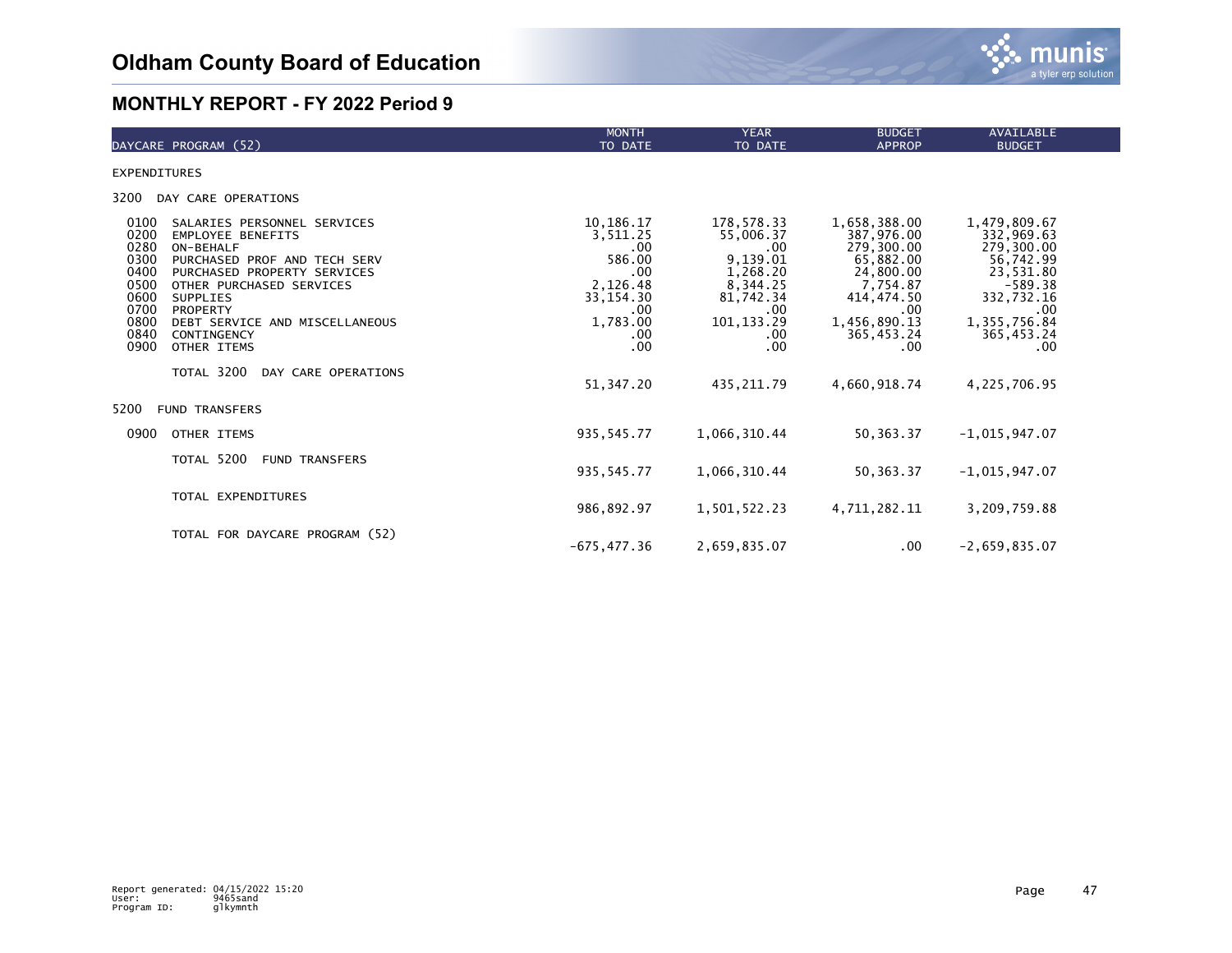

| FIDUCIARY FUNDS - AGENCY FUNDS        | <b>MONTH</b><br>TO DATE | <b>YEAR</b><br>TO DATE | <b>BUDGET</b><br><b>APPROP</b> | <b>AVAILABLE</b><br><b>BUDGET</b> |
|---------------------------------------|-------------------------|------------------------|--------------------------------|-----------------------------------|
| <b>REVENUES</b>                       |                         |                        |                                |                                   |
| 0999 BEGINNING BALANCE                |                         |                        |                                |                                   |
| TOTAL 0999 BEGINNING BALANCE          | .00                     | .00                    | .00                            | .00                               |
| <b>RECEIPTS</b>                       |                         |                        |                                |                                   |
| REVENUE FROM LOCAL SOURCES            |                         |                        |                                |                                   |
| TUITION                               |                         |                        |                                |                                   |
| 1310 TUITION FROM INDIVIDUALS         | .00                     | .00                    | $.00 \,$                       | .00 <sub>1</sub>                  |
| TOTAL TUITION                         | .00                     | .00                    | .00                            | $.00 \,$                          |
| STUDENT ACTIVITIES                    |                         |                        |                                |                                   |
| 1720 SALES-STUDENT ACTIVITIES         | $.00 \,$                | .00                    | .00                            | .00                               |
| TOTAL STUDENT ACTIVITIES              | .00                     | .00                    | .00                            | .00                               |
| TOTAL REVENUE FROM LOCAL SOURCES      | .00                     | .00                    | .00                            | .00                               |
| REVENUE FROM STATE SOURCES            |                         |                        |                                |                                   |
| <b>RESTRICTED</b>                     |                         |                        |                                |                                   |
| 3200 REVENUE-KY MOTORCYCLE PROGRAM    | .00                     | .00                    | .00                            | .00                               |
| TOTAL RESTRICTED                      | .00                     | .00                    | .00                            | .00                               |
| TOTAL REVENUE FROM STATE SOURCES      | .00                     | .00                    | .00                            | .00                               |
| OTHER RECEIPTS                        |                         |                        |                                |                                   |
| SALE OR COMP FOR LOSS OF ASSETS       |                         |                        |                                |                                   |
| 5341 SALE OF EQUIPMENT ETC            | .00                     | .00                    | .00                            | .00                               |
| TOTAL SALE OR COMP FOR LOSS OF ASSETS | .00                     | .00                    | .00                            | .00                               |
| TOTAL OTHER RECEIPTS                  | .00                     | .00                    | .00                            | .00                               |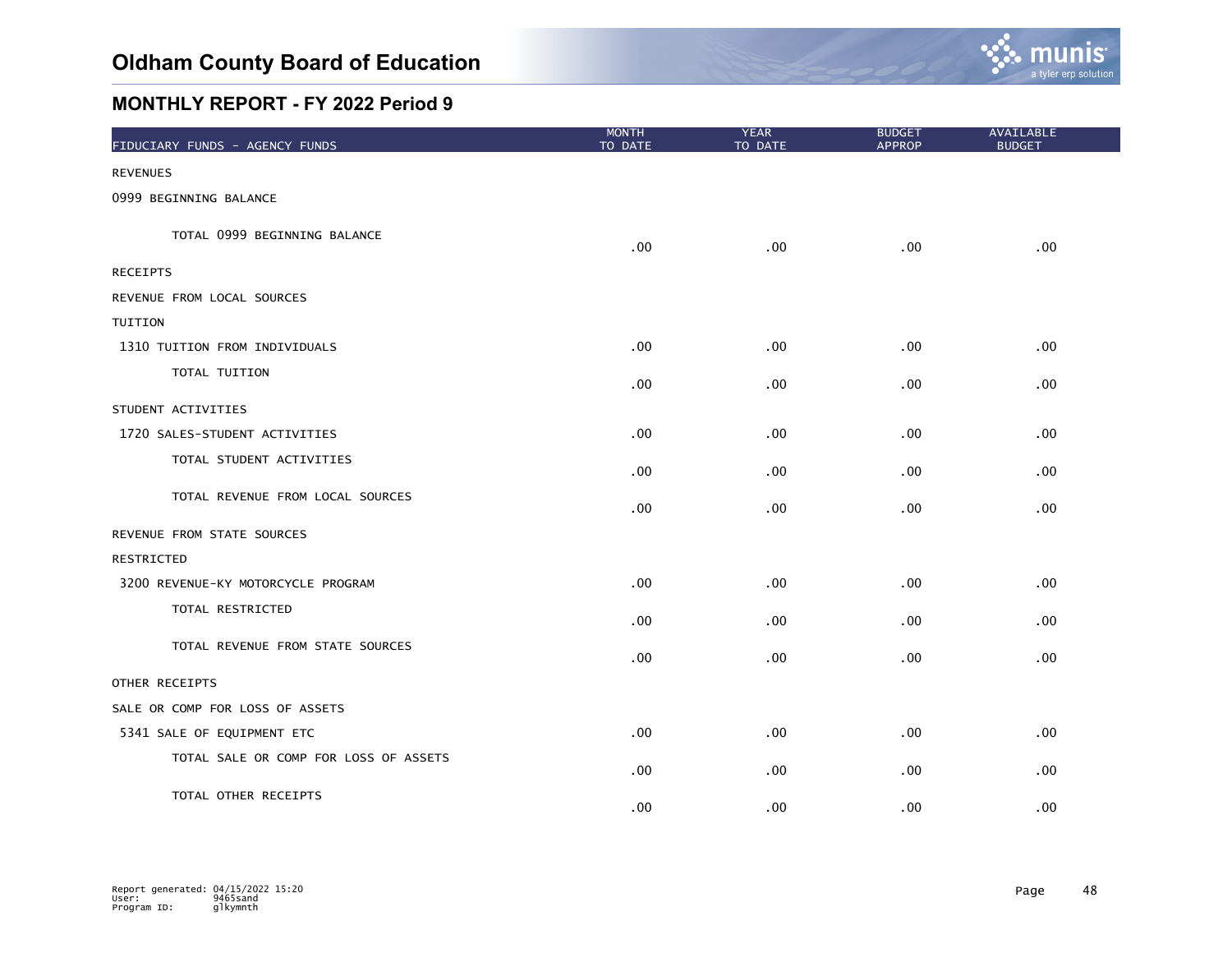

| FIDUCIARY FUNDS - AGENCY FUNDS | <b>MONTH</b><br>TO DATE | <b>YEAR</b><br>TO DATE | <b>BUDGET</b><br><b>APPROP</b> | AVAILABLE<br><b>BUDGET</b> |  |
|--------------------------------|-------------------------|------------------------|--------------------------------|----------------------------|--|
| TOTAL RECEIPTS                 | .00                     | .00                    | .00                            | $.00 \,$                   |  |
| TOTAL REVENUE                  | .00                     | .00                    | .00                            | $.00 \times$               |  |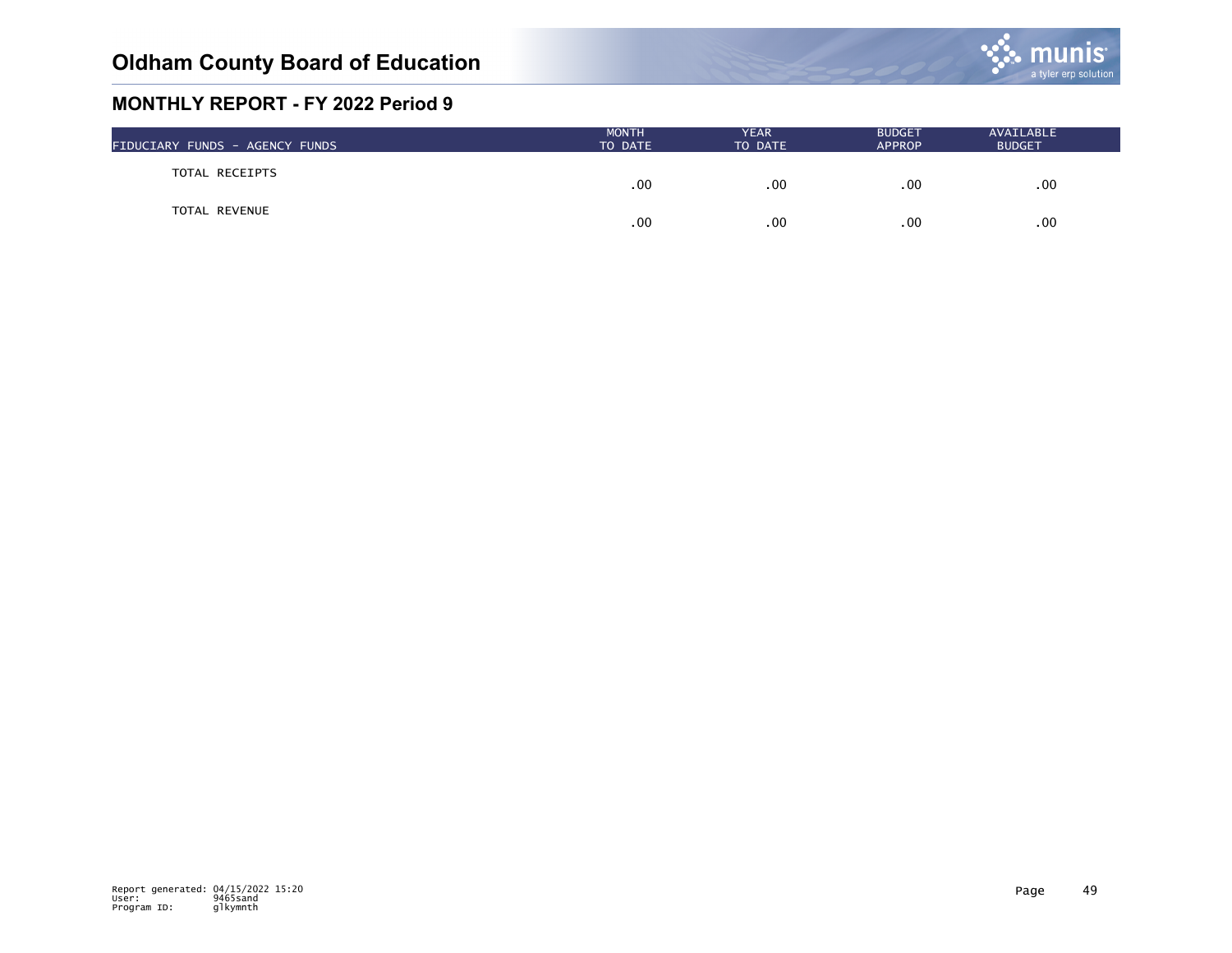

| FIDUCIARY FUNDS - AGENCY FUNDS                                                                                                                                                                  | <b>MONTH</b><br>TO DATE                | <b>YEAR</b><br>TO DATE                 | <b>BUDGET</b><br><b>APPROP</b>         | <b>AVAILABLE</b><br><b>BUDGET</b>      |  |
|-------------------------------------------------------------------------------------------------------------------------------------------------------------------------------------------------|----------------------------------------|----------------------------------------|----------------------------------------|----------------------------------------|--|
| <b>EXPENDITURES</b>                                                                                                                                                                             |                                        |                                        |                                        |                                        |  |
| 1000<br>INSTRUCTION                                                                                                                                                                             |                                        |                                        |                                        |                                        |  |
| 0300<br>PURCHASED PROF AND TECH SERV<br>0500<br>OTHER PURCHASED SERVICES<br>0600<br><b>SUPPLIES</b><br>0700<br><b>PROPERTY</b><br>0800<br>DEBT SERVICE AND MISCELLANEOUS<br>0840<br>CONTINGENCY | .00<br>.00<br>.00<br>.00<br>.00<br>.00 | .00<br>.00<br>.00<br>.00<br>.00<br>.00 | .00<br>.00<br>.00<br>.00<br>.00<br>.00 | .00<br>.00<br>.00<br>.00<br>.00<br>.00 |  |
| TOTAL 1000<br>INSTRUCTION                                                                                                                                                                       | $.00 \,$                               | .00                                    | .00.                                   | .00                                    |  |
| TOTAL EXPENDITURES                                                                                                                                                                              | $.00 \,$                               | .00                                    | .00.                                   | .00                                    |  |
| TOTAL FOR FIDUCIARY FUNDS - AGENCY FUNDS (60)                                                                                                                                                   | .00                                    | .00                                    | .00                                    | .00                                    |  |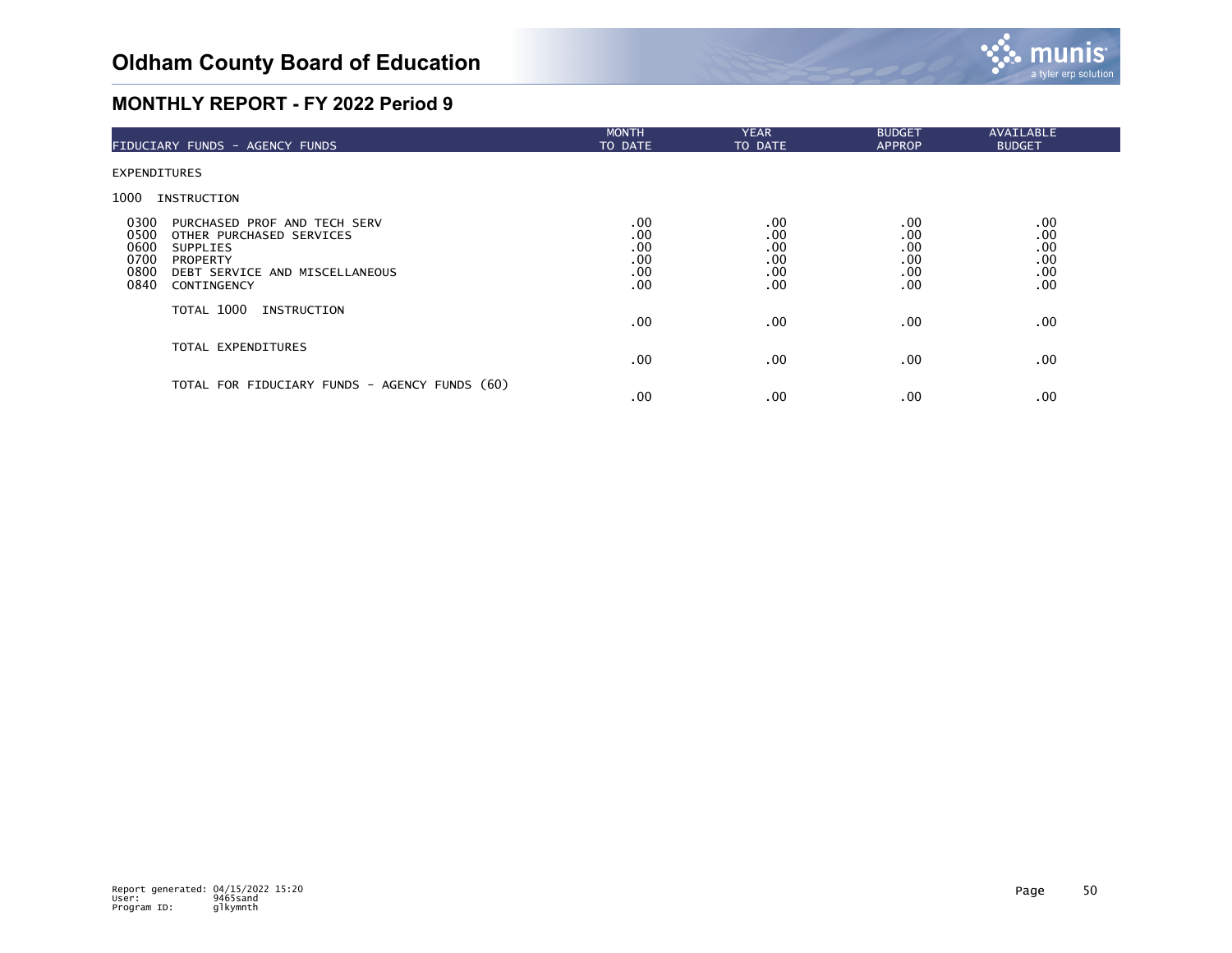

| FIDUCIARY - PENS/INVST/PRIVATE                                     | <b>MONTH</b><br>TO DATE | <b>YEAR</b><br>TO DATE | <b>BUDGET</b><br><b>APPROP</b> | AVAILABLE<br><b>BUDGET</b> |  |
|--------------------------------------------------------------------|-------------------------|------------------------|--------------------------------|----------------------------|--|
| <b>REVENUES</b>                                                    |                         |                        |                                |                            |  |
| 0999 BEGINNING BALANCE                                             |                         |                        |                                |                            |  |
| TOTAL 0999 BEGINNING BALANCE                                       | $.00 \,$                | 4,931.75               | .00                            | $-4,931.75$                |  |
| <b>RECEIPTS</b>                                                    |                         |                        |                                |                            |  |
| REVENUE FROM LOCAL SOURCES                                         |                         |                        |                                |                            |  |
| EARNINGS ON INVESTMENTS                                            |                         |                        |                                |                            |  |
| 1510 INTEREST ON INVESTMENTS<br>1530 NET INCREASE INVESTT FAIR VAL | .00<br>.00              | .00<br>.00             | .00<br>.00                     | .00<br>.00 <sub>1</sub>    |  |
| TOTAL EARNINGS ON INVESTMENTS                                      | .00                     | .00                    | .00                            | .00                        |  |
| OTHER REVENUE FROM LOCAL SOURCES                                   |                         |                        |                                |                            |  |
| 1920 CONTRIBUTIONS / DONATIONS                                     | .00                     | .00                    | .00                            | .00                        |  |
| TOTAL OTHER REVENUE FROM LOCAL SOURCES                             | .00                     | .00                    | .00                            | .00                        |  |
| TOTAL REVENUE FROM LOCAL SOURCES                                   | .00                     | .00                    | .00                            | .00                        |  |
| TOTAL RECEIPTS                                                     | .00                     | .00                    | .00                            | .00                        |  |
| TOTAL REVENUE                                                      | .00                     | 4,931.75               | .00                            | $-4,931.75$                |  |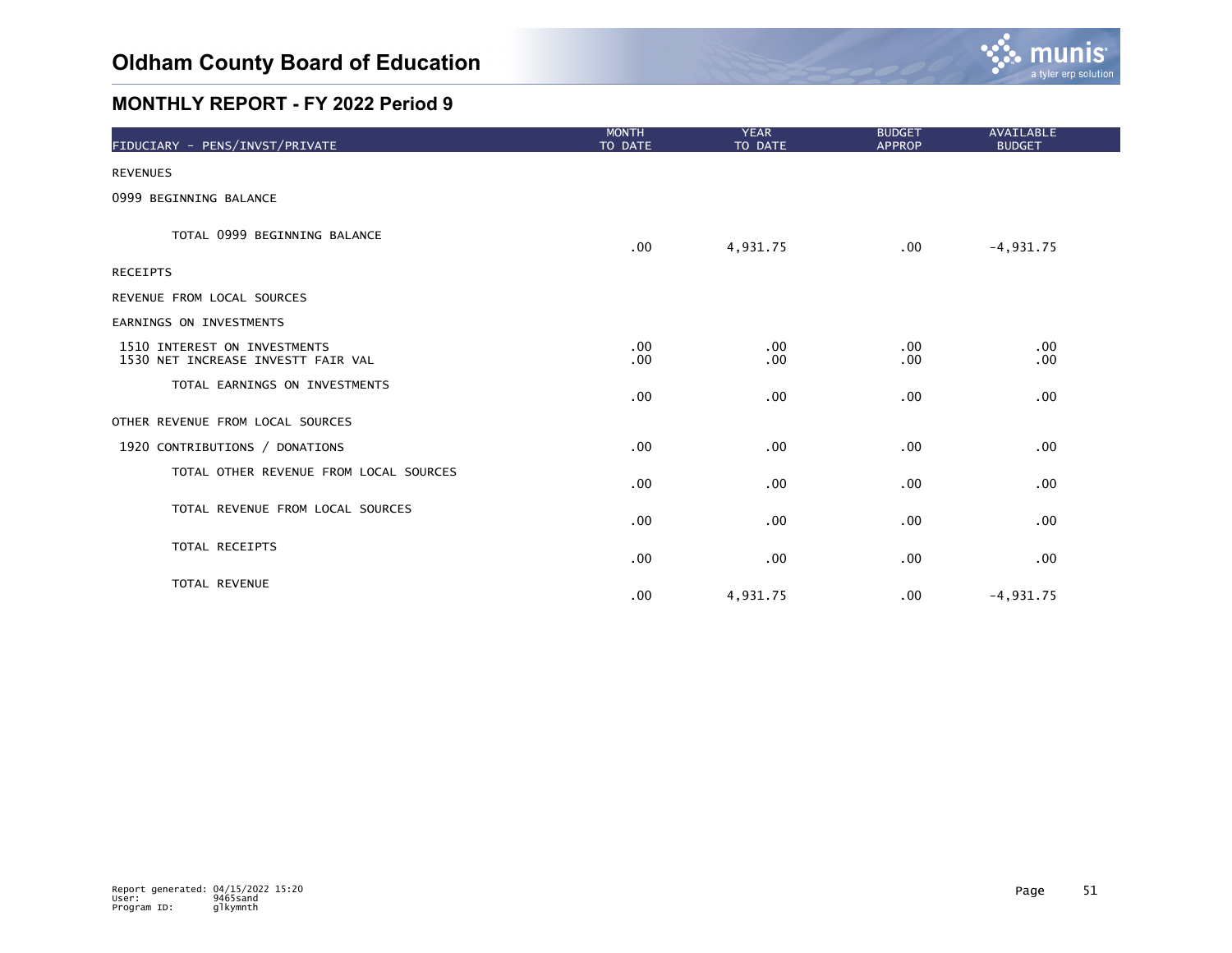

| FIDUCIARY - PENS/INVST/PRIVATE                  | <b>MONTH</b><br>TO DATE | <b>YEAR</b><br>TO DATE | <b>BUDGET</b><br><b>APPROP</b> | <b>AVAILABLE</b><br><b>BUDGET</b> |  |
|-------------------------------------------------|-------------------------|------------------------|--------------------------------|-----------------------------------|--|
| <b>EXPENDITURES</b>                             |                         |                        |                                |                                   |  |
| 2500<br>BUSINESS SUPPORT SERVICES               |                         |                        |                                |                                   |  |
| 0300<br>PURCHASED PROF AND TECH SERV            | $.00 \,$                | .00                    | .00                            | .00                               |  |
| TOTAL 2500 BUSINESS SUPPORT SERVICES            | .00                     | .00                    | .00                            | .00                               |  |
| 3300<br>COMMUNITY SERVICES                      |                         |                        |                                |                                   |  |
| 0600<br><b>SUPPLIES</b>                         | $.00 \,$                | .00                    | .00                            | .00                               |  |
| TOTAL 3300 COMMUNITY SERVICES                   | .00                     | .00                    | .00                            | .00 <sub>1</sub>                  |  |
| TOTAL EXPENDITURES                              | $.00 \,$                | .00                    | .00                            | .00                               |  |
| TOTAL FOR FIDUCIARY - PENS/INVST/PRIVATE (7000) | $.00 \,$                | 4,931.75               | .00.                           | $-4,931.75$                       |  |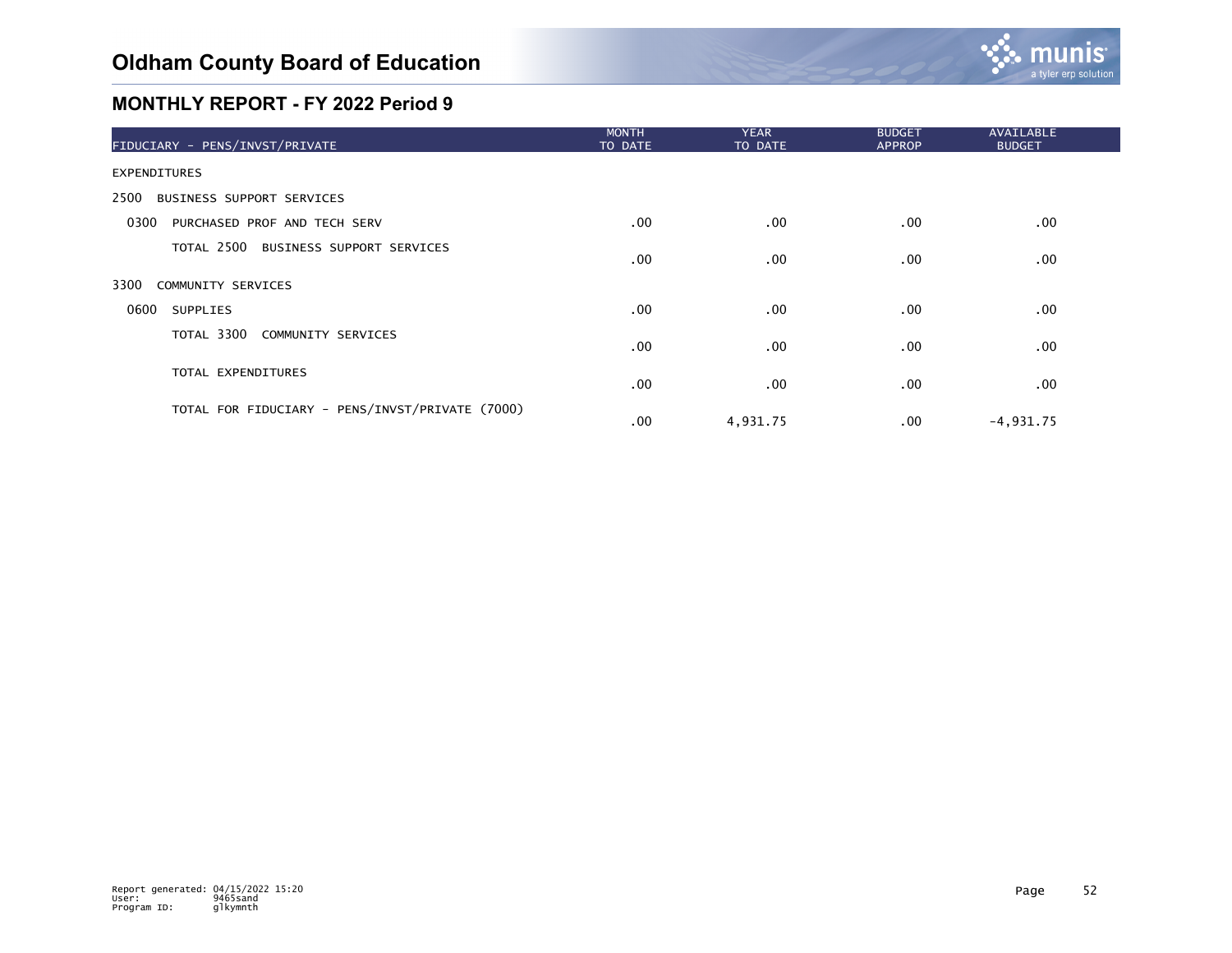

| GOVERNMENTAL CAPITAL ASSETS (8                                                           | <b>MONTH</b><br>TO DATE | <b>YEAR</b><br>TO DATE  | <b>BUDGET</b><br><b>APPROP</b> | AVAILABLE<br><b>BUDGET</b> |
|------------------------------------------------------------------------------------------|-------------------------|-------------------------|--------------------------------|----------------------------|
| <b>REVENUES</b>                                                                          |                         |                         |                                |                            |
| <b>RECEIPTS</b>                                                                          |                         |                         |                                |                            |
| OTHER RECEIPTS                                                                           |                         |                         |                                |                            |
| SALE OR COMP FOR LOSS OF ASSETS                                                          |                         |                         |                                |                            |
| 5311 SALE OF LAND & IMPROVEMENTS<br>5331 SALE OF BUILDINGS<br>5341 SALE OF EQUIPMENT ETC | $.00 \,$<br>.00<br>.00  | .00<br>.00<br>$-791.00$ | .00.<br>.00<br>.00.            | .00<br>.00<br>791.00       |
| TOTAL SALE OR COMP FOR LOSS OF ASSETS                                                    | $.00 \,$                | -791.00                 | .00.                           | 791.00                     |
| TOTAL OTHER RECEIPTS                                                                     | $.00 \,$                | -791.00                 | .00.                           | 791.00                     |
| TOTAL RECEIPTS                                                                           | $.00 \,$                | $-791.00$               | .00.                           | 791.00                     |
| TOTAL REVENUE                                                                            | $.00 \,$                | $-791.00$               | .00.                           | 791.00                     |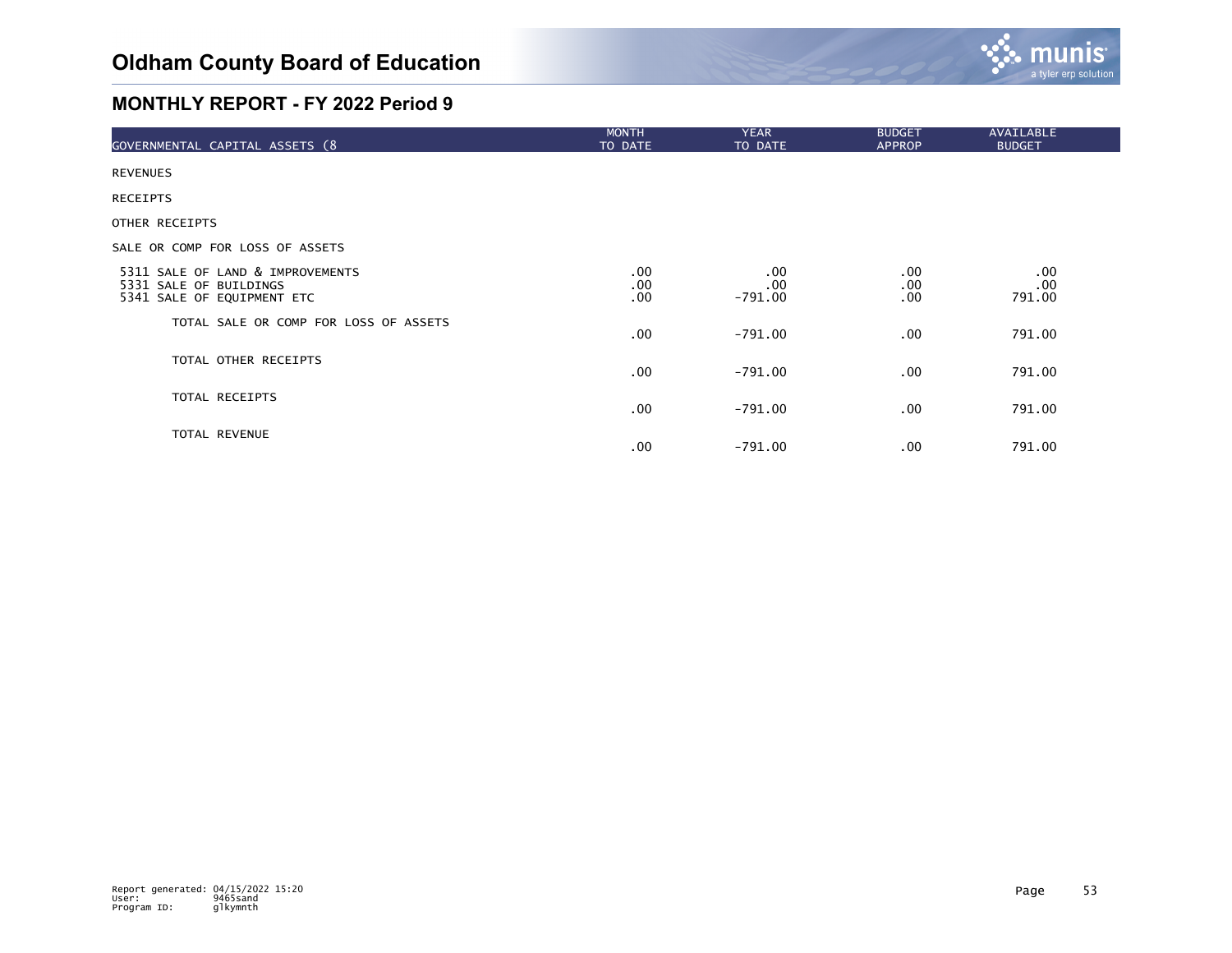

| GOVERNMENTAL CAPITAL ASSETS (8                 | <b>MONTH</b><br>TO DATE | <b>YEAR</b><br>TO DATE | <b>BUDGET</b><br><b>APPROP</b> | <b>AVAILABLE</b><br><b>BUDGET</b> |  |
|------------------------------------------------|-------------------------|------------------------|--------------------------------|-----------------------------------|--|
| <b>EXPENDITURES</b>                            |                         |                        |                                |                                   |  |
| 1000 INSTRUCTION                               |                         |                        |                                |                                   |  |
| 0700<br>PROPERTY                               | 2,589,888.48            | 4,661,996.67           | $.00 \,$                       | $-4,661,996.67$                   |  |
| TOTAL 1000 INSTRUCTION                         | 2,589,888.48            | 4,661,996.67           | $.00 \,$                       | $-4,661,996.67$                   |  |
| 2100<br>STUDENT SUPPORT SERVICES               |                         |                        |                                |                                   |  |
| 0700<br>PROPERTY                               | .00                     | .00                    | .00                            | .00                               |  |
| TOTAL 2100 STUDENT SUPPORT SERVICES            | .00                     | .00                    | .00                            | .00                               |  |
| 2200<br>INSTRUCTIONAL STAFF SUPP SERV          |                         |                        |                                |                                   |  |
| 0700<br>PROPERTY                               | 208.31                  | 374.97                 | .00                            | $-374.97$                         |  |
| TOTAL 2200 INSTRUCTIONAL STAFF SUPP SERV       | 208.31                  | 374.97                 | .00                            | $-374.97$                         |  |
| 2300<br>DISTRICT ADMIN SUPPORT                 |                         |                        |                                |                                   |  |
| 0700<br>PROPERTY                               | 34,641.27               | 60,205.55              | .00                            | $-60, 205.55$                     |  |
| TOTAL 2300 DISTRICT ADMIN SUPPORT              | 34,641.27               | 60,205.55              | .00                            | $-60, 205.55$                     |  |
| 2400<br>SCHOOL ADMIN SUPPORT                   |                         |                        |                                |                                   |  |
| 0700 PROPERTY                                  | 91.25                   | 164.25                 | .00                            | $-164.25$                         |  |
| TOTAL 2400<br>SCHOOL ADMIN SUPPORT             | 91.25                   | 164.25                 | .00                            | $-164.25$                         |  |
| 2500<br>BUSINESS SUPPORT SERVICES              |                         |                        |                                |                                   |  |
| 0700<br>PROPERTY                               | 35.43                   | 63.77                  | .00                            | $-63.77$                          |  |
| TOTAL 2500<br>BUSINESS SUPPORT SERVICES        | 35.43                   | 63.77                  | .00                            | $-63.77$                          |  |
| PLANT OPERATIONS AND MAINTENANCE<br>2600       |                         |                        |                                |                                   |  |
| 0700<br>PROPERTY                               | 1,096,739.44            | 1,968,019.56           | .00                            | $-1,968,019.56$                   |  |
| TOTAL 2600<br>PLANT OPERATIONS AND MAINTENANCE | 1,096,739.44            | 1,968,019.56           | .00                            | $-1,968,019.56$                   |  |

2700 STUDENT TRANSPORTATION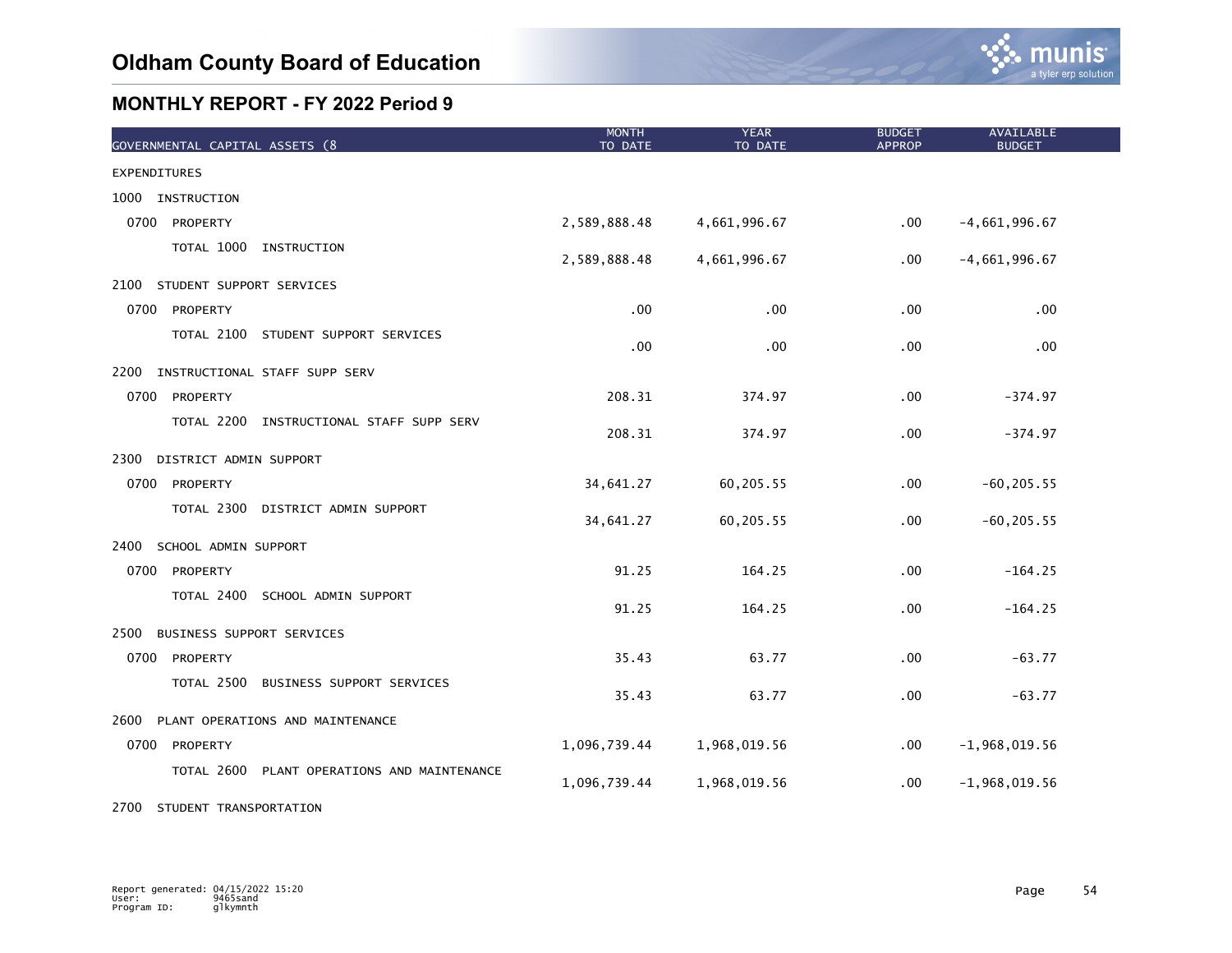| GOVERNMENTAL CAPITAL ASSETS (8            | <b>MONTH</b><br>TO DATE | <b>YEAR</b><br>TO DATE | <b>BUDGET</b><br><b>APPROP</b> | AVAILABLE<br><b>BUDGET</b> |  |
|-------------------------------------------|-------------------------|------------------------|--------------------------------|----------------------------|--|
| 0700<br>PROPERTY                          | 450,825.57              | 801,688.89             | .00.                           | $-801,688.89$              |  |
| TOTAL 2700<br>STUDENT TRANSPORTATION      | 450,825.57              | 801,688.89             | .00.                           | $-801,688.89$              |  |
| 3300<br>COMMUNITY SERVICES                |                         |                        |                                |                            |  |
| 0700<br>PROPERTY                          | .00.                    | .00                    | .00                            | .00                        |  |
| TOTAL 3300<br>COMMUNITY SERVICES          | .00                     | .00                    | .00                            | .00                        |  |
| TOTAL EXPENDITURES                        | 4, 172, 429. 75         | 7,492,513.66           | .00.                           | $-7,492,513.66$            |  |
| TOTAL FOR GOVERNMENTAL CAPITAL ASSETS (8) | -4,172,429.75           | $-7,493,304.66$        | $.00 \,$                       | 7,493,304.66               |  |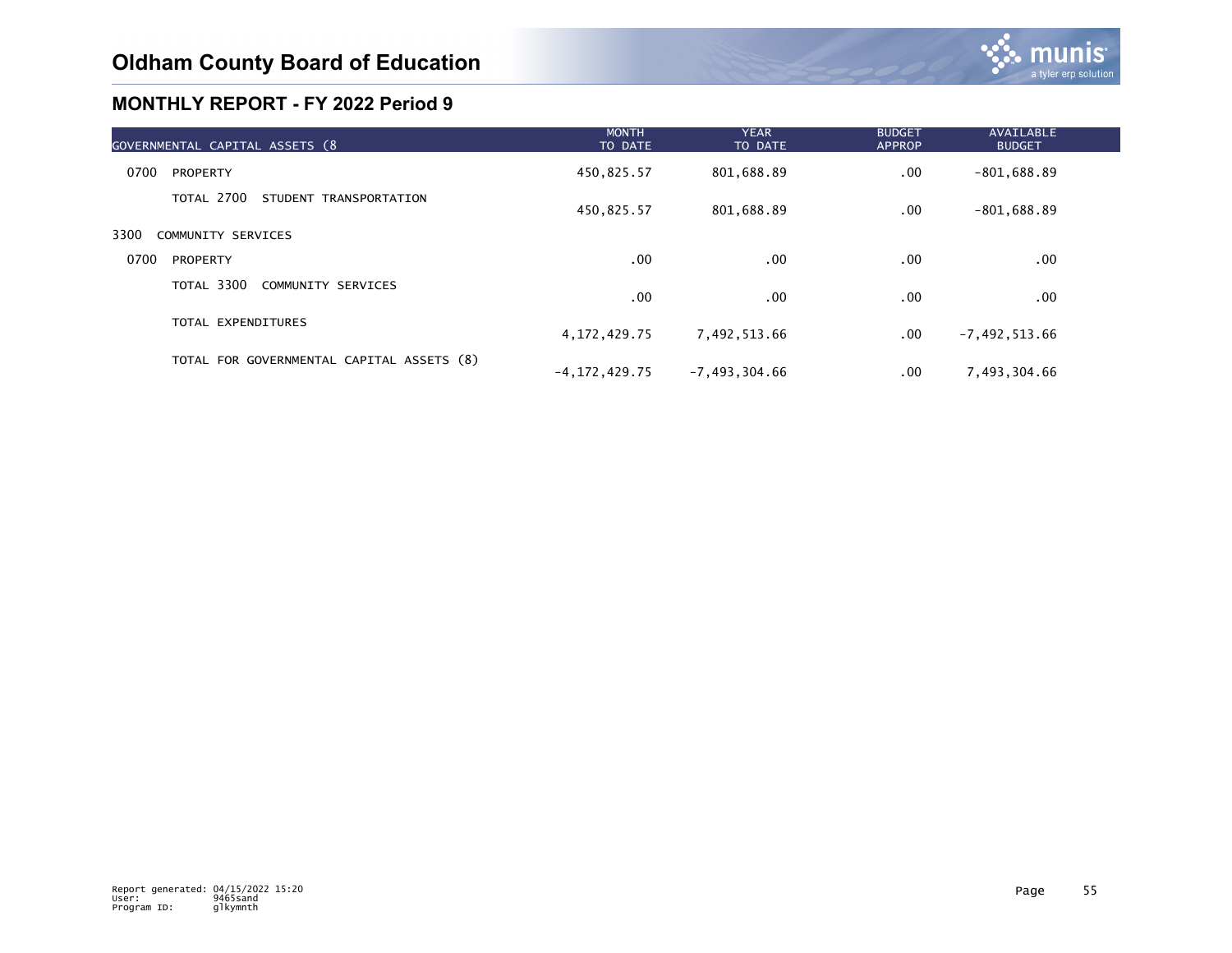

| FOOD SERVICE CAPITAL ASSETS (8         | <b>MONTH</b><br>TO DATE | <b>YEAR</b><br>TO DATE | <b>BUDGET</b><br><b>APPROP</b> | <b>AVAILABLE</b><br><b>BUDGET</b> |
|----------------------------------------|-------------------------|------------------------|--------------------------------|-----------------------------------|
| <b>REVENUES</b>                        |                         |                        |                                |                                   |
| <b>RECEIPTS</b>                        |                         |                        |                                |                                   |
| REVENUE FROM LOCAL SOURCES             |                         |                        |                                |                                   |
| OTHER REVENUE FROM LOCAL SOURCES       |                         |                        |                                |                                   |
| 1930 GAIN/LOSS SALE ASSET FOOD SERV    | $.00 \,$                | $.00 \,$               | $.00 \,$                       | $.00 \,$                          |
| TOTAL OTHER REVENUE FROM LOCAL SOURCES | $.00 \,$                | $.00 \,$               | $.00 \,$                       | $.00 \,$                          |
| TOTAL REVENUE FROM LOCAL SOURCES       | $.00 \,$                | .00                    | $.00 \,$                       | $.00 \,$                          |
| TOTAL RECEIPTS                         | $.00 \,$                | $.00 \,$               | $.00 \,$                       | $.00 \,$                          |
| TOTAL REVENUE                          | $.00 \,$                | .00                    | .00.                           | .00 <sub>1</sub>                  |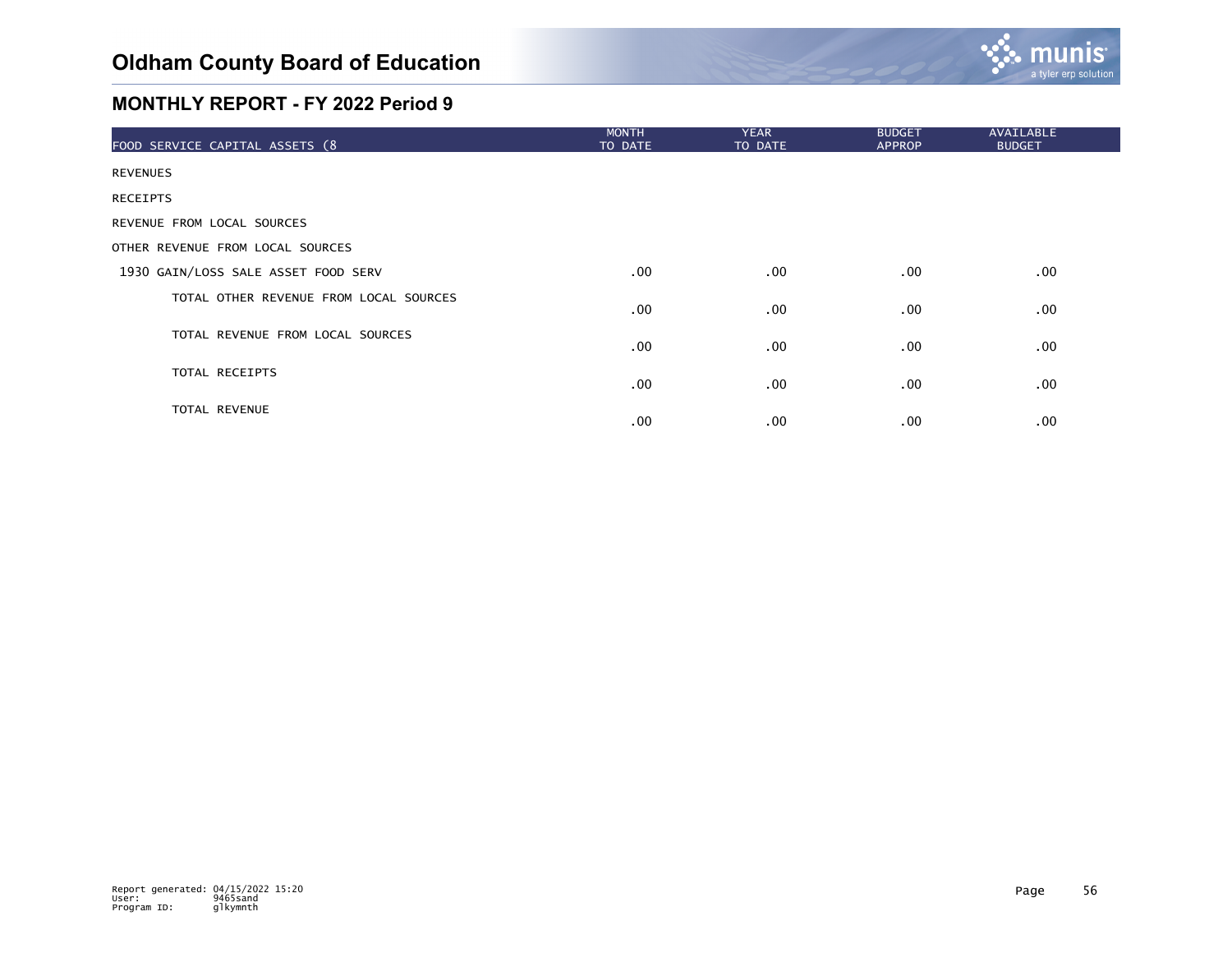

| FOOD SERVICE CAPITAL ASSETS (8             | <b>MONTH</b><br>TO DATE | <b>YEAR</b><br>TO DATE | <b>BUDGET</b><br><b>APPROP</b> | <b>AVAILABLE</b><br><b>BUDGET</b> |
|--------------------------------------------|-------------------------|------------------------|--------------------------------|-----------------------------------|
| EXPENDITURES                               |                         |                        |                                |                                   |
| 3100<br>FOOD SERVICE OPERATION             |                         |                        |                                |                                   |
| 0700<br>PROPERTY                           | 77,279.75               | 138,851.63             | $.00 \,$                       | $-138,851.63$                     |
| TOTAL 3100<br>FOOD SERVICE OPERATION       | 77,279.75               | 138,851.63             | $.00 \,$                       | $-138,851.63$                     |
| TOTAL EXPENDITURES                         | 77,279.75               | 138,851.63             | $.00 \,$                       | $-138,851.63$                     |
| TOTAL FOR FOOD SERVICE CAPITAL ASSETS (81) | $-77.279.75$            | $-138,851.63$          | .00                            | 138,851.63                        |